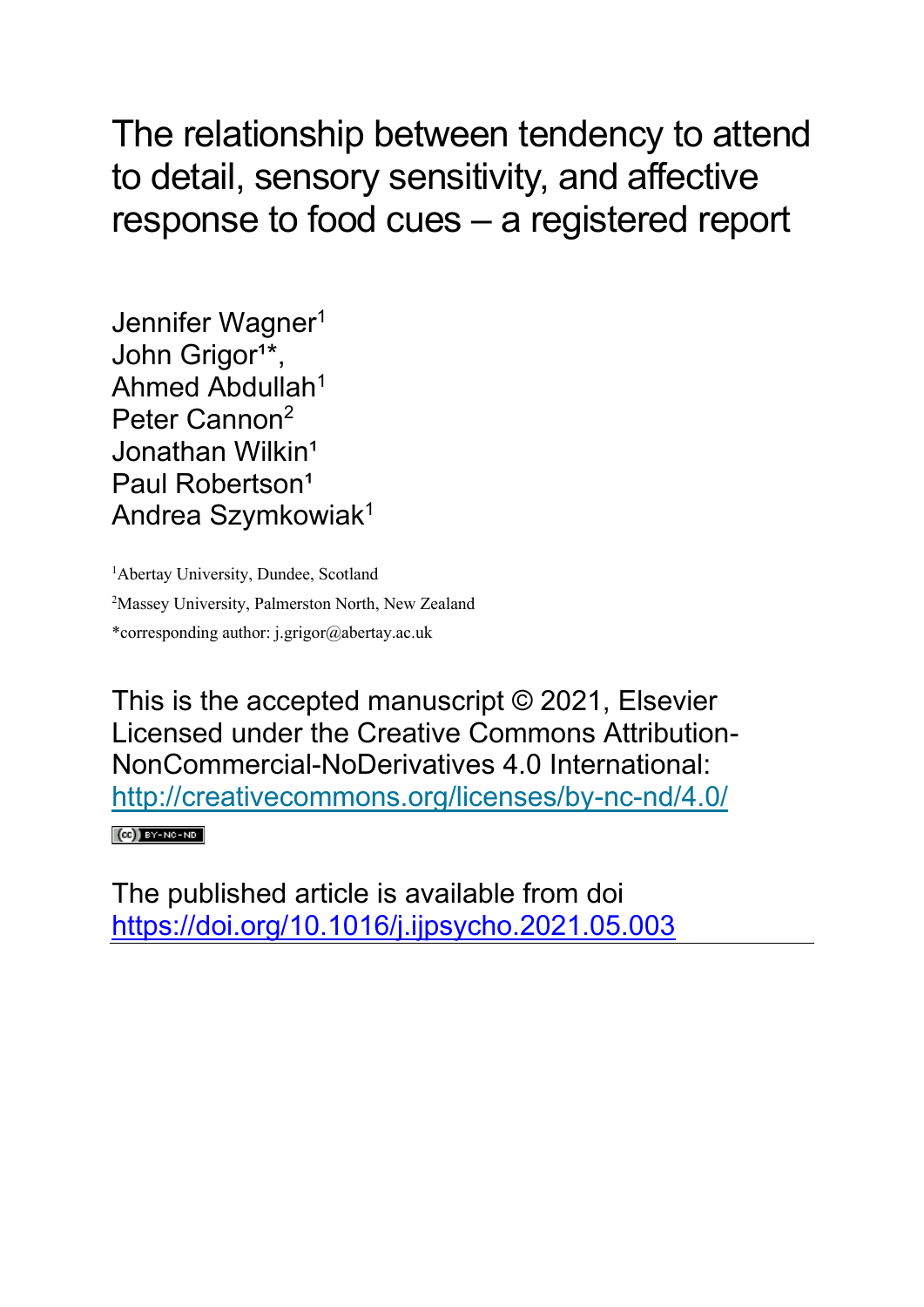# *The relationship between tendency to attend to detail, sensory sensitivity, and affective response to food cues – a registered report.*

Jennifer Wagner<sup>1</sup>, \*John Grigor<sup>1</sup>, Ahmed Abdullah<sup>1</sup>, Peter Cannon<sup>2,</sup> Jonathan Wilkin<sup>1</sup>, Paul Robertson<sup>1</sup>, Andrea Szymkowiak<sup>1</sup>,

<sup>1</sup>Abertay University, Dundee, Scotland

<sup>2</sup>Massey University, Palmerston North, New Zealand

\*corresponding author: j.grigor@abertay.ac.uk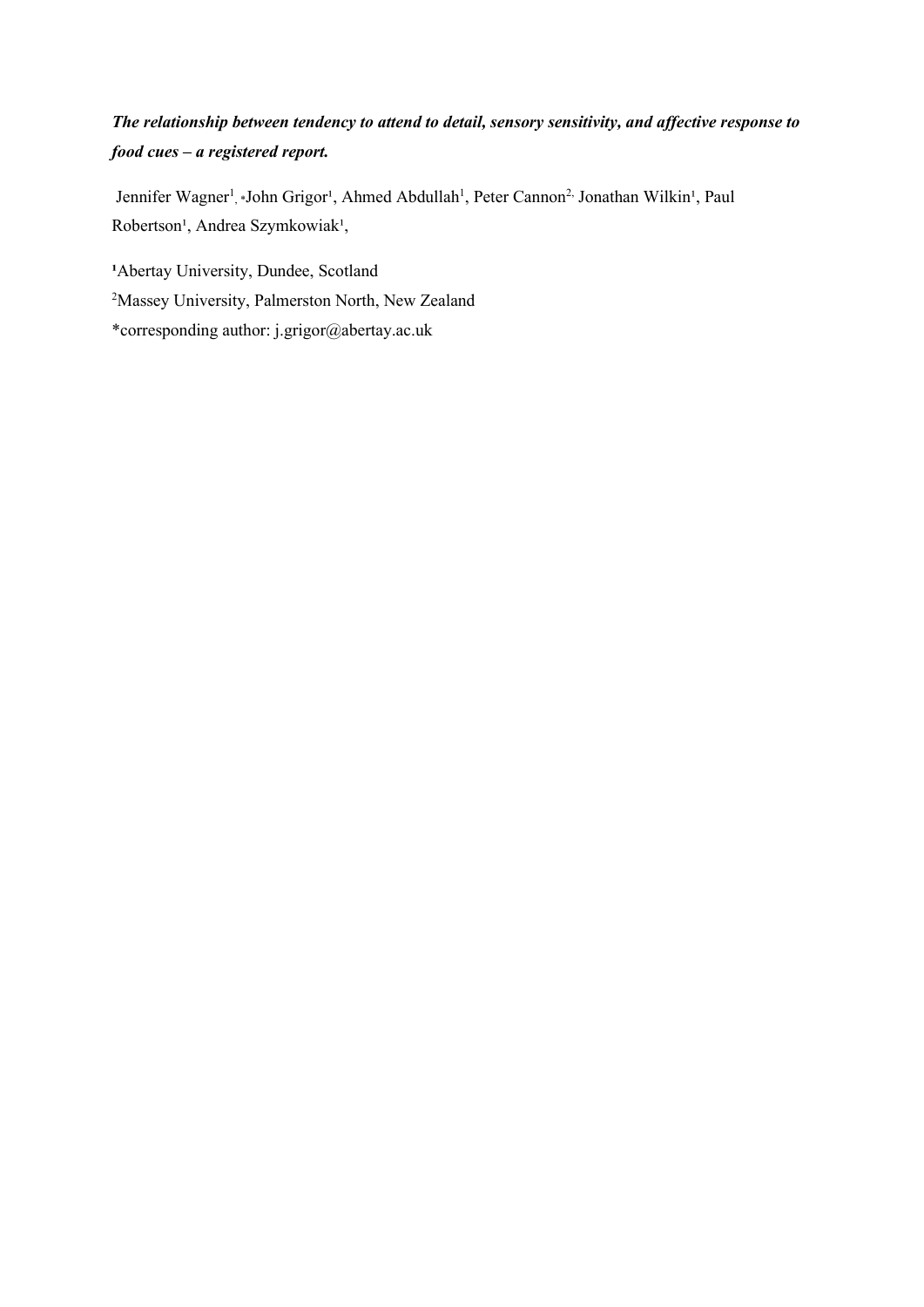#### Abstract

Understanding the underlying drivers of food choice remains a challenge and has highlighted the need for measures that capture data over and above that offered by self-reporting tools. Consequently, a growing body of research has set out to interpret facial responses to food cues to offer a greater insight into the emotional responses that may drive food acceptance. However, interpreting facial responses is challenging, as there are numerous factors that may influence affective response to foods, including expectation, context, and individual differences.

Existing findings suggest there is a link between autistic traits and sensory sensitivities; research highlights further links between sensory sensitivities and eating behaviour, and autistic traits and eating behaviour, with a body of research focusing on the autistic trait attention to detail (ATD). As such, the current study aimed to examine rapid facial activity in response to foods cues while capturing these individual differences present in the general population.

This study found no evidence to suggest facial responses to food pictures were linked with attention to detail or hyper-sensitivity. The findings did support a general link between self-reported pleasantness ratings of viewed foods and activity of the facial muscles. Post-hoc analyses suggested scoring on the social skills sub-scale of the Autism Quotient (AQ) was associated with *levator* activity while viewing pictures low in pleasantness. This study offers a greater understanding of variations, at the individual level, which are associated with affective response to foods, and may help to inform the development of tools that set out to predict food acceptance.

#### **Keywords**

**Food, facial electromyography, sensory sensitivity**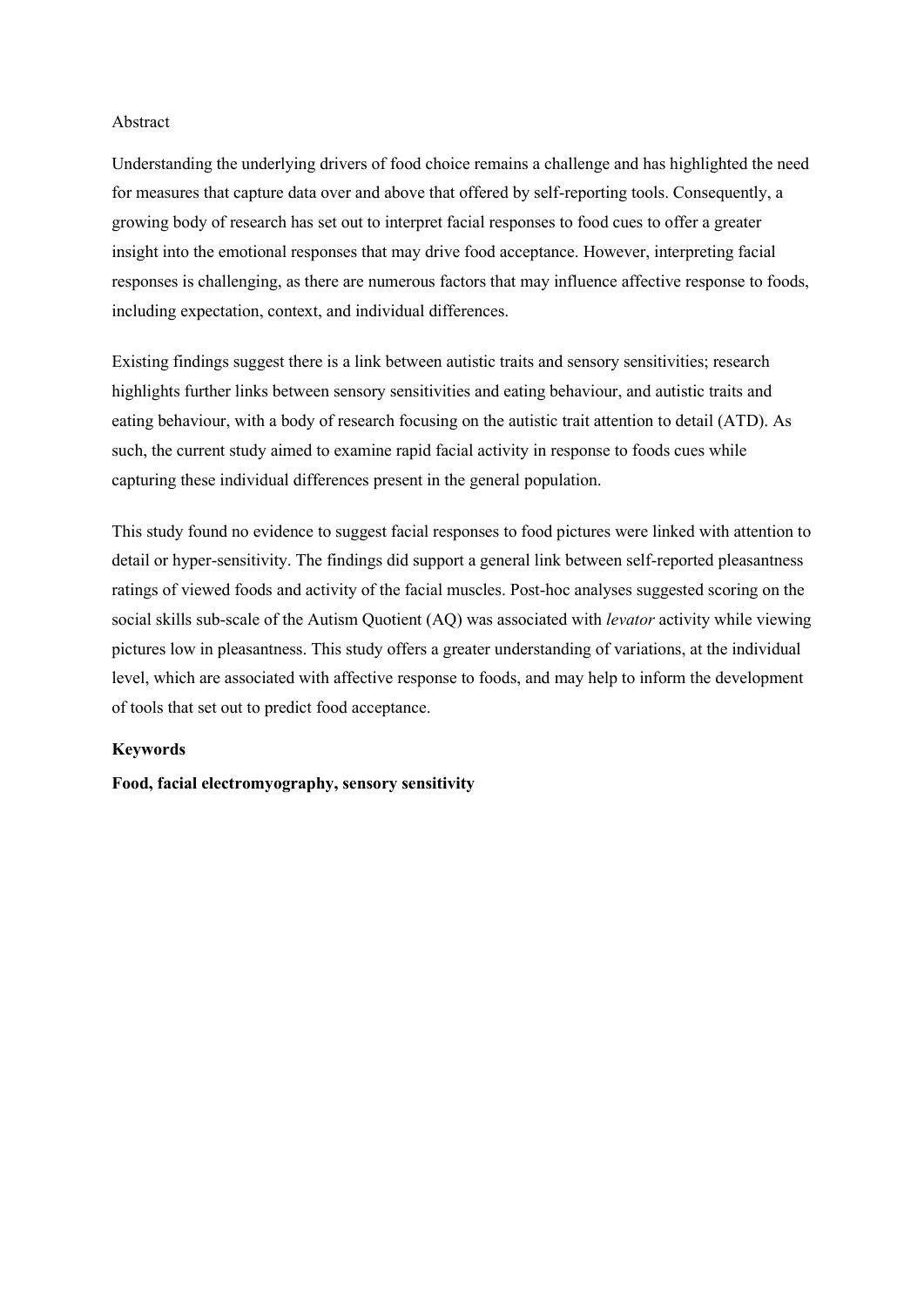#### *1.Introduction*

Understanding how people make their food choices is a pressing requirement as obesity, noncommunicable diseases, and eating disorders remain prevalent and are, arguably, still poorly understood (Abarca-Gómez et al., 2017; Smink, van Hoeken, & Hoek, 2013; World Health Organization, 2017). Thus, understanding the mechanisms associated with sensory, cognitive, and emotional variations in response to foods could aid the development of suitable interventions (e.g., Roberts, Tchanturia, & Treasure, 2013).

Emotional processing can affect sensory perception, attention, and behaviour (Vuilleumier, 2005). In an effort to enhance knowledge of eating behaviour, emphasis has been placed on capturing emotionrelated responses in food contexts, with evidence suggesting these data can enhance understanding of food choice better than hedonic measures alone (Desmet & Schifferstein, 2008; Gutjar et al., 2015; King & Meiselman, 2010). With this in mind, many researchers have turned to the examination of facial reactions to provide some insight into the emotions evoked by foods, with mixed levels of success (Danner, Sidorkina, Joechl, & Duerrschmid, 2014; de Wijk, He, Mensink, Verhoeven, & de Graaf, 2014; Juodeikiene, Basinskiene, Vidmantiene, Klupsaite, & Bartkiene, 2014; Wendin, Allesen-Holm, & Bredie, 2011).

The idea that different emotions evoke specific distinct facial expressions is not new (Darwin, 1872.; Izard, 1994); however, this notion is not without controversy, with evidence suggesting variations in the display of emotions depend largely on context (Carrera-Levillain & Fernandez-Dols, 1994; Fernández-Dols & Ruiz-Belda, 1995; Ruiz-Belda, Fernández-Dols, Carrera, & Barchard, 2003; Siegel et al., 2018). In relation to affective responses during the viewing of food pictures, two recent studies have highlighted the influence of social context on facial displays (Nath, Cannon, & Philipp, 2019; Nath, Cannon, & Philipp, 2020). As such, using facial expression information alone to infer emotion may be fraught with assumptions and, thus, may be liable to error. Furthermore, when we relate basic emotion theories, in terms of facial expressions, to the context of food, then the complexity of interpretation increases as specific tastes such as bitterness evoke characteristic muscle activity (Cannon, Li, & Grigor, 2017; Wendin et al., 2011). This means measurement tools may capture both responses related to sensory perception and emotions elicited by foods (Garcia-Burgos & Zamora, 2013; Kaneko, Toet, Brouwer, Kallen, & Van Erp, 2018).

Evidence gained from studies using facial expression analysis suggests that individuals show limited expressions to palatable food-related stimuli (Danner et al., 2014; Le Goff & Delarue, 2017) making interpretation challenging. However, facial electromyography (EMG) can capture activity below the level of visual detection (Hess, Kappas, McHugo, Kleck, & Lanzetta, 1989) and evidence demonstrates the link between specific facial muscle activity and affective states. Therefore, this method can be used to offer an insight into one dimension of emotion - valence (Mauss & Robinson, 2009). For example, increased M.*zygomaticus* major (lifts corner of lips when smiling) contractions have been linked with positive affect and increased M.*corrugator* supercilii (knits brow when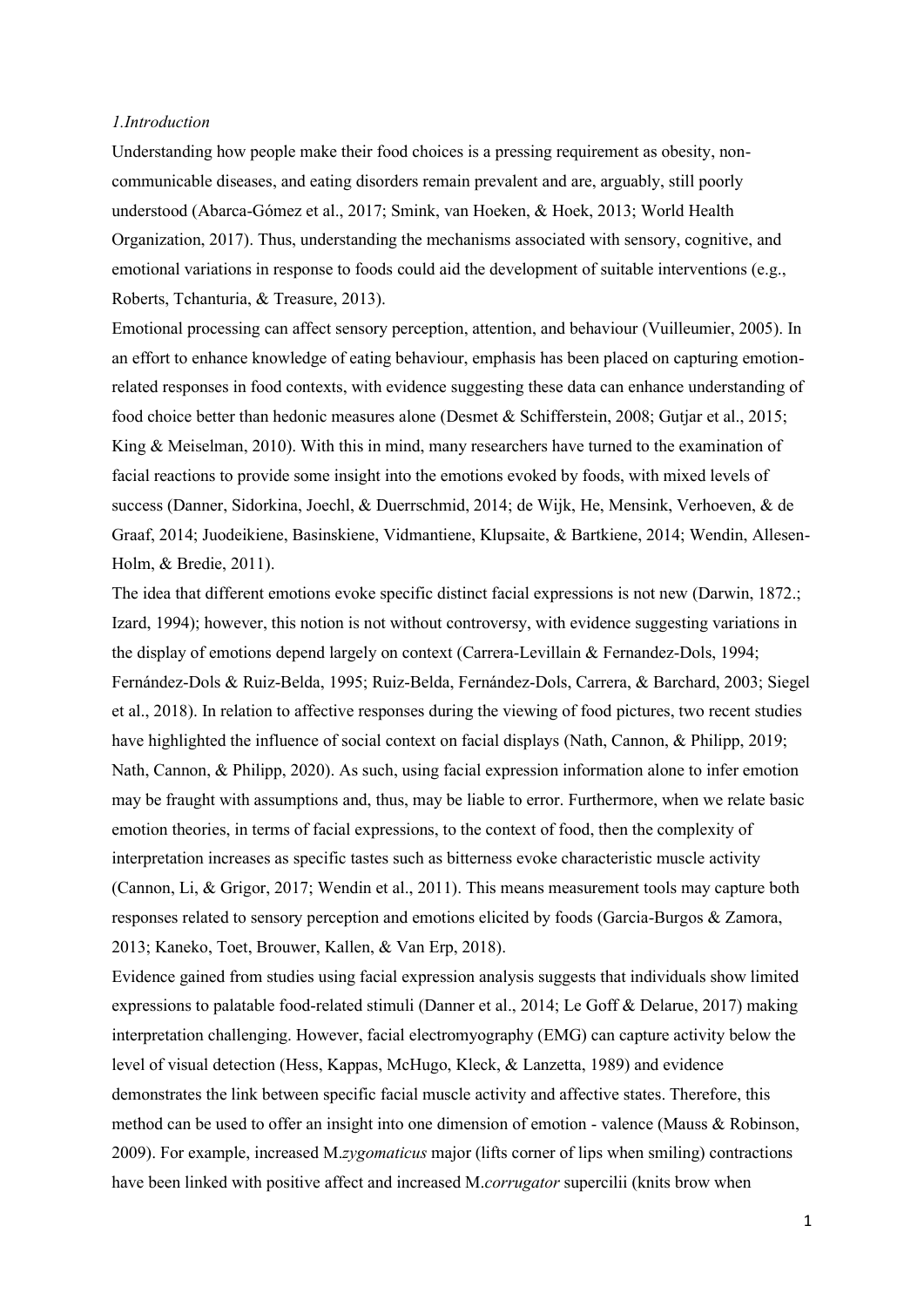frowning) and M.*levator* labii contractions (involved in flaring the nostrils and raising the lip such as in a disgust expression) have been associated with negative affect (Cacioppo, Petty, Losch, & Kim, 1986; Hoefling et al., 2009; Larsen, Norris, & Cacioppo, 2003; Vrana, 1993). Moreover, studies investigating variations in affective response to foods have found some success with this method (Hoefling et al., 2009; Soussignan, Schaal, Rigaud, Royet, & Jiang, 2011). Furthermore, evidence gained during evaluations of food-related odours has demonstrated that facial activity can be indicative of sequential evaluations, with much of the processing related to valence and intensity taking place at early time points (<2000ms) (Delplanque et al., 2009; He, Boesveldt, de Graaf, & de Wijk, 2014). Recent research has also shown a link between facial activity and subjective liking of food pictures (Nath et al., 2019; Nath et al., 2020). As such, facial responses have the potential of offering insight into the dynamic nature of food evaluation and many studies have sought to investigate such displays, to gain a greater insight into food acceptance (de Wijk, Kooijman, Verhoeven, Holthuysen, & de Graaf, 2012; Garcia-Burgos & Zamora, 2013; He, Boesveldt, de Graaf, & de Wijk, 2016; He, Boesveldt, Delplanque, de Graaf, & de Wijk, 2017). Investigations into specific muscle associations and affective response have returned mixed findings depending on the question being addressed. For example, the *zygomaticus* and *corrugator* muscles have been targeted for distinguishing altered responses to palatable food pictures in individuals with disordered eating (Soussignan et al., 2011). However, in the wider literature (non-food related), there is evidence to suggest the *corrugator* has a stronger linear association with valence than that of the

*zygomaticus* (Larsen et al., 2003). As would be expected, the nature of the food interaction is important, as evidence from a study adopting a tasting paradigm found the *levator* to be most insightful (over that of *corrugator* and *zygomaticus*) (Hu, Luo, & Hui, 2000). However, in such paradigms, there may be an increased desire to expel substances (for which this muscle would be required) (Hu et al., 2000) and, consistent with this finding, activity of the *levator* has been shown in paradigms evoking the disgust response (Hu et al., 1999; Vrana, 1993).

Interestingly, a link has been established between disgust and picky eating (Egolf, Siegrist, & Hartmann, 2018; Harris et al., 2019), which in turn has been shown to link with sensory sensitivity (Farrow & Coulthard, 2012; Nederkoorn, Jansen, & Havermans, 2015). As such, the proposed study will capture data from the *corrugator, levator,* and *zygomaticus* regions, to investigate associations between sensory sensitivity and tendency to attend to detail and affective response to foods.

#### *1.1 Individual differences in sensory processing*

Individual differences in sensory processing continues to be of great interest to the food industry. As a result, more knowledge is being gained on the influence genetic predisposition has on eating behaviour, including the examination of relationships between thermal tasters and 6-*n*propylthiouracil (PROP) tasters and oral perception (Bajec & Pickering, 2008; Cruz & Green, 2000; Green & George, 2004; Tepper & Nurse, 1997). Such variations have been shown to influence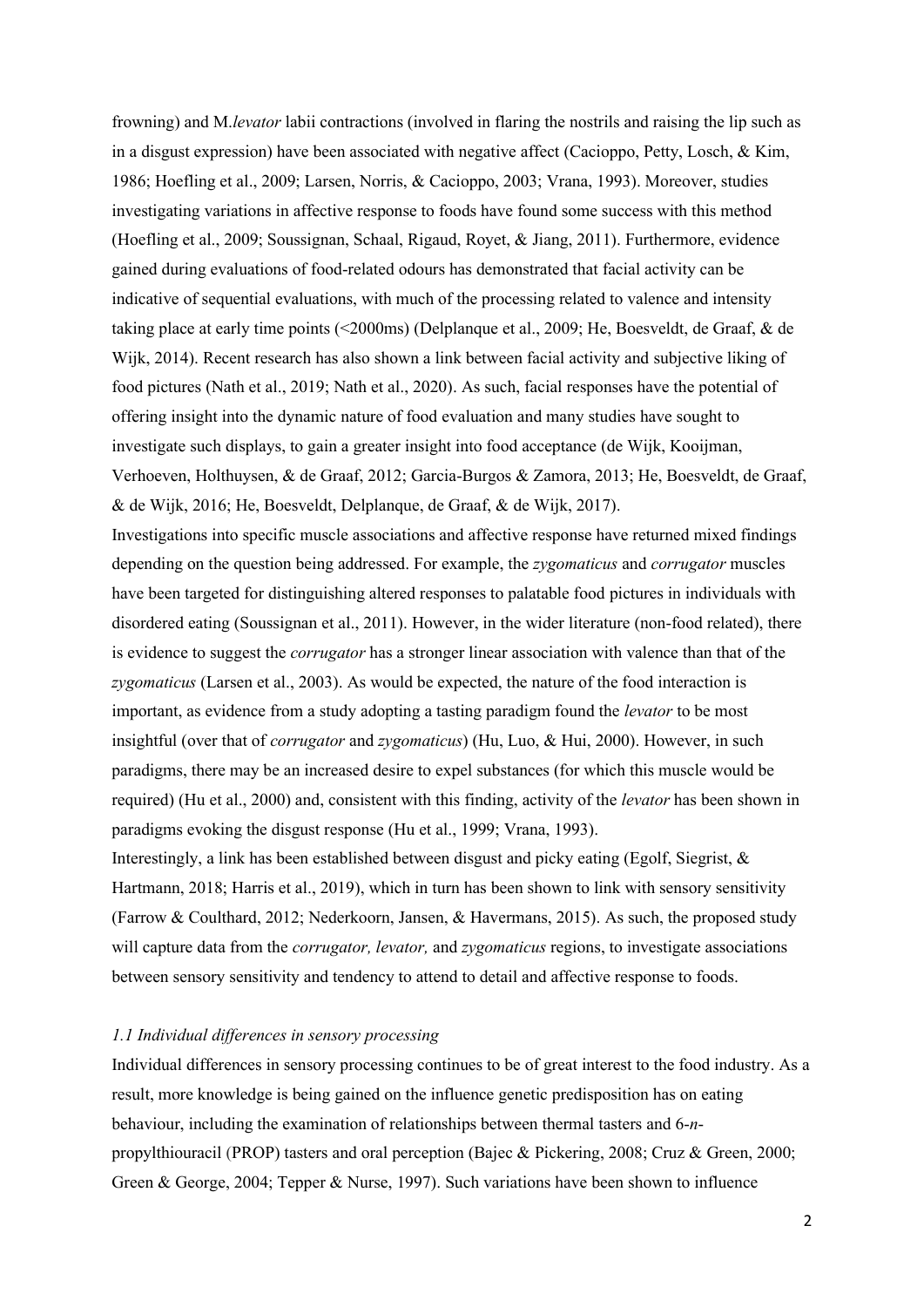acceptability of, and response to foods (Bajec & Pickering, 2008; Dinnella et al., 2018; Tepper & Nurse, 1997). These findings support the notion that individual differences influence subjective experience and subsequent behaviour towards food. Furthermore, there is growing amount of evidence to suggest that sensory sensitivity is related to eating behaviour (Farrow & Coulthard, 2012; Hebert, 2018; Johnson, Davies, Boles, Gavin, & Bellows, 2015; Naish & Harris, 2012). For instance, a recent study found that individuals with passive self-regulation strategies, as measured using the Adult/Adolescent Sensory Profile, reported higher emotional eating behaviours and response to external food cues (Hebert, 2018). The findings from another study have shown increased chocolate consumption during testing for a high sensory sensitivity group when compared against a low sensory sensitivity group (Naish & Harris, 2012). The first of these studies utilised self-reporting tools to establish the link, whereas the latter looked at behavioural measures. We expect the findings of the current study to be in line with the latter that is heightened sensory sensitivity would result in heightened behavioural response (increase in facial activity related to evaluation). To establish tendency to attend to detail and sensory sensitivity, the current study utilised two questionnaires; the *attention to detail* (ATD) subscale of the Autism Quotient (AQ) (Baron-Cohen,

Wheelwright, Skinner, Martin, & Clubley, 2001) and the Glasgow Sensory Sensitivity questionnaire (GSQ) (Robertson & Simmons, 2013), as existing evidence supports the notion that variations in sensory sensitivity and perception is are often evident in individuals with Autism Spectrum Disorder (ASD), and variations have also been seen in the general population, based on autistic traits (Robertson & Simmons, 2013).

Such variations have been shown in the visual domain (Almeida, Dickinson, Maybery, Badcock, & Badcock, 2013; Grinter et al., 2009; e.g., Shah & Frith, 1993), with auditory (Aykan, Gürses, Tokgöz-Yılmaz, & Kalaycıoğlu, 2020), olfactory (e.g., Tonacci et al., 2019; Walker, Williams, & Moore, 2020), and gustatory stimuli (Clark, Hughes, Grube, & Stewart, 2013; Tavassoli & Baron-Cohen, 2012). Further investigations have highlighted links between tendency to attend to detail and eating disorders (in terms of self-reported scoring, task performance, or brain regions recruited during relevant tasks) (Fonville et al., 2013; Lang, Lopez, Stahl, Tchanturia, & Treasure, 2014; Madsen, Bohon, & Feusner, 2013; Roberts, Barthel, Lopez, Tchanturia, & Treasure, 2011; Roberts et al., 2013).

Many of these studies have adopted an embedded figures test, which is a visual search task requiring a shape to be removed from a more complex surrounding, as a measure of attention to local detail (for example, the Embedded Figures Test Witkin, Oltman, Raskin, & Karp, 1971)). However, the link between the attention to detail subscale of the AQ and performance in visual search tasks requiring a focus on local detail has been mixed (Grinter, Van Beek, Maybery, & Badcock, 2009; Rusconi, McCrory, & Viding, 2012; Russell-Smith, Maybery, Bayliss, & Sng, 2012). As such, we have also included a visual disembedding task (Leuven Embedded Figures Test (L-EFT), (de-Wit, Huygelier, Van der Hallen, Chamberlain, & Wagemans, 2017)) to assess attention to detail in this study.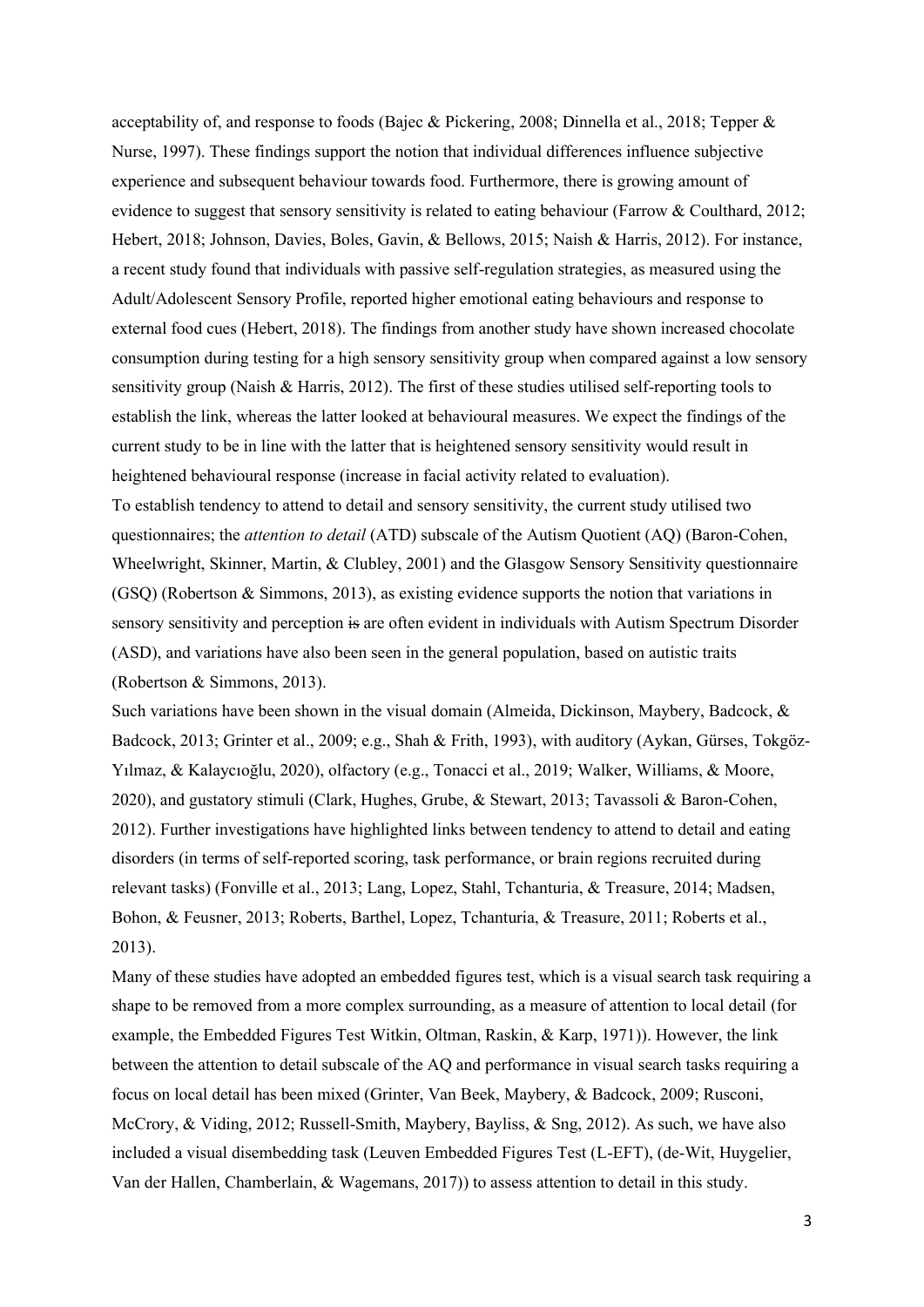As it stands, findings linking variation in sensory perception are difficult to interpret when found in those individuals with challenging eating behaviour; for example, it may be that such variations manifest as a result of the eating behaviour, or they may be risk factors. Consequently, there is a requirement for further investigations into associations between individual differences and foodrelated responses in the general population; this earn may help to find potential drivers of variations in the processing of food cues, which may alter eating behaviour.

#### *1.2 Study aims.*

Based on the reviewed research, it can be suggested that there is a link between sensory sensitivities and food-related behaviours in clinical and non-clinical populations. The primary aim of this study is to examine hyper-sensitivity and tendency to attend to detail in relation to rapid facial activity evoked by pictures of foods varying in valence in a non-clinical population. We expect to find that as sensory sensitivity and ATD increase, so will the behavioural response (facial activity) to food pictures in line with the affective nature of the pictures being viewed. We also expect that facial activity of the target muscles will predict self-reported liking scores of food pictures. Our predictions are:

- 1) Attention to detail will predict change scores of the M.*corrugator supercilii* and M.*levator labii superioris alaeque nasi* during the viewing of food pictures rated low in valence (as attention to detail increases as so will the negative response)
- 2) Attention to detail will predict change scores of the M.*zygomaticus major*, during the viewing of food pictures rated high in valence (as attention to detail increases so as will the positive response)
- 3) GSQ hyper-sensitivity scores will predict change scores of the M.*corrugator supercilii* and M.*levator labii* during the viewing of food pictures rated low in valence (as hyper-sensitivity increases as so will the negative response)
- 4) GSQ hyper-sensitivity scores will predict change scores of the M. *zygomaticus major* during the viewing of food pictures rated high in valence (as hyper-sensitivity increases as so will the positive response)
- 5) Activity of the M*. zygomaticus major*, M.*corrugator supercilii* and *M.levator labii superioris* alaeque nasi (during the first 2 seconds of viewing) will predict self-reported ratings of food pictures

## *2. Power Analysis and planned statistical analysis.*

It is our understanding that there are no previously published studies, which have looked at associations between facial muscle activity and sensory sensitivity and food domains. Thus, the Bayes Factors (BF) were referred to, to determine whether there was support in favour of the alternative or null hypotheses. Analyses was undertaken after the first 20 participants and when all available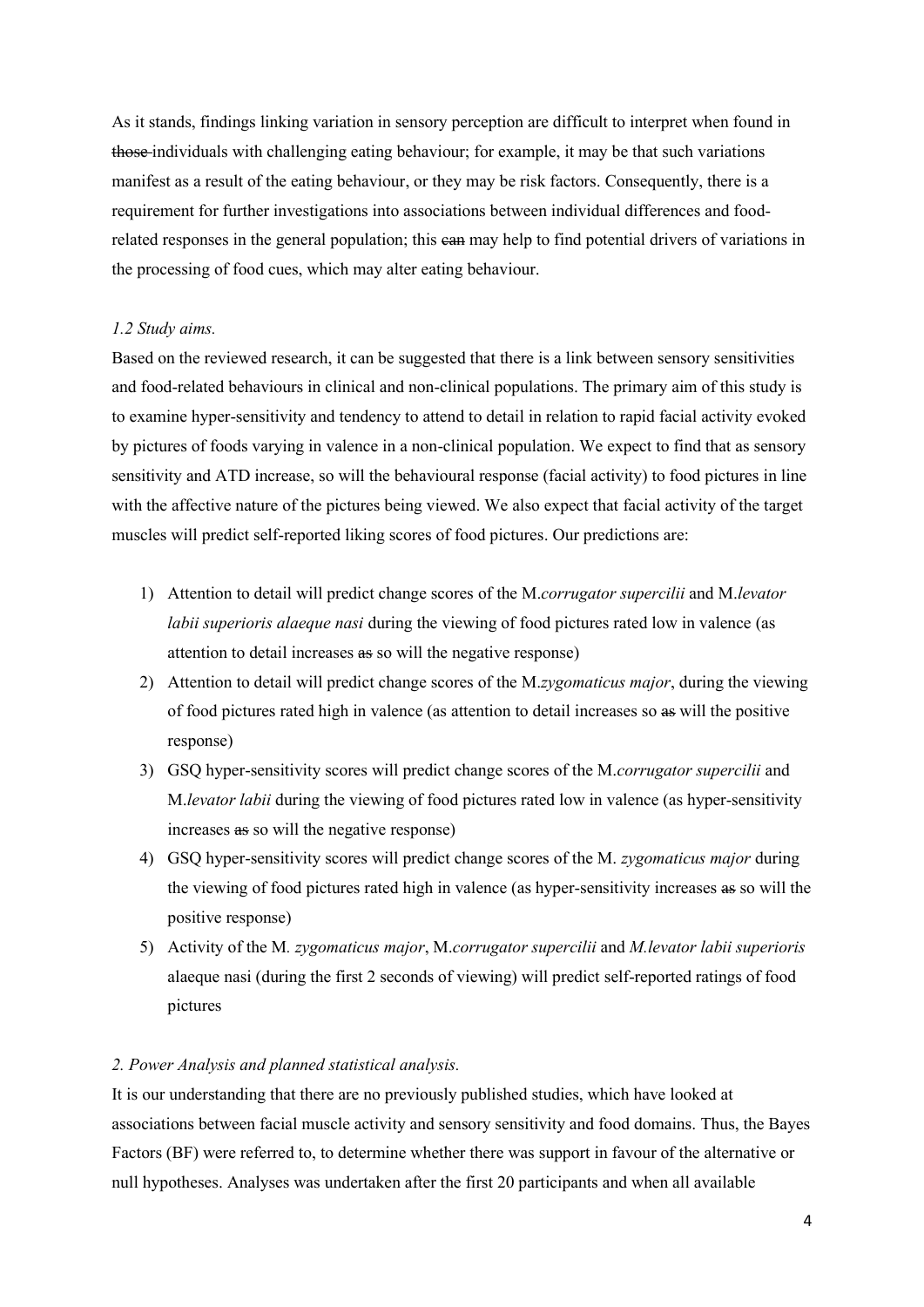participants were tested (due to the understanding that changes may be made in terms of lab accessibility near the end of testing). Thus, we tested as many people as possible before further analyses were undertaken).

As this study is part of a PhD project, we took our limited resources into consideration and set the maximum participant number to 150. Stopping was based on the weight of evidence, with a Bayes Factor of  $\geq$ 3 offering substantial evidence for the alternative hypothesis and  $\leq$ 0.33 substantial evidence for the null hypothesis (Jeffrey et al. in Dienes, 2014).

We have also included a hypothesis related to a positive control in the experiment. This includes a block of pictures from the publicly available 72-image FACES database (Ebner, Riediger, & Lindenberger, 2010), which contains naturalistic facial expressions, where the expectation is for facial mimicry to occur during the viewing of facial expressions.

#### *3. Materials and Methods*

#### *3.1 Participants*

One hundred and four participants completed the full testing session. They were recruited from Abertay University via advertising on the university intranet and flyers posted across the campus inviting people to be involved in a food and sensory experiment. Participants were screened for exclusion criteria including any previous eating disorders, use of Botulinum toxin injections, use of medication affecting muscle movement, current adherence to a restricted diet, diagnosis of autism disorder, or any neurological condition. All had good or corrected to good eyesight. The study was approved by the ethics committee of the School of Applied Sciences, Abertay University. Participants were requested to refrain from eating for three hours prior to the study. Three participants scored greater or equal to 32 on the AQ and, due to a technical failure, scores on the L-EFT did not save for two participants. During the data acquisition stage, there were issues with recordings from at least one muscle of six participants. These participants were excluded from main analyses. 15% of 500ms data points were deemed outliers (food and face trials combined). Three participants had over 50% of 500ms datapoints termed outliers and they were removed from analyses. This resulted in 90 participants being included in full pre-registered analysis. The sample included in the analyses comprised of 51 females and 39 males. Participants had an average age of 26.7 (SD=9.2). For the mimicry stage of the experiment there were further exclusions for analyses relating to each muscle where values were not present for each time bin (86*n*). This was mainly due to talking or laughing during this stage of data acquisition. Participants were given a £5 voucher on completion of the study, which took approximately 50 minutes. All relevant data can be accessed at https://osf.jo/9vkf5

## *3.2 Questionnaires*

Participants were required to complete the basic demographic questionnaire capturing their age, sex, height (measured in lab), weight (measured in lab), when they last consumed food, and current hunger levels. Current hunger levels were rated on a scale of 1 (extremely full) to 10 (extremely hungry).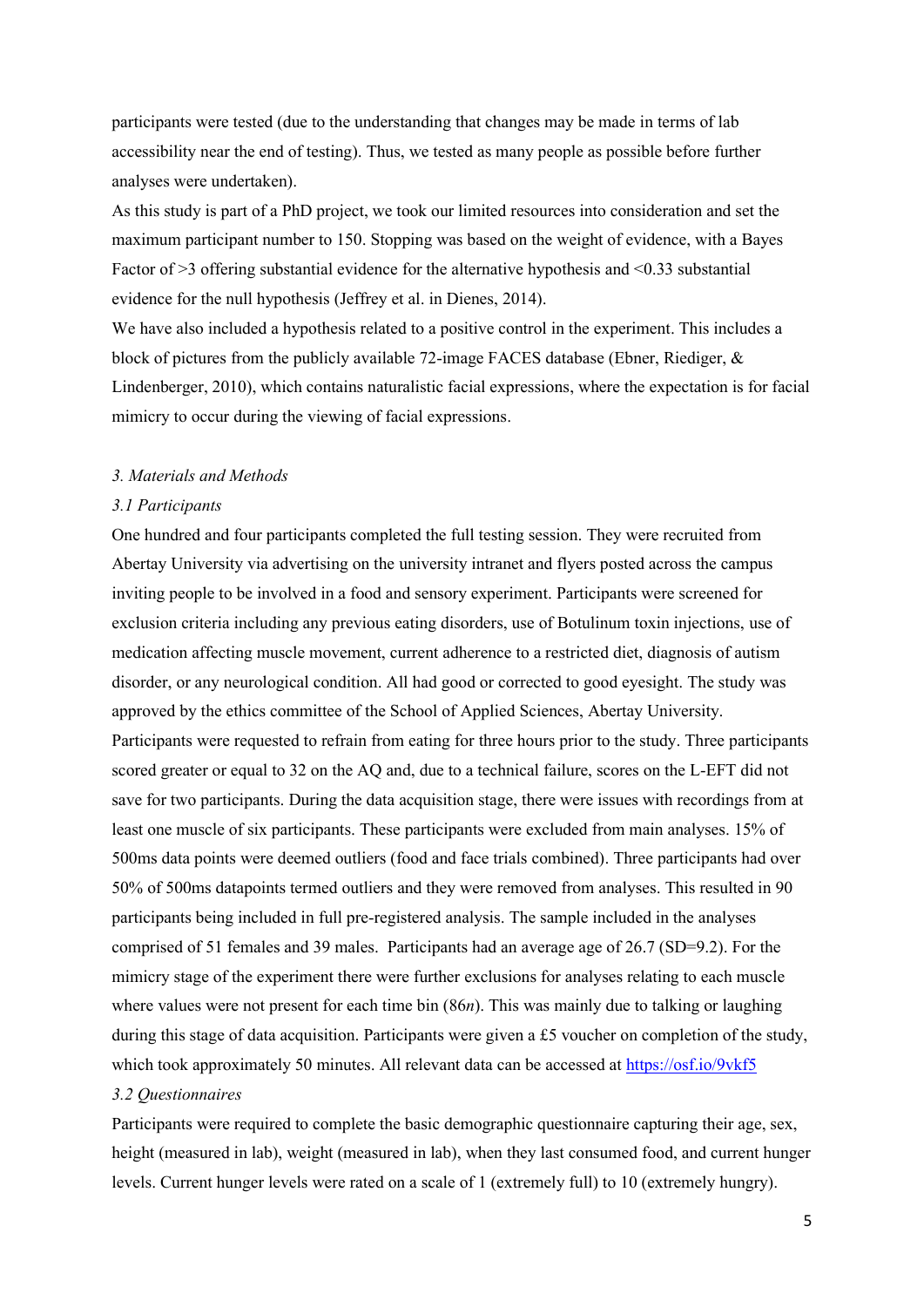Participants also completed the 50-item AQ questionnaire (Baron-Cohen et al., 2001). The AQ is comprised of 5 sub-sets of questions, measuring *social skills, attention switching, attention to detail, communication, and imagination*. The test-retest reliability for the full questionnaire has been shown to be strong (*r*=.7) and the internal consistency has been shown to be moderate to strong on all sections of the questionnaire (.63 for ATD (Baron-Cohen et al., 2001)). Furthermore, Baron-Cohen and colleagues (2001) detail that 80% of those tested who were diagnosed with Asperger syndrome or High-Functioning Autism scored above the cut-off point (32), compared with 2% of controls, supporting the ability of the questionnaire to measure autistic traits. For the purposes of this study, it is the 10-item ATD subscale of the AQ questionnaire that directly relates to the main predictions, analyses of the full questionnaire were used to aid the interpretation of findings.

The Glasgow Sensory Questionnaire (GSQ) is comprised of 42 items (21 of which are related to hyper-sensitivity and 21 hypo-sensitivity) covering seven modalities; visual, auditory, gustatory, olfactory, tactile, vestibular, and proprioceptive. Likert-type answer options allow scoring between 0- 4 with a total maximum score of 168 (84 for hyper-sensitivity) (Robertson & Simmons, 2013). It is the hyper-sensitivity (Hyper) score that is of interest in this study. Robertson and Simmons (2013) have shown the questionnaire to have good levels of reliability (Cronbach's alpha *r*=.935), and content validity has been supported by the results aligning with sensory experience, as mentioned in a qualitative questionnaire (Robertson  $\&$  Simmons, 2013). Paper-based versions of both these questionnaires were used and participants were given as much time as required to complete these.



*Figure 1: The order of the L-EFT, questionnaires, and picture viewing task were counterbalanced. The picture viewing task was comprised of a food, neutral, and a rating block (where the same food pictures from the food block were rated), as well as a block displaying facial expressions to test for spontaneous facial mimicry. Following the completion of all parts of the picture viewing task, participants were asked to mimic the researcher's facial expressions to allow for change scores to be calculated as a proportion of maximum voluntary contraction<sup>1</sup> . Pictures are taken from the Food-*

<sup>&</sup>lt;sup>1</sup> Please see *section* 10 for changes to protocol communicated to the editorial team after Stage 1 acceptance.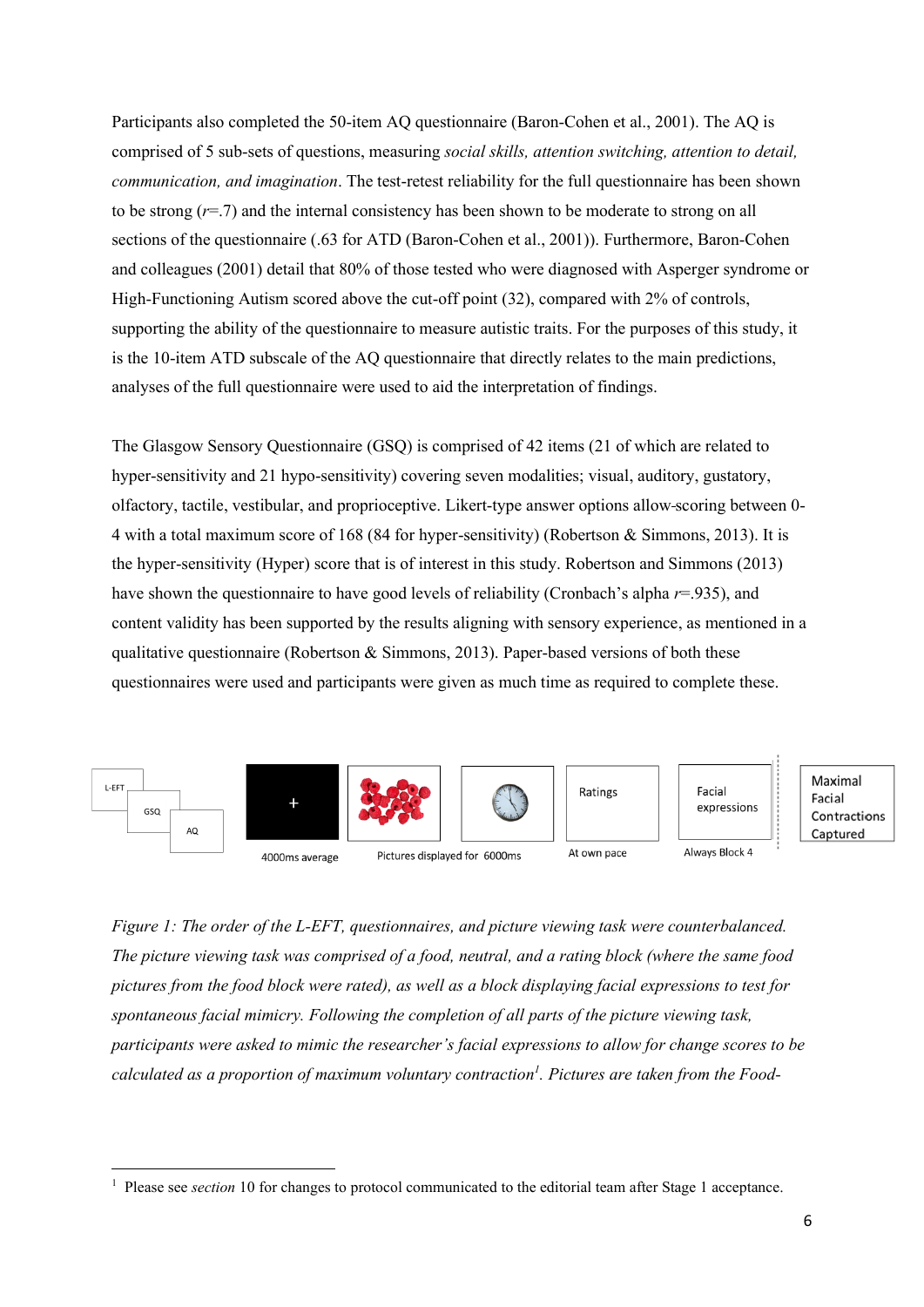*pics\_Extended data base in line with the license agreement (Blechert, Lender, Polk, Busch, & Ohla, 2019).* 

## *3.3 L-EFT*

The Leuven-EFT (L-EFT) is a visual search task that requires a shape to be removed from a more complex background and has been shown to have a comparable relationship with memory span and fluid intelligence as the EFT (Huygelier, Van der Hallen, Wagemans, de-Wit, & Chamberlain, 2018). Constructed to measure perceptual bias (Van der Hallen, Chamberlain, Huygelier, de-Wit, & Wagemans, 2015), we have chosen the L-EFT due to the its larger stimulus set than that of the EFT to prevent any ceiling effects. Consisting of 64 trials, the L-EFT uses 16 shapes and involves participants being presented with a target shape and 3 possible contexts (displayed below the target shape); one of the contexts contains the target object.

Participants were required to click a button corresponding to the correct context (1,2, or 3). This forced-choice task required participants to respond as quickly and as accurately as possible within. Participants had a maximum viewing time of 3 seconds. 6 practice trials were shown to begin. Stimuli were presented as per a previous study (target and context shape 3cm², with context shapes being displayed 7cm below target shape) (Huygelier et al., 2018). Trials were randomized and a viewing distance of 45cm was set. The task was presented, and responses were captured with E-Prime 3.0 Professional, with a screen resolution of 1280 x1024 and a refresh rate of 60 Hz.

#### *3.4 Picture viewing task*

The picture viewing task was undertaken while facial electromyography (EMG) was recorded. The viewing task comprised 4 blocks: foods (taken from the Food-pics\_Extended database and detailed in Supplementary Materials) (Blechert et al., 2019), neutral non-food pictures, food rating block (food pictures shown again and participants asked to rate), and facial expressions (taken from the publicly available FACES database) (Ebner et al., 2010). All participants viewed the same pictures, but picture order within food, neutral, and rating blocks was randomised. Block order was counterbalanced. However, to prevent priming taking place, based on the facial expressions, faces were always presented last. Each block was made up of 18 pictures. The facial expression block included pictures of 6 different individuals expressing the emotions happiness, anger, and disgust. Pictures of each type of expression were shown together, but the order of expression was counterbalanced.

The food block contained a mixture of 9 pictures rated highly palatable (with an average palatability rating of 75/100) and 9 less palatable food pictures (with an average palatability rating of 30/100) but did not contain any invariably disgusting pictures (e.g., no rotten or mouldy foods) (see Supplementary Materials Tables 1 and 2 for picture details). Normalised ratings are taken from research related to the construction of the picture database (Blechert et al., 2019). Each picture was presented for 6 seconds with a jittered inter-trial interval (average 4 seconds). During the food rating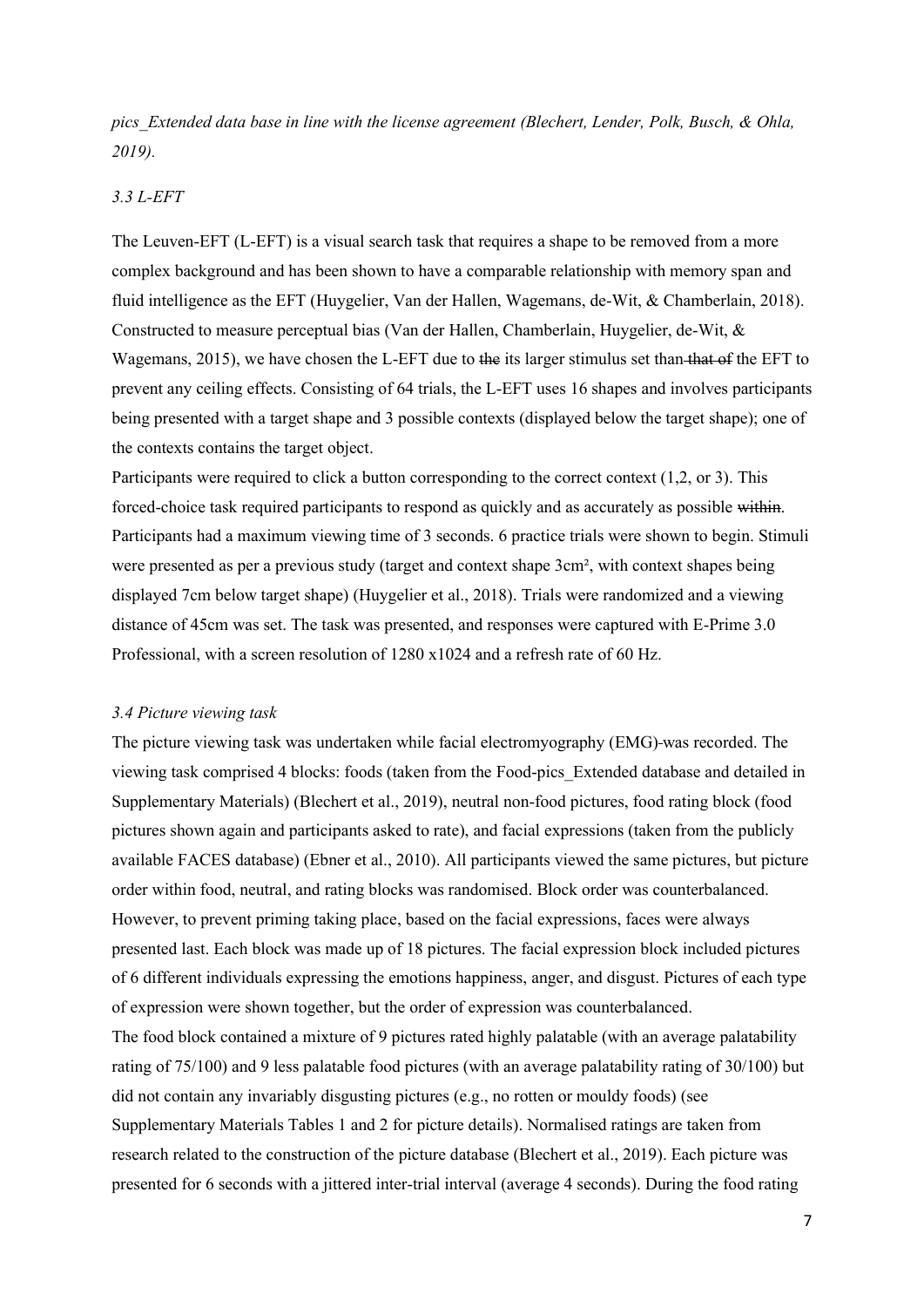block the participant was shown the same food pictures again and asked, "*how pleasant do you find this image?",* "*how much would you like to eat this food",* and *"have you ever eaten this food?".*  Answers to the first two questions were entered on a visual analogue 100-point scale, anchored with "*extremely unpleasant*" and "*extremely pleasant*", and "*extremely dislike"* and "*extremely like",*  respectively. For the third question participants had the option of clicking *Yes* or *No*. Participants were able to respond in their own time.

Following each block of pictures, participants were shown the instruction "*please click the mouse when you are ready to view the next block of pictures*". Participants were requested to use these times to make any large movements, such as adjusting their seating position. All pictures were presented using E-Prime 3.0 Professional on a screen with a resolution of 1280 x1024 and a refresh rate of 60 Hz. Participants sat approximately 80cm from the viewing screen.

Note: Tables detailing food pictures and normative ratings can be found in Supplementary Materials (Tables 1 & 2).

## *3.5 Facial EMG*

Facial muscle activity was recorded with the ADInstruments PowerLab data acquisition system with Bioamp and LabChart software used to analyse data. Bipolar 4mm Ag-AgCl electrodes were used for capturing activity over the *zygomaticus*, *levator,* and *corrugator* areas, attached to the face using electrode collars. The grounding electrode was attached to the forehead. Electrodes were placed on targeted areas as per instructions given by Fridlund and Cacioppo (1986). Cleaning of the targeted areas was carried out using abrasive pads and alcohol wipes. Electrode gel was applied to the face and used to fill the electrodes.

#### *3.6 Maximum Voluntary Contractions*

To aid standardisation, the researcher entered the sensory booth, following completion of the picture viewing task, and asked the participant to mimic the facial expressions anger, happiness, and disgust. This was carried out for standardisation of muscle activation between participants and over different muscles within participants, controlling for the possibility that those with higher ATD or Hyper GSQ score simply move their faces more in general. Change scores were expressed as a proportion of the maximum contraction for the specific muscle and individual (Van Boxtel, 2010). This was always carried out last in the viewing task to prevent participants from being fully aware of the nature of the EMG element of the investigation.

## *3.7 Procedure*

Following screening and informed consent, electrodes were attached. The demographic questionnaire was then completed. Prior to completing the viewing task, time was given to allow readings to stabilise and to allow participants to get used to the electrodes. Participants were then asked to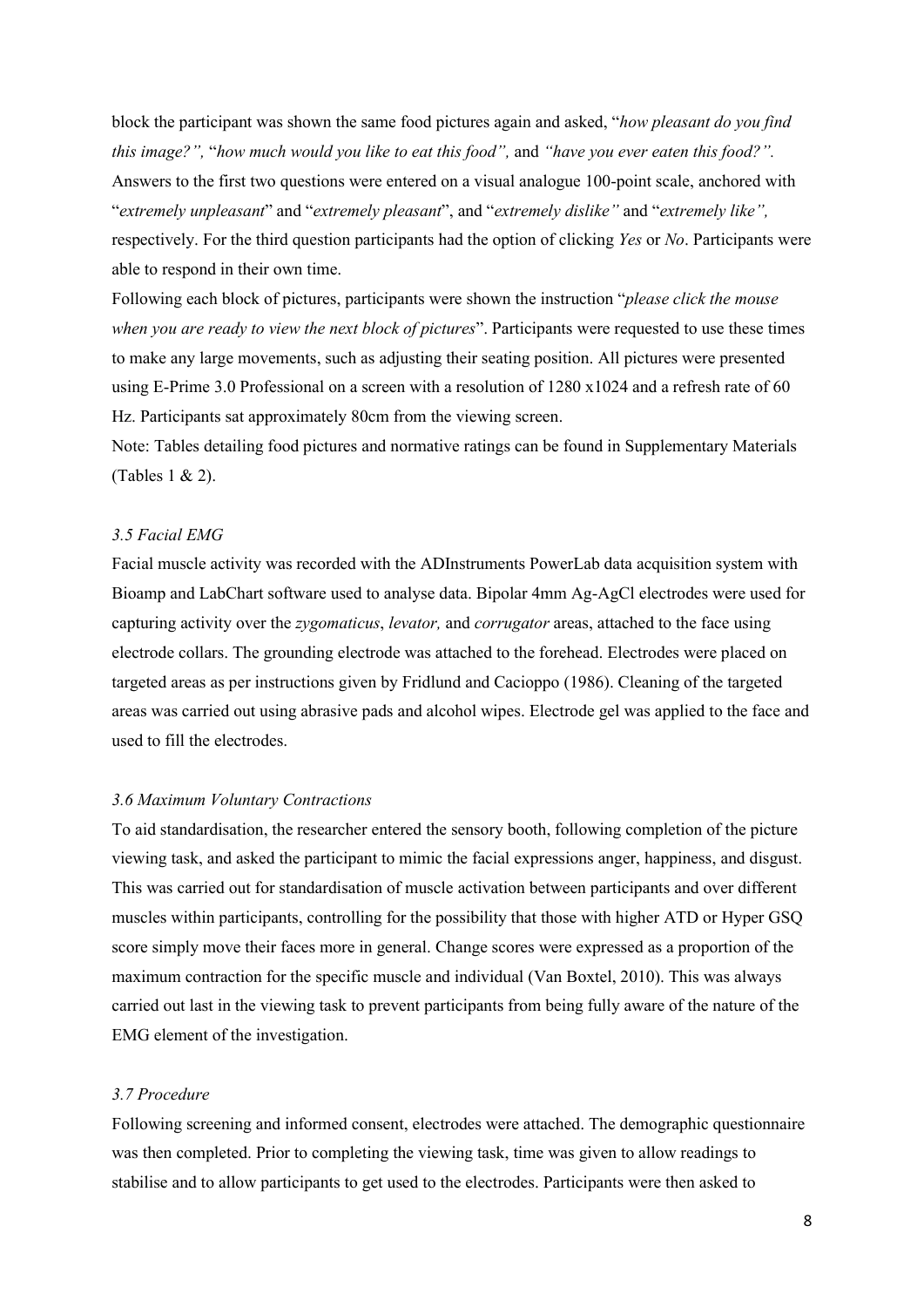complete the L-EFT, AQ, the Glasgow Sensory Questionnaire, and the picture viewing task (see Figure 1). The tasks were presented in a counterbalanced order across participants using a Latin Square design. Prior to having electrodes removed participants were requested to mimic the researcher's facial expression (disgust, anger, and happiness) to capture maximum voluntary contractions (see section 3.6). Participants were debriefed after completion of all tasks. The tasks were completed in a sensory booth in Abertay University, with the researcher not in view (until MVC task) and giving instructions orally. Temperature was set at 21ºC with standard lighting used to allow for video capture.

#### *3.8 Data Processing*

The EMG raw data was sampled at a rate of 2000Hz with a 10Hz high pass and 500Hz low pass filter along with a 50Hz mains filter. The EMG recordings were automatically annotated with comments time-locked to EPrime stimuli presentation events. After recording, raw data was band-pass filtered (20 Hz - 500Hz) and rectified. To analyse the rapid responses to food stimuli, the facial activity following stimulus onset was broken down into 12 x 500ms bins. Baseline facial activity was identified as the mean muscle activity 500ms pre-stimulus onset. This was subtracted from the mean muscle activity during each key time bin to calculate change scores for each muscle. Change scores were expressed as a percentage of MVCs.

## *3.9 Artefact and outlier removal*

Videos of all subjects were viewed following recording and trials were removed where movement unrelated to the task was evident (electrode wires hit, coughing, talking, non-task related, or excessive body/mouth movements). This was be done by use of the video recording module of the Labchart software and a webcam, which was set to automatically record participants' facial activity when the viewing task began and stop when testing ended. Throughout the recording, the facial electromyography data was notated with pre-set comments, synchronised with task events (such as stimuli onset etc.). Where an electrode fell off it was re-attached and the affected trials excluded from analyses.

We stated we would adopt the method used by van Peer and colleagues (van Peer, Coutinho, Grandjean, & Scherer, 2017) whereby outliers were defined as those exceeding 2 x the  $75<sup>th</sup>$  percentile value of ranges based on the targeted muscle ( at baseline and following stimuli onset). It should be clarified we looked at the absolute value of datapoints and considered any that were  $2 \times$  the  $75<sup>th</sup>$ percentile (calculated across all datapoints, participants and trials for a specific muscle). Values of muscles were removed for the affected bin. It is understood that absolute values are not meaningful as baseline differences between participants may occur; however, any datapoint in which the mean absolute value exceeded 2 x the  $75<sup>th</sup>$  percentile was rejected to remove all datapoints containing original excess noise. This was done along with checking of participant recording.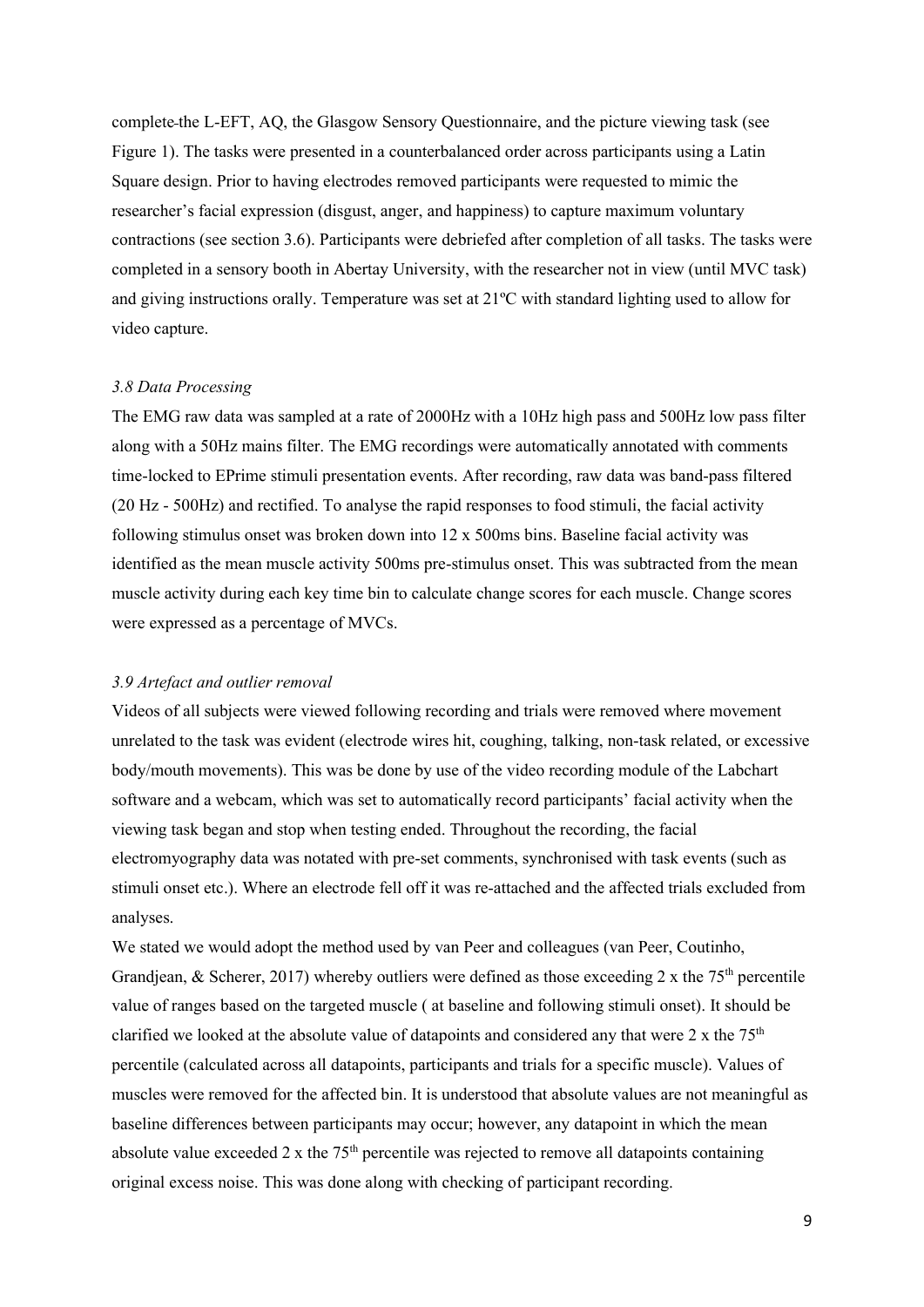We also excluded any trial where the change score (as a proportion of MVC) was extreme (+/- 8SD) from the mean) as our pre-registration did not include further outlier removal. Thus, we aimed to remove only extreme outlier values from the dependent variable.

Where any participant had over 50% of 500ms datapoints of all trials termed outliers, the participant was removed from analysis. Those scoring 32 or above in the AQ were removed from analysis in line with our pre-registration (Baron-Cohen et al., 2001). There were no instances of missing data with the questionnaires.

Where a participant appeared disengaged and not paying attention to the picture viewing task, they were excluded. Participants who did not fully complete the session were also excluded from original analysis. As the L-EFT task is a forced-choice task, we stated that those scoring lower than chance (33.3%) would be removed from analyses. There were no instances of participants scoring below chance (33.3%) on the L-EFT. Only RTs of correct L-EFT trials were included in final RT analyses. Details of exclusions can be found in section 3.1.

### *3.10. Planned statistical analyses.*

Statistical analysis was carried out using R with the package lme4 (Bates, Maechler, Bolker, & Walker, 2015) used for linear mixed models. JASP was also used to calculate Bayes Factors for all relevant correlations and repeated measures ANOVAs. Results from both frequentist (exact p values) and Bayes Factors are reported for all pre-registered analyses. To test linearity assumptions, bivariate scatterplots were referred to and plots of standardised residuals against predicted values were used to check for violations of homoscedasticity. Facial muscle activity change scores (as a percentage of MVC) were log-transformed to prevent skew (Beyts et al., 2017; Jäncke & Kaufmann, 1994). Initial analysis was carried out to confirm there was a significant difference in valence ratings between the high and low palatable food pictures for each participant. As this was not the case, we identified the highest and lowest ranking pictures for each participant.

To determine whether variables of interest in each the first 4 hypotheses can explain variation in target muscle activity at each of the key timepoint (6x500ms), we initially intended to enter the predictor variable into a regression model. However, to reduce unexplained variance and deal with the clustered nature of the data analyses was carried out using linear mixed models. In these models the between-subjects continuous predictor variable (ATD, L-EFT RTs, or Hyper-sensitivity score) was entered into the model as a continuous predictor, and participant and picture as random factors (random intercepts). ATD was measured by both the score on the ATD sub-scale and L-EFT RTs*.*  Where linear mixed models were run, support for hypotheses was demonstrated where the full linear mixed model, which includes the variable(s) of interest as a fixed effect (in this case, a continuous predictor) are compared with the null model (only random effects included) adopting the maximum likelihood approach. For hypothesis 5, where within-subjects continuous predictors were being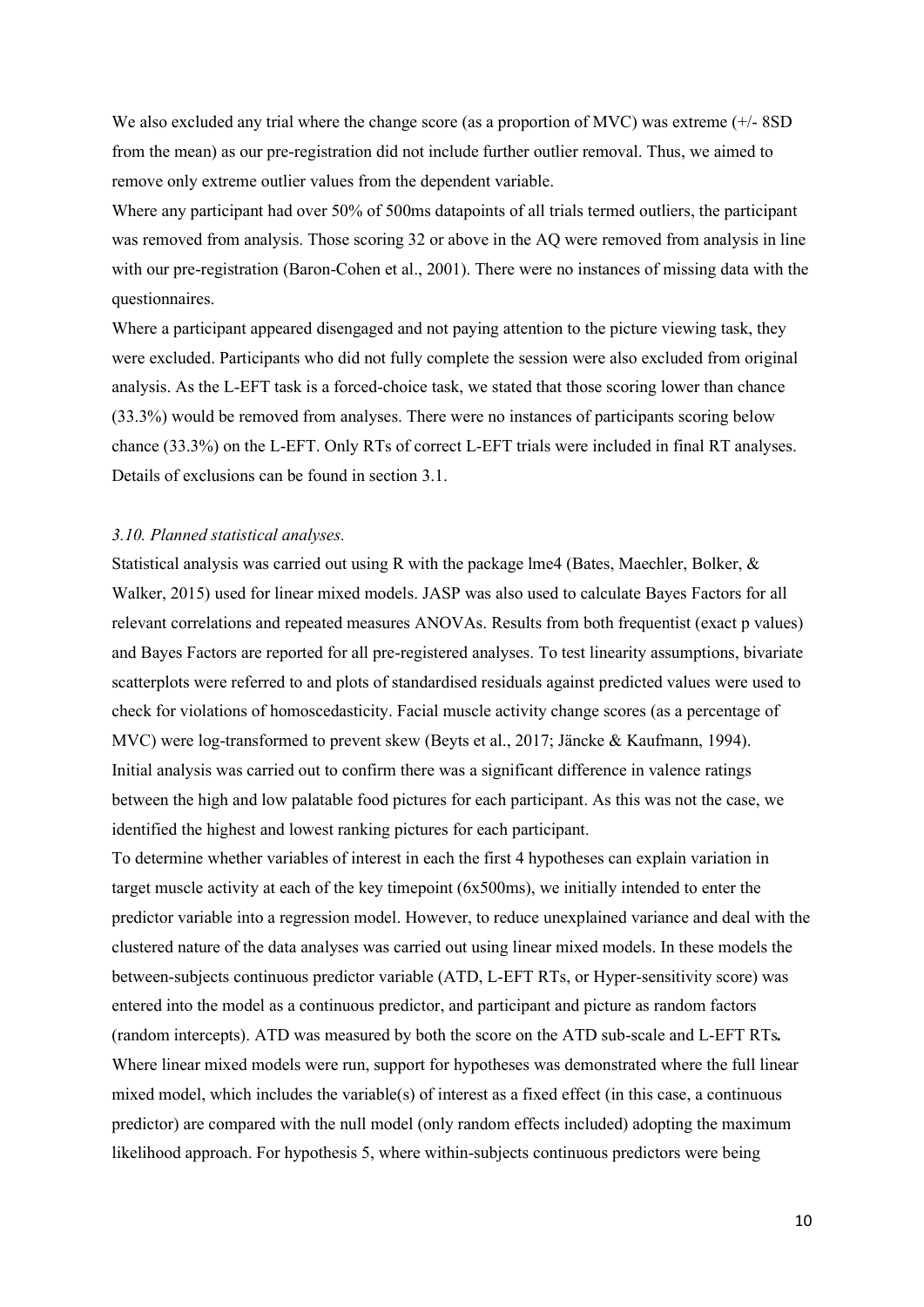investigated, the log-transformed change scores of the facial muscles were centred and standardised within-participant (Brauer & Curtin, 2018).

For the analysis related to the positive control, it was expected that facial mimicry would take place (Dimberg & Thunberg, 1998; Dimberg, Thunberg, & Elmehed, 2000; Dimberg, Thunberg, & Grunedal, 2002). Thus, inclusion of the task allowed us to determine whether the target muscle activity was being picked up as expected. Facial mimicry is demonstrated with angry expressions evoking higher *corrugator* change scores than happy expressions, and happy expressions evoking higher *zygomaticus* change scores than angry expressions. To determine whether the hypothesis related to facial mimicry is supported, two repeated measures ANOVAs were run on change scores (for each muscle) with the within-subject factors being time (3x500ms) and expression (happy, angry). We expected to find a significant main effect of expression and this was used to determine whether the hypothesis was supported. We stated that if only one of the ANOVAs, run on change score of target muscle, was found to have evidence for a main effect of expression, then the hypothesis would not be supported. Greenhouse-Geisser conservative tests corrections were applied, and generalised eta squared reported for all relevant repeated measures ANOVAs.

The pre-registered hypotheses are expressed as such:

*Hypothesis 1: Mean change score of facial muscle during viewing of unpleasant pictures (corrugator/levator) during time points bins of interest~ ATD / L-EFT RTs+ (1|Participant) + (1|Food Picture)*

*Hypothesis 2: Mean change score of zygomaticus during viewing of pleasant pictures during time points bins of interest ~ ATD / L-EFT RTs+ (1|Participant) + (1|Food Picture)*

*Hypothesis 3: Mean change score of facial muscle during viewing of unpleasant pictures (corrugator/levator ) during time points bins of interest ~ GSQ (hyper-sensitivity) + (1|Participant) + (1|Food Picture)*

*Hypothesis 4: Mean change score of zygomaticus during viewing of pictures of pleasant pictures during time points bins of interest ~ GSQ (hyper-sensitivity) + (1|Participant) + (1|Food Picture)* 

The following hypothesis is based on the first 2 seconds of viewing; thus, the model will be was run with data of facial activity captured during the first 4 x 500ms time bins. *Hypothesis 5: Pleasantness ratings of viewed foods ~ CS Levator + CSCorrugator + CSZygomaticus + (1|Participant) + (1|Food Picture).* 

## *3.11. Exploratory analyses*

1. Initial descriptive analysis was carried out to detail the demographic composition of the sample, including information on gender, age, mean AQ, L-EFT and ATD, GSQ score, BMI, and hunger scores. A series of correlations were also carried out to identify whether any of the individual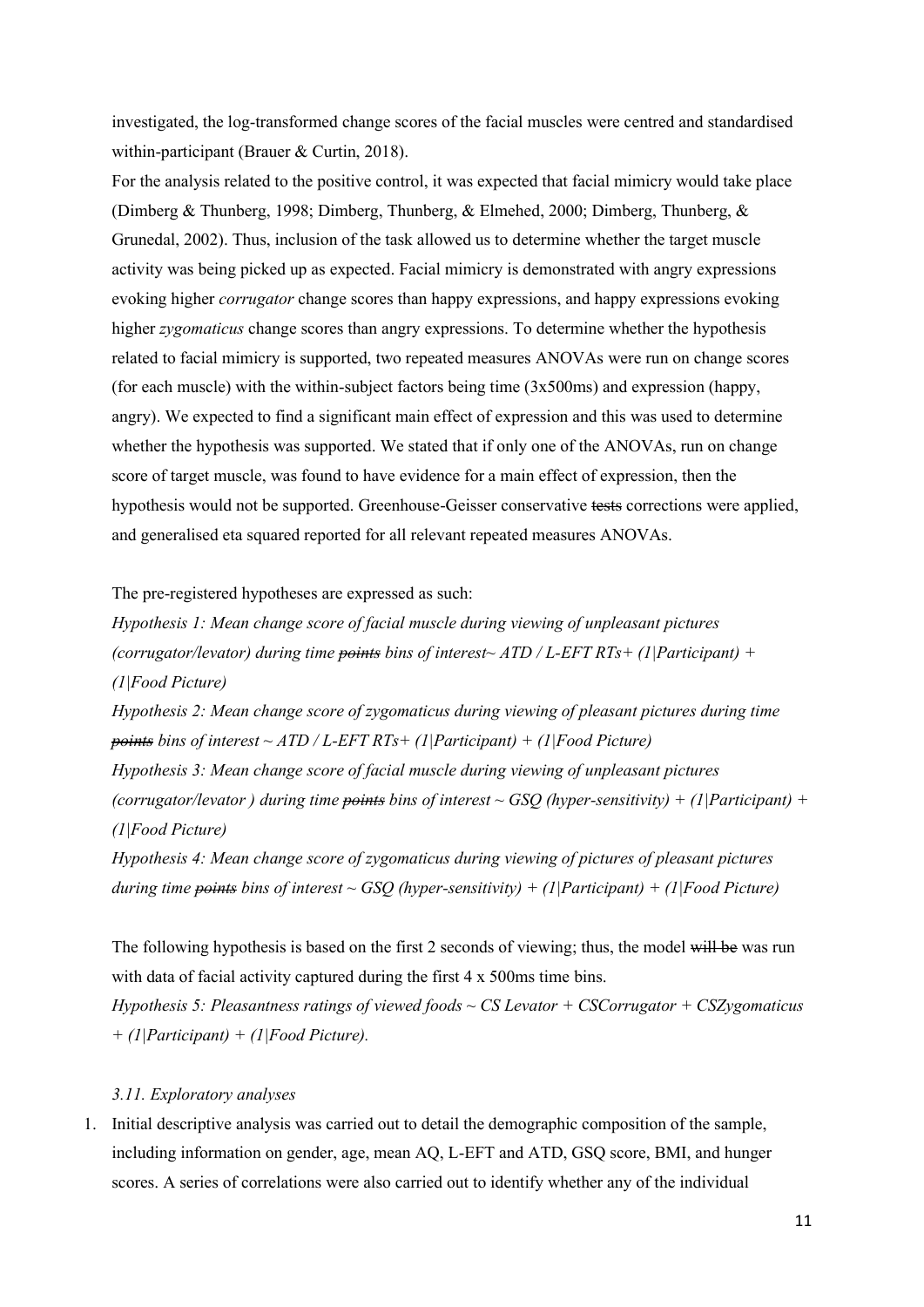differences under investigation were related (ATD, L-EFT RTs, Hyper, GSQ score, BMI, hunger) (detailed in Table 4). BMI and hunger scores were entered into a model to check for any relationships with facial muscle activity.

- 2. As we expected to find a relationship with the ATD variables of interest and facial activity while viewing foods, and not while viewing facial expressions, we carried out further analyses to establish whether this is the case. We did this by carrying out a simple correlation between target muscle activity over the viewing period (focusing on *corrugator* for angry faces and *zygomaticus* for happy faces) and scores on ATD, Hyper, and L-EFT RTs.
- 3. Our research is very focused on individual differences, less so than group differences, with the aim of understanding whether knowledge of individuals can aid interpretation of facial activity in practice. Therefore, we made the decision to analyse the data captured on the traits of interest (ATD and GSQ hyper-sensitivity) as continuums, to preserve the individual variability in our sample (Iacobucci, Posavac, Kardes, Schneider, & Popovich, 2015). However, we have examined the difference of facial reactions to food pictures between participants scoring high and low on the traits of interest (ATD, Hyper, and social skills) based on a median split but found this offered no extra insights to the current analyses. We assessed scores on the AQ to determine whether the full score or scores on any of the other subscales show any association with facial activity during picture viewing and whether any of these results confound the interpretation of findings. We also checked for associations in scores between subscales.

As we were also interested in investigating the time at which the activity of facial muscles most predicts hedonic liking, separate models were specified for the first 4x time bins (0-2000ms range). The first model included food picture and participant as random intercepts (picture was dropped as a random intercept where there was a convergence issue or an issue with singular fit). The second model included *corrugator*, *levator,* and *zygomaticus* change scores (as % of MVC) as continuous predictors.

Initial investigations into the remaining AQ sub-scales were also carried out and social skills score was found to have an association with *levator* activity while viewing unpalatable pictures. As such, post-hoc analyses were carried out with social skills as a continuous predictor, with a model constructed for data from time bins 3 and 4. To further check whether key social skills score was associated with greater activity of the face in general, we investigated its correlation with maximum voluntary contractions. Post-hoc analyses used linear mixed modelling with a maximum likelihood approach to compare models. Bonferroni adjustments were carried out on all exploratory analyses where multiple comparisons were conducted.

*4. Results 4.1 Preliminary Analysis*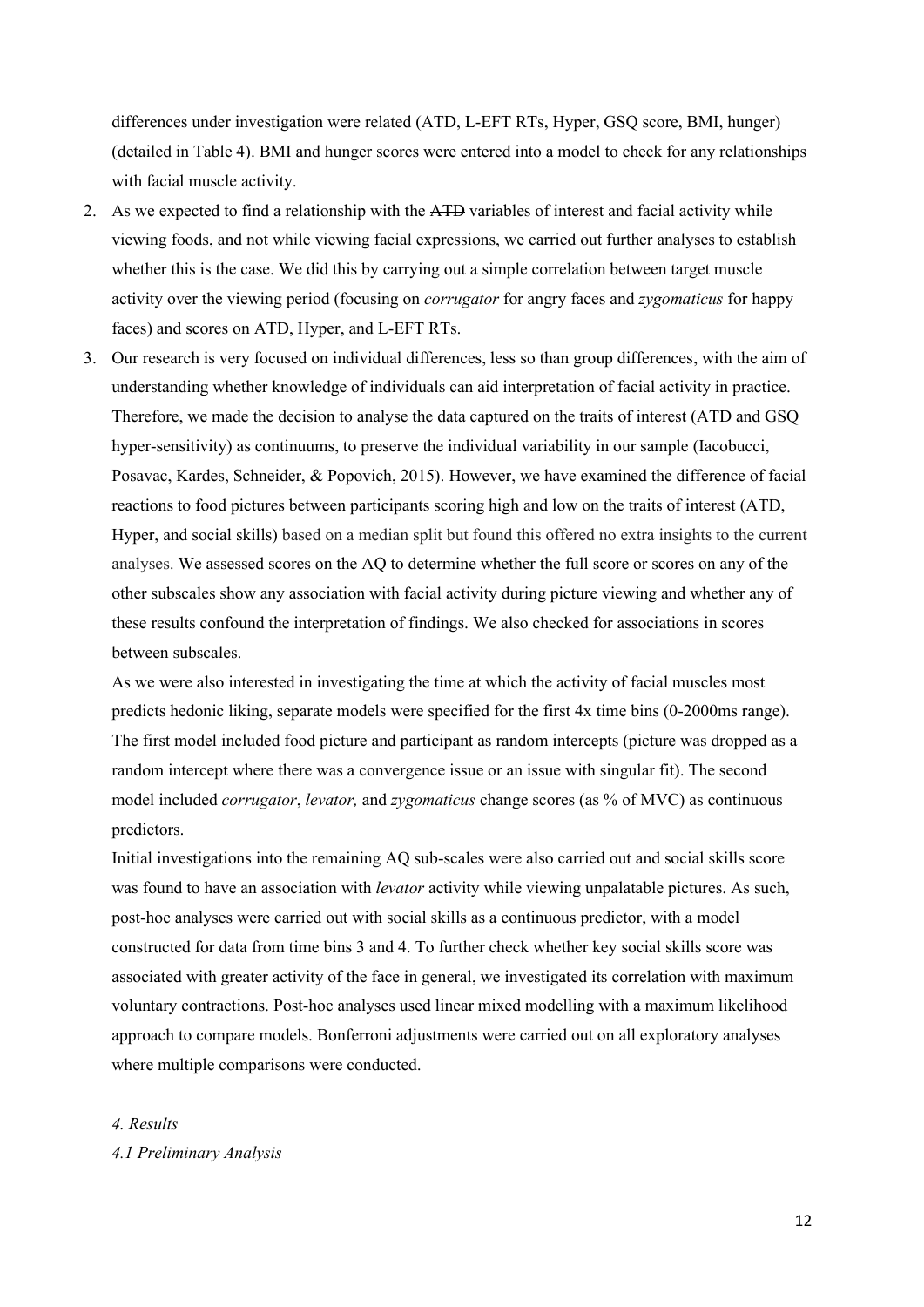Regarding valence scores of food pictures, a paired t-test revealed participants scored the 9 pictures, categorised as unpleasant, lower (Mean= 40.88, SD=13.35) than the 9 categorised pictures as pleasant, for valence (Mean=77.5, SD=10.9,  $t(89)=24.5$ ,  $p<0.01$ ), and for palatability (low palatability: Mean = 39.01, SD=14.37, high palatability: Mean=75.08, SD=13.36, *t*(89)=20.3, p<.001). However, one participant scored the unpleasant pictures only marginally lower for valence than the pleasant pictures (2.4 rating points lower). Thus, the highest and lowest ranking pictures were identified. This was done by categorising pictures with valence ratings lower than 50 as low in pleasantness and pictures with valence ratings higher than 50 as high in pleasantness for each participant (as 50 on the scale indicates neutrality). Valence rating scores were not correlated with any of the individual differences under investigation (ATD, Hyper or L-EFT RTs) (all *p*s >.066).

## *Correlation between MVCs and individual differences*

Correlational analysis run on MVCs revealed a significant negative association between scoring on the ATD subscale of the AQ and MVC of the *levator* muscle, which remained significant even after a Bonferroni correction was applied ( $\alpha$ =.017). There were no significant relationships between L-EFT-RTs or Hyper and MVCs of any of the muscles (Table 1). Descriptive statistics of the sample can be found in Table 2 and correlations between the individual differences under investigation and total scores for the AQ and the GSQ can be found in Table 3.

*Table 1: Relationships between MVCs of each muscle and variables under investigation. MVC of the levator and ATD are shown to be significantly negatively correlated.*

| <b>Muscle MVC</b>  | ATD            | L-EFT-RTs    | <b>Hyper</b>  |  |
|--------------------|----------------|--------------|---------------|--|
| <b>Zygomaticus</b> | $\rho = 0.060$ | $p = -031$   | $\rho = -011$ |  |
| <b>Levator</b>     | $p = -263*$    | $p = 0.025$  | $p = -068$    |  |
| <b>Corrugator</b>  | $p = -043$     | $p = -0.024$ | $\rho = 160$  |  |

 $*p<.05, **p<.01, **p<.001$ 

| Table 2: Descriptive statistics showing mean and SD of BMI, hunger, and main variables of interest. |  |  |  |  |
|-----------------------------------------------------------------------------------------------------|--|--|--|--|
|                                                                                                     |  |  |  |  |

|                  | Mean   | <b>SD</b> |
|------------------|--------|-----------|
| <b>BMI</b>       | 26.1   | 6         |
| <b>Hunger</b>    | 5.9    | 2.2       |
| <b>ATD</b>       | 5.7    | 2.2       |
| <b>Hyper</b>     | 26.5   | 10.2      |
| <b>L-EFT RTs</b> | 1775ms | 189       |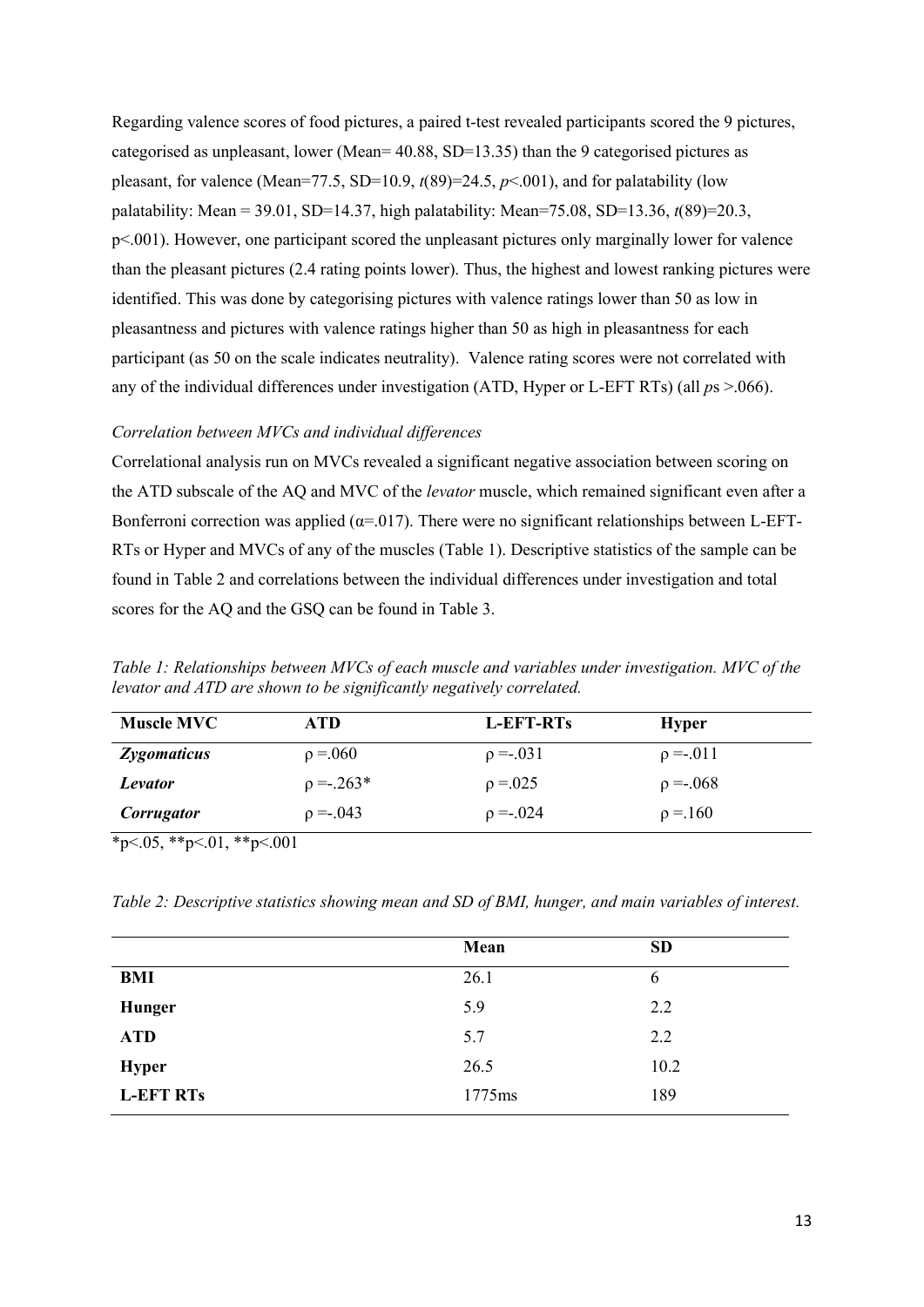*Table 3: Relationships between individual differences of interest and full scales measuring autistic traits (AQ) and sensory sensitivity (GSQ)*

|                  | ATD. | L-EFT RTs   | <b>GSQ</b>  | BMI           | <b>Hunger</b>  | AQ.             |
|------------------|------|-------------|-------------|---------------|----------------|-----------------|
| <b>ATD</b>       |      | $p = 0.042$ | $p = 144$   | $\rho = .070$ | $p = -.056$    | p=.449***       |
| <b>L-EFT RTs</b> |      |             | $r = 0.030$ | $p=.019$      | $p=.056$       | $r = -017$      |
| <b>GSQ</b>       |      |             |             | $p = -.089$   | $\rho = 0.002$ | $r = 289**$     |
| BMI              |      |             |             |               | $p = -170$     | $p=.076$        |
| <b>Hunger</b>    |      |             |             |               |                | $\rho = -0.006$ |

 $*p<.05$ ,  $*p<.01$ ,  $*p<.001$ 

## *4.2 Pre-registered hypotheses*

To maximise power, all available data from each 500ms time point were included. It was also of interest to find out how facial muscle activity changed over the 500ms time bins, therefore, we included subsequent models with time as a fixed factor (6 levels for hypotheses 1-4). The null models included participant and food picture as random intercepts. Interclass correlation *(*ICC) values for null models relating to hypotheses 1-4 are detailed in Table 4.

*Table 4: ICC values in null models with Participant and Image as random intercept for models related to hypotheses 1-4*

| <b>Muscle</b>      | <b>ICC</b> (Participant) | <b>ICC</b> (Picture) |
|--------------------|--------------------------|----------------------|
| Levator            | 0.15                     | 0.007                |
| Corrugator         | 0.18                     | 0.03                 |
| <b>Zygomaticus</b> | 0.18                     | 0.004                |

Models of increasing complexity were constructed. For the first four hypotheses the first model included either ATD, Hyper scores, or L-EFT RTs as a continuous predictor. For hypothesis 5 change scores of all muscles were entered into the model predicting valence scores. Subsequent models also included time bin as a fixed factor. Results for the pre-registered predictor variables are reported here. Full LMM outputs, including those with time as a fixed effect, can be found in Supplementary Materials. Model comparisons were carried out using the likelihood-test ratio, and BIC values used to calculate a Bayes Factor. Bootstrapping was used to calculate 95% confidence intervals (2000 simulations).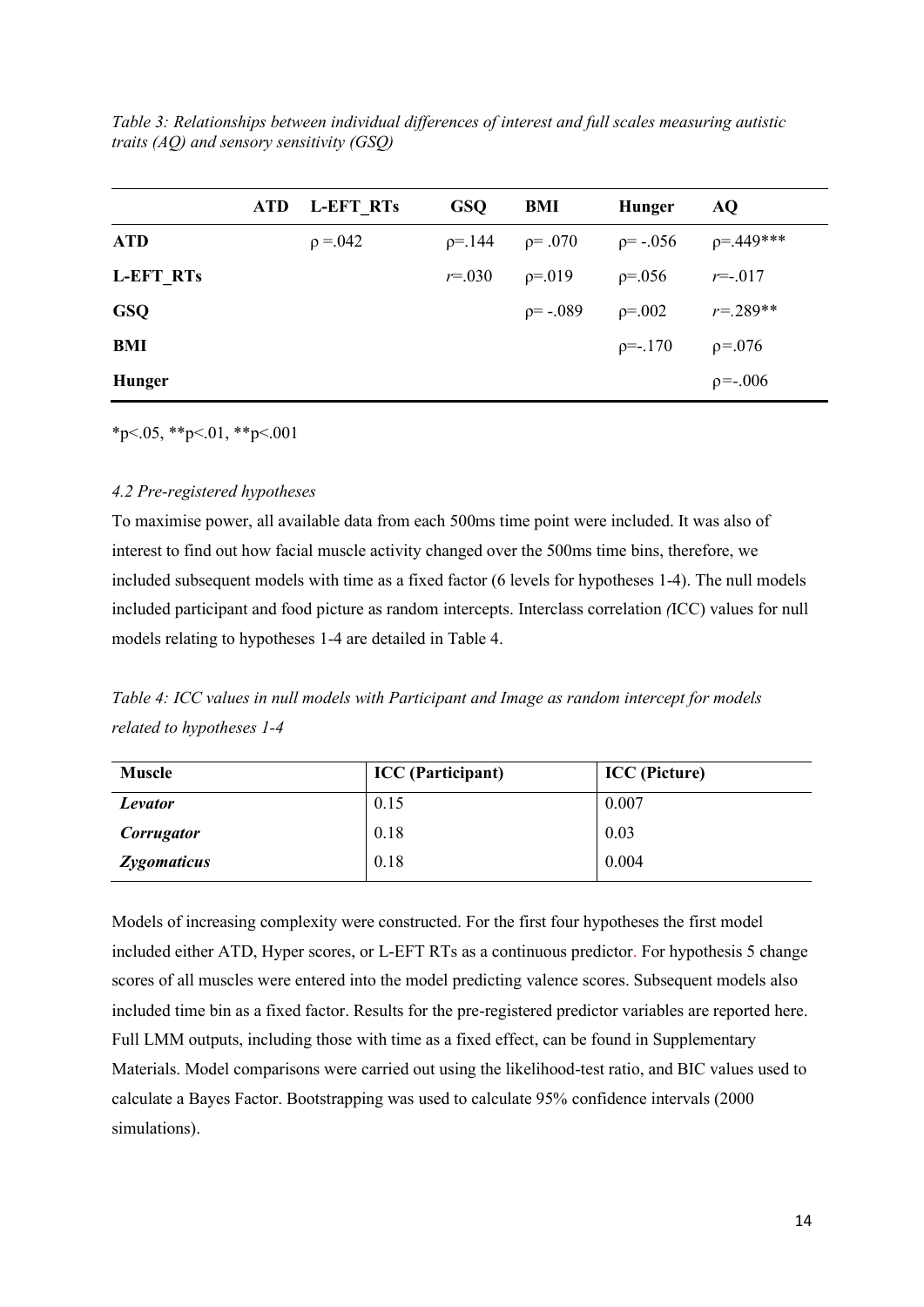## *4.2.1 Attention to detail*

A preliminary investigation revealed there were no significant relationships between RTs on the L-EFT and scoring on the ATD sub-scale of the AO, ( $\rho = 0.042$ ,  $p = .697$ , BF10=0.148). To determine whether models predicting muscle activity were improved by adding different measures of tendency to attend to detail (self-report and visual task), both variables were included as continuous predictors. The LMM, with *levator* as dependent variable, did not reveal any significant associations with ATD  $(\beta = 0.08, t = 1.804, p = .071, 95\% \text{ CI}$  [-0.09, 0.16]), or L-EFT RTs  $(\beta = 0.006, t = 0.128, p = .898, 95)$ % CI [-0.09, 0.09]). With *corrugator* as dependent variable ATD was also not found to be a significant predictor ( $\beta$  = 0.06, *t* = 1.22, *p* = 222, 95 % CI [-0.04, 0.151]) or L-EFT RTs ( $\beta$  = 0.07 *t* = 1.55, *p* =.121, 95 % CI [-0.018, 0.17]). This was also the same with *zygomaticus* as the dependent variable, ATD (β = -0.03, *t* = -0.542, *p* = .588 95 % CI [-0.12, 0.07]); L-EFT RTs (β = -0.03, *t* = -0.665,  $p = 506$ , 95 % CI [-0.12, 0.06]). On comparing the models with the pre-registered predictors (ATD or L-EFT RTs only as fixed factors) and null models the Bayes Factors offered evidence in favour of the null models (see Table 5 for results and full LMM outputs can be found in Supplementary Tables 3-5).

| <b>Muscle</b> | Predictor        | $\chi^2$ | $\boldsymbol{p}$ | $BF10 - shows$ |
|---------------|------------------|----------|------------------|----------------|
|               | variable         |          |                  | evidence in    |
|               |                  |          |                  | favour of null |
|               |                  |          |                  | hypothesis     |
| Zygomaticus   | <b>ATD</b>       | 0.29     | 0.588            | 0.02           |
|               | <b>L-EFT RTs</b> | 0.44     | 0.507            | 0.02           |
|               | Hyper            | 1.35     | 0.246            | 0.03           |
| Levator       | <b>ATD</b>       | 3.19     | .074             | 0.10           |
|               | <b>L-EFT RTs</b> | 0.016    | .898             | 0.02           |
|               | Hyper            | 0.58     | .445             | 0.03           |
| Corrugator    | <b>ATD</b>       | .148     | 0.22             | 0.04           |
|               | <b>L-EFT RTs</b> | 2.39     | 0.12             | 0.06           |
|               | Hyper            | 0.949    | 0.33             | 0.03           |

*Table 5: Key likelihood test ratio outputs comparing the model including ATD, L-EFT RTs, or Hyper as a predictor for muscle change scores (as a % of MVC) with the random factor only model.*

## *4.2.2. Sensory Sensitivity*

Initial models included the participant as random intercept. Subsequent models included scoring on the Hyper sub-scale of the GSQ as a continuous predictor. Including Hyper score did not improve the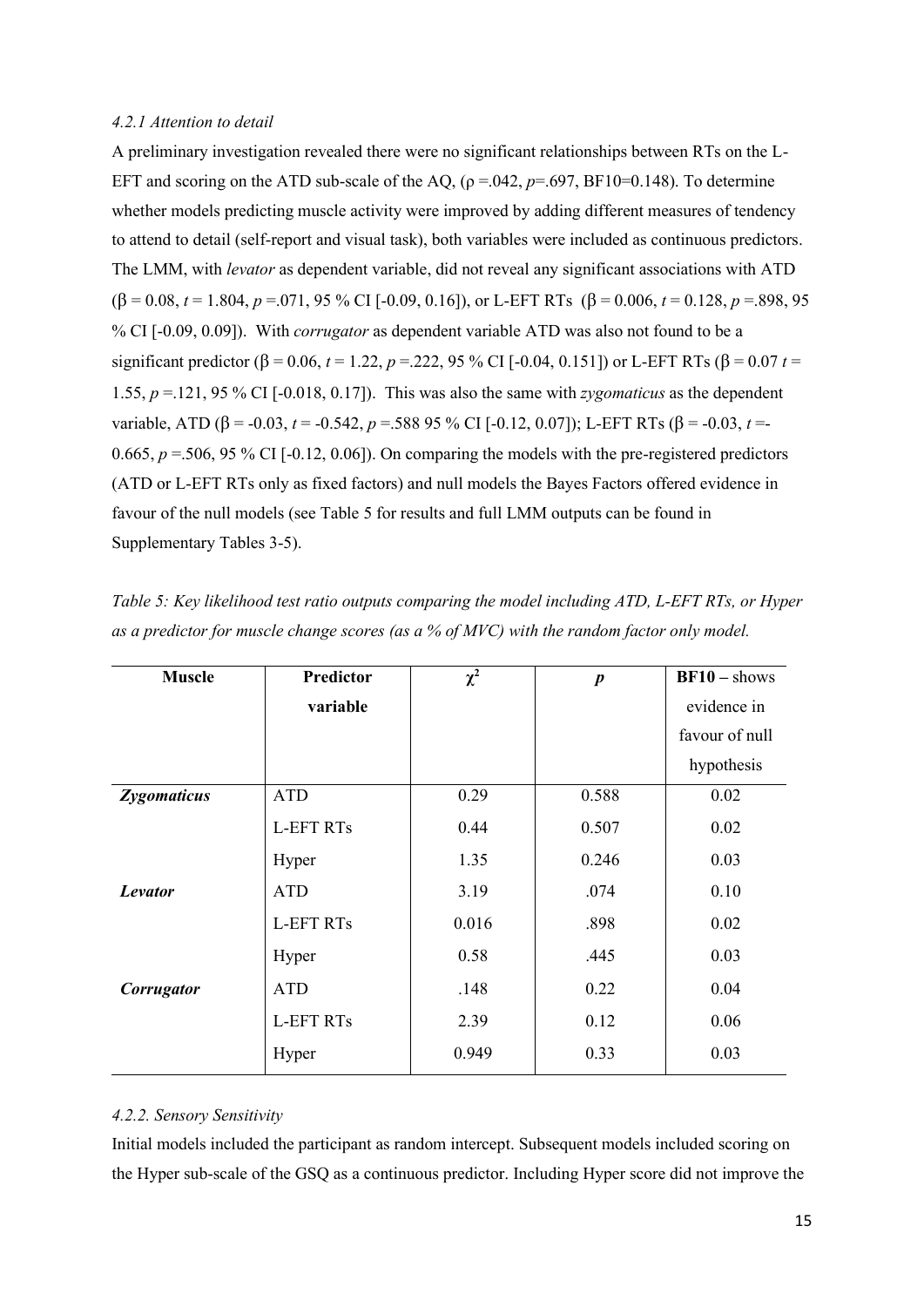models for any muscle (see Table 5). The LMMs with *levator* as dependent variable (β= 0.03, *t* = 0.77, *p* =.44, 95 % CI [-0.06, 0.09]), *corrugator* as dependent variable (β= 0.05, *t* = 0.98, *p* =.329, 95 % CI [-0.05, 0.15]), and *zygomaticus* as dependent variable, did not reveal any significant effects associations with of Hyper score  $(\beta = 0.05, t = 1.163, p = 0.245, 95\%$  CI [-0.04, 0.15]). There were also no significant interactions between Hyper score and time, for any muscle (full LMM outputs can be found in Supplementary Tables 3-5).

## *4.2.3. Muscle activity as a predictor of self-reported liking*

A model investigating data from all time bins (1-4) was constructed with all 3 muscles as continuous predictors. Inclusion of these continuous predictors were was shown to improve model likelihood,  $\chi^2(3)$  = 53.09, *p*<.001, (BF10=1.32<sup>12</sup>7.59e5). The LMM revealed significant effects of associations with *corrugator* (β =--0.04, *t* = 4.91 *p* <.001, 95 % CI [-0.06, -0.03]), *zygomaticus* (bβ =0.05, *t* = - 5.29, *p* <.001, 95 % CI [0.03, 0.07]) but *levator* did not add to the model ( β=-0.02, *t* =-1.65, *p* =.099 95 % CI [-0.03, 0.003]) (full LMM output can be found in Supplementary Materials (Table 6)).

## *4.2.4. Positive control*

A repeated measures ANOVA with the within-subjects factors expression and time bin, and *corrugator* as dependent variable, revealed a significant main effect of expression (*F*(1,85)=7.748,  $p=0.007$ ,  $\eta^2 G=0.03$ , BF10=973) and a significant interaction between expression and time bin (*F*(1.79, 152)=4.995,  $p=0.010$ ,  $\eta^2 G$  =0.007). No main effect of time was found ( $p=116$ ). A repeated measures ANOVA with *zygomaticus* activity as dependent variable, and the within-subjects factors expression and time bin, revealed a significant main effect of expression  $(F(1,85)=6.05, p=.016, \eta^2 G=0.02,$ BF10=185.65), a main effect of time bin  $(F(1.5, 126)=13.13, p<.001, \eta^2 G=0.026)$ , and a significant interaction between expression and time bin  $(F(1.71, 146)=11.27, p<.001, \eta^2 G 0.01)$ . However, visual inspections suggested that the data did not clearly meet normality assumptions and to investigate the main effects further, a series of Wilcoxon-signed rank tests were run, these revealed there was a significant difference in *corrugator* activity at time bin 2 (*p*=.013) and time bin 3 (*p*=.019) during the viewing of happy and angry pictures. There was also a significant difference in *zygomaticus* activity at time bin 2 ( $p=0.013$ ) and time bin 3 ( $p=0.002$ ) during the viewing of happy and angry pictures. Results were in the expected direction.

Correlational analyses revealed no significant relationships between ATD, Hyper, L-EFT RTs, and facial activity of the zygomaticus or corrugator during the viewing of happy or angry facial expressions at any of these time bins (all  $p s$ , 063  $p s$ , 015,  $\alpha$ =.004).

## *4.3 Post-hoc Analyses*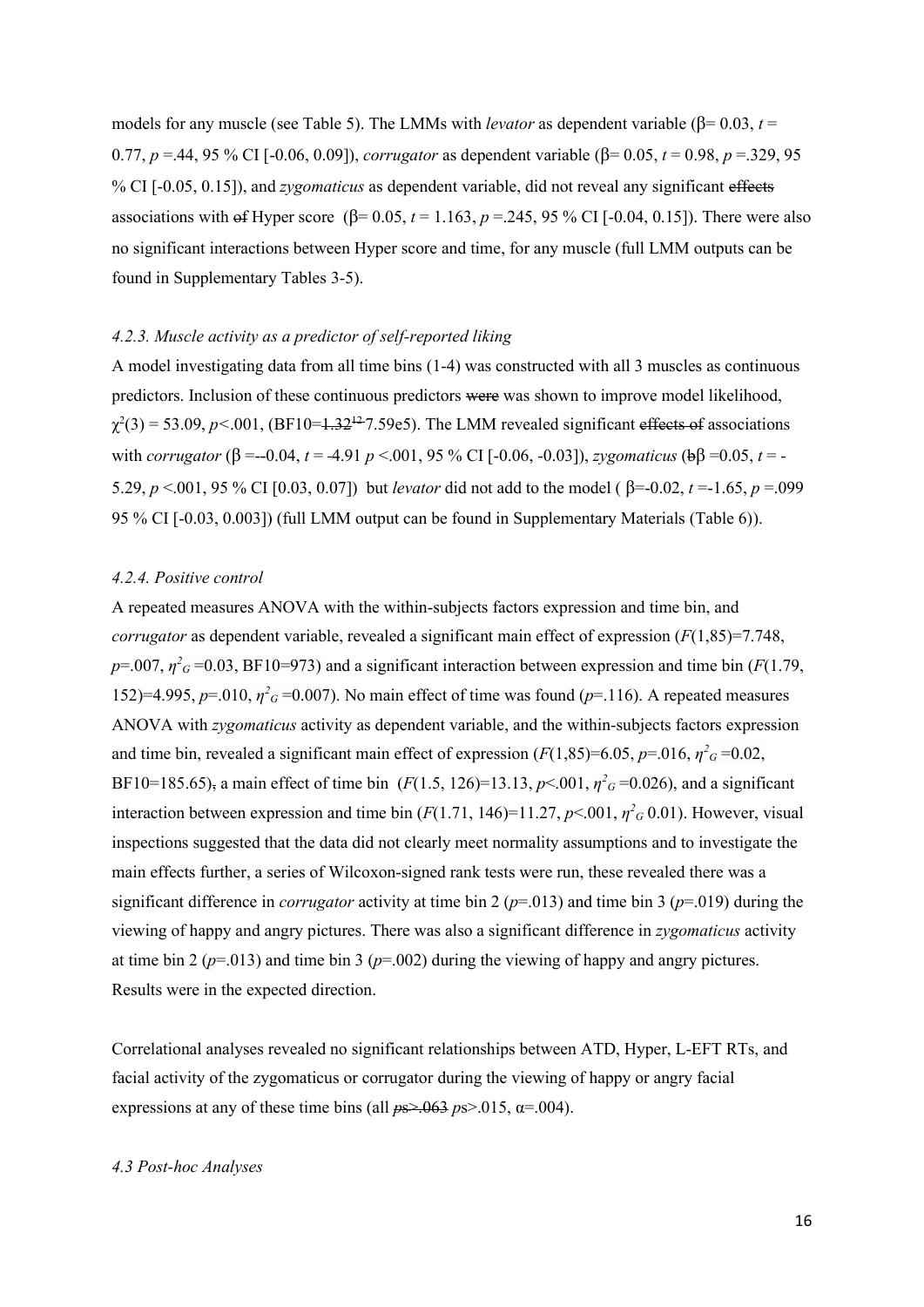*4.3.1. Relationship between pleasant ratings and facial activity across viewing period at each time bin.*

There were no significant associations with ratings and facial muscle activity at time bin 1 (0-501ms) (all *p*s > .255). At time bin 2 the LMM revealed ratings had significant associations with *corrugator* ( $\beta$  = -0.04, *t* = -2.24, *p* = 0.025 95 % CI [-0.08, -0.005]) and *zygomaticus* ( $\beta$  = 0.04, *t* = 2.04, *p* = 0.041 95 % CI [0, 0.08]), but not *levator* (*p*=.625) Inclusion of muscle change scores as fixed factors were shown to improve the model likelihood,  $\chi^2(3)9.23$ ,  $p=.026$ . At time bin 3 ratings were shown to have significant associations with *corrugator* ( $\beta$  = -0.05, *t* = -2.75, *p*=.006, 95 % CI [-0.08, -0.01]), *zygomaticus* (β=0.06, *t* = 3.28, *p* = .001, 95 % CI [0.02, 0.10]) but not *levator* (*p* = .073) Model comparisons revealed inclusion of the muscle change scores improved model likelihood  $\chi^2(3)$  20.65, *p<*.001. At time bin 4 ratings were shown to have significant associations with *corrugator* (β= - 0.07, *t* = -3.93, *p* <.001, 95 % CI [-0.10, -0.03), and *zygomaticus* (β=0.07, *t* = 4.00, *p* =<.001, 95 % CI [0.04, 0.106]), but not *levator* (*p*= .068). Model comparisons revealed inclusion of the muscle change scores improved the likelihood of the model,  $\chi^2(3)$  32.85,  $p<0.001$ .

## *4.3.2. Social Skills*

Social skills were shown to improve the model likelihood for *levator* activity when investigating responses to unpleasant pictures and including datapoints of all time bins  $\chi^2(1)$  5.49,  $p=019$ . On further inspection, the association was apparent between 1001-2000ms of viewing (time bins 3 and 4). Thus, social skills score (as a continuous predictor) was investigated as a predictor for *levator* activity during viewing of less palatable food pictures at these times (one model for data from time bins 3 and 4). Social skills score was found to be a significant predictor of *levator* activity (β = 0.20, *t* = 3.38 *p*<.001, 95 % CI [0.08, 0.31]), and model comparisons revealed its inclusion improved model likelihood ( $\chi^2(1) = 10.89$ ,  $p < .001$ ) (BF10= 7.82).

To check whether this was driven by increased *levator* response in general when viewing food pictures (and not a response to the unpleasant pictures), we ran the analysis with the data from pleasant pictures (pictures rated >50 by each participant). The results revealed a similar trend, but the result was no longer significant,  $p=195$ . Correlational analyses were run to check the relationship between social skills score and maximum voluntary contractions of the facial muscles. Social skills score was shown to have a negative trend with *levator* activity, but this was not significant ( $\rho = -0.220$ , *p*=.037 before Bonferroni corrections applied).

## *4.3.3. BMI and Hunger*

BMI and Hunger did not have any significant correlations with any of the individual differences under investigation (all ρ*s*<.1 all *p*s>.35). BMI and Hunger were added separately to models predicting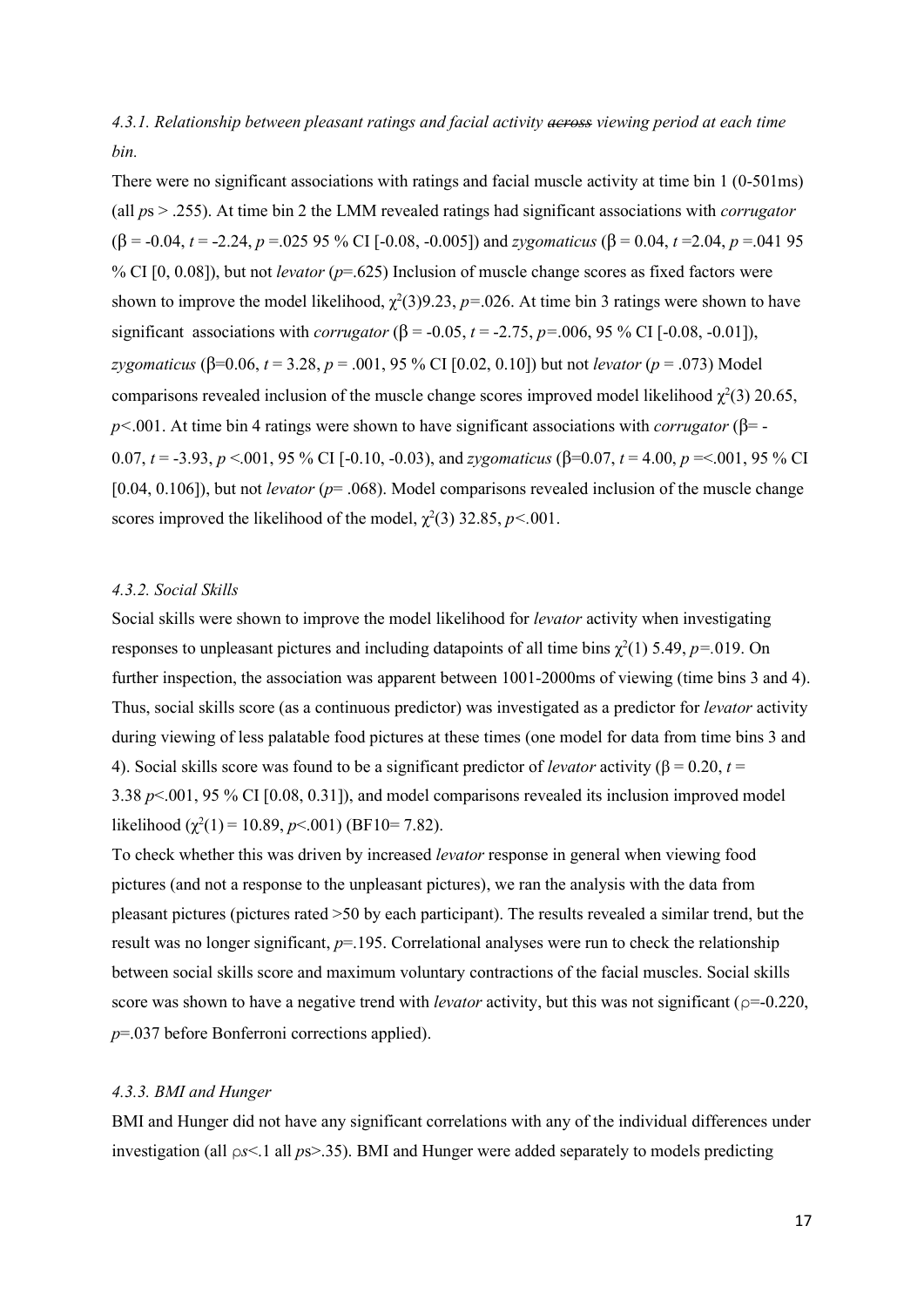activity of each muscle during picture viewing. Neither were found to be significant predictors of facial activity (all  $ps > 0.044$ ,  $\alpha = 0.017$ ).

#### *5. Discussion*

In this study, we set out to investigate whether traits individual differences related to sensory sensitivity and tendency to attend to detail, which have shown to be linked with eating and foodrelated behaviour (e.g., Christensen, Bentz, Clemmensen, Strandberg‐Larsen, & Olsen, 2018; Coombs, Brosnan, Bryant‐Waugh, & Skevington, 2011), would be associated with affective response when viewing food pictures. Specifically, we aimed to examine hyper-sensitivity and tendency to attend to detail in relation to rapid facial activity evoked by pictures of foods varying in valence. We expected to find that such food evoked facial activity would be associated with these traits and abilities. The secondary aim of the study was to investigate the association between facial muscle activity and self-reported pleasantness ratings of the food pictures.

The findings did not offer any evidence for a relationship between attention to detail or hyper sensory sensitivity and facial activity in response to food cues. The reasons for our interest in sensory sensitivity and tendency to attend to local detail come from evidence highlighting their link with eating behaviour in samples of the general population at different age points (e.g. Farrow & Coulthard, 2012; Zickgraf & Elkins, 2018; Zickgraf, Richard, Zucker, & Wallace, 2020), and in clinical cohorts (e.g. Cermak, Curtin, & Bandini, 2010; Chistol et al., 2018; Roberts et al., 2011). Furthermore, key researchers within the industry have highlighted the importance of considering individual differences in perception to better understand decision making regarding food (Jaeger et al., 2017).

To date, much of this work has focused on variations in taste. Thus, there appears a need to expand upon the traits investigated while considering the broad array of methods adopted to capture foodrelated response, including facial activity. However, with the protocol adopted, we found no clear evidence to suggest that variations in sensory sensitivity or attention to detail influenced this implicit measure of affect. It may be that our choice of food pictures did not offer enough variation as they did not include stimuli at the extreme negative end of the valence scale. For instance, as the traits under investigation have been shown in the literature to have associations with picky eating, it may be that any differences may only be present when viewing specific foods. Thus, future research may seek to address this by probing such associations using more extreme food pictures such as those included used in a recent study investigating facial activity in response to food pictures in varying social contexts (Nath et al., 2019; Nath et al., 2020).

A recent study found differences in facial activity in response to social reward (touch) based on autistic traits, with those with lower autistic traits eliciting greater *zygomaticus* activity (positive response) than those with high autistic traits (Haggarty, 2018). Furthermore, there is growing evidence supporting deficits in social reward processing related to autism. However, investigations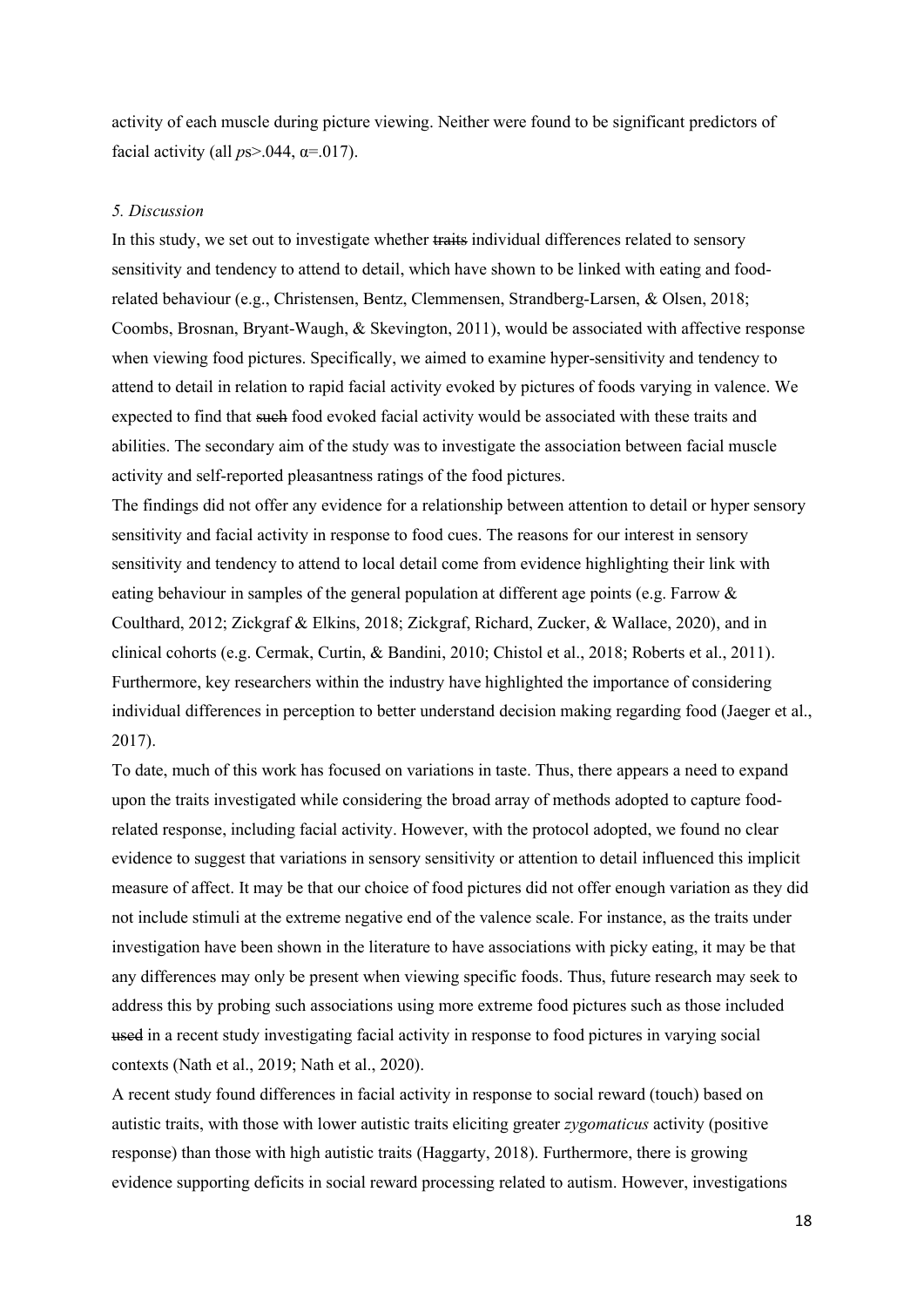into autistic traits or sensory sensitivity and brain activations elicited by foods (non-social reward) are limited, and, where they do exist, they often investigate scoring on a combination of all autistic traits. For instance, a study investigating brain activations brought about by food cues in children with autism, found enhanced responses in areas associated with interoceptive awareness and affect (Cascio et al., 2012). However, although autism has been found, in the wider literature, to have an association with altered primary responses, and we looked at traits associated with autism in this study, altered responses found in clinical samples may be driven by many non-related concomitant variations absent in non-clinical groups. When considering non-clinical groups, evidence has shown a variation in rapid brain activity associated with motivated attention towards social reward but not food reward, based on autistic traits (Cox et al., 2015).

We did, however, find some indication of a positive relationship between scoring on the autistic trait sub-scale social skills (as measured by the AQ) and negative affective response (*levator* activity) while viewing pictures rated lower in valence (occurring between 1001-2000ms). Further investigations showed that social skills score was not associated with more activity of the *levator* in general, with maximum voluntary contractions having a negative trend with this trait (but not significantly so following a Bonferroni correction). Although this was not one of our original predictions it is interesting, as previous research has found links between scoring on the social skills sub-scale and eating behaviour. For instance, higher levels of dieting have been found to be linked with social skills score (Coombs et al., 2011) and further research links scoring on the social skills sub-scale with the Eating Attitudes Test (bulimia scale) (Mansour et al., 2016). More generally, autistic traits have been linked with altered processing of social reward (e.g.,Vukusic, Ciorciari, & Crewther, 2017) and variations in facial responses to social stimuli - emotional faces (spontaneous mimicry) (Neufeld, Ioannou, Korb, Schilbach, & Chakrabarti, 2016); it may be that such variances also extend to primary reward (food) when considering the social skills sub-scale specifically. We did not, however, capture any measures of disgust sensitivity. Thus, it may be that this is a confounding factor in this outcome. Otherwise, the trend may be some indication of altered affective responses to less palatable food pictures; there were no significant associations between valence scores of the pictures and any of the investigated traits. However, given that this is an exploratory finding, future work is required to establish whether these results can be replicated.

We also found patterns of facial activity in line with previous findings in other aspects of the study. For instance, the positive control used, which set out to test facial mimicry, supported previous findings of greater *corrugator* activity in response to angry pictures over happy pictures, and greater *zygomaticus* activity in response to happy pictures over angry pictures. These results strengthen the validity of the findings related to our pre-registered hypotheses.

Our results were also in line with the findings of recent studies in terms of the relationship between facial activity and food evaluation (e.g., Nath et al., 2019; Nath et al., 2020 found subjective liking of pictures could predict facial muscle activity during picture viewing); we found an association between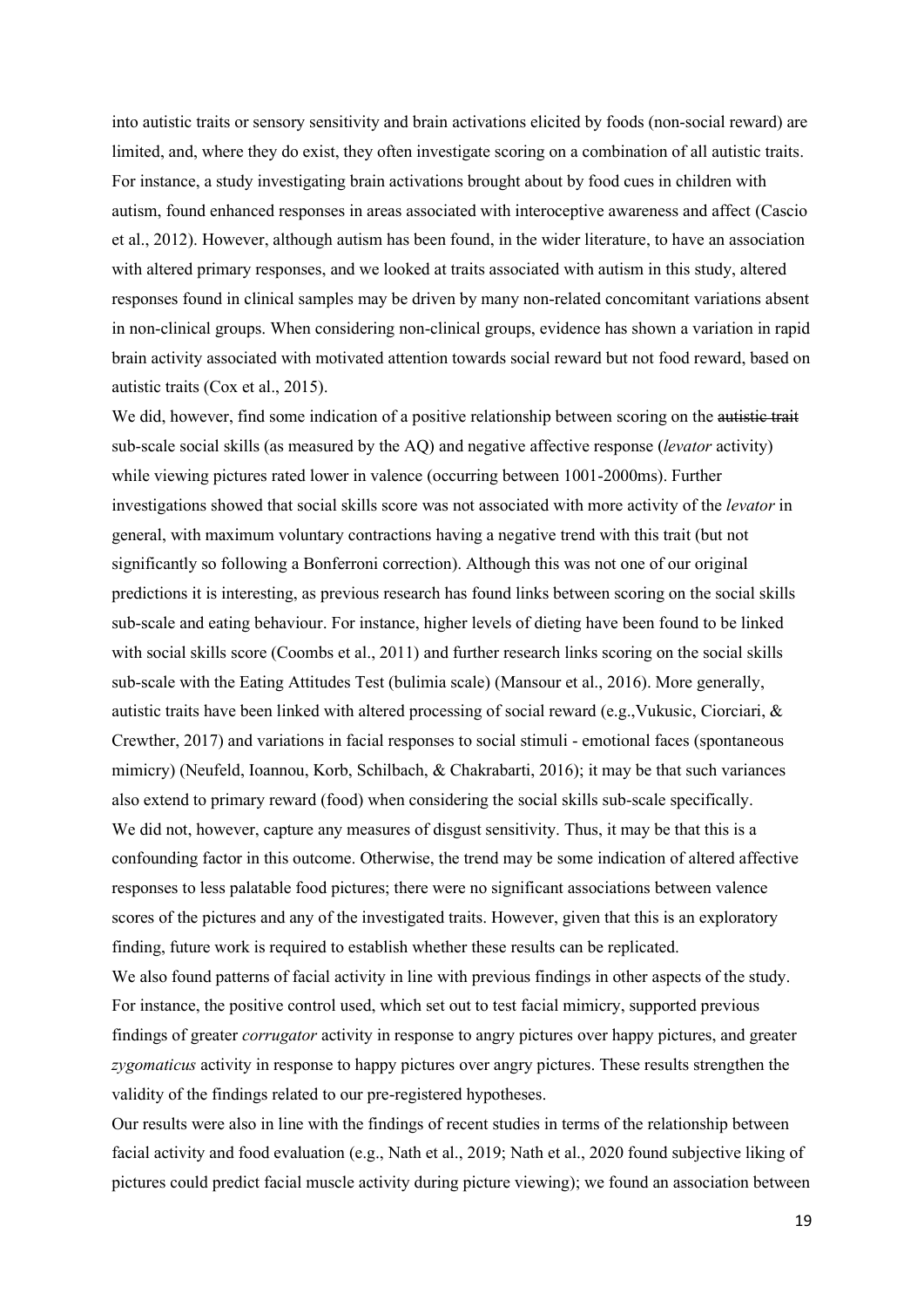facial muscle activity (*corrugator* and *zygomaticus*) and ratings of valence of the viewed foods when investigating data across for all time bins (500ms bins over first 2000ms). Furthermore, the nature of these associations was as expected (i.e., a negative association with *corrugator* and a positive association with *zygomaticus*), although the *levator* did not add to the models, the relationship was in the expected direction. Overall, our results do go some way towards supporting the use of measurements of facial activity to better understand food-related behaviour. However, the results also support the need for other tools to be used along with this method; ideally these would be used in conjunction with measurements from a variety of methods, capturing different dimensions of emotion-related response.

#### *5.1. Limitations*

The current study may have benefitted from using a set of food pictures containing items that had a larger variation in terms of valence scores. Our decision was driven by a desire to investigate foods that are more likely to be encountered in daily situations. However, the experimental protocol may have been more likely to elicit variations if we had chosen more extreme food pictures. Furthermore, as the stimuli were restricted to pictures, it may be that there was limited reactivity to the food cues and the experiment may have been enhanced by including a tasting paradigm or by having participants view real foods.

Moreover, the fact that we adopted the a traditional lab-based study means caution should be applied when interpreting results to the wider context; findings may not extend to settings with greater ecological validity. With recent research highlighting the importance of social context on facial expressions when viewing food cues (Nath et al., 2019; Nath et al., 2020), future research may explore the relationship between individual differences in sensory sensitivity and autistic traits and the influence of social presence on affective response to foods. Additionally, the omission of measures of disgust sensitivity leaves a gap in the interpretation of the results; as such, we would include this in any future studies. Finally, the power of the study may have been enhanced by collecting data on key individual differences first and electing only those participants with high and low scores to take part in the facial EMG element of the study.

#### *6. Conclusion*

This study adds to a growing body of literature investigating facial electromyography as a method for capturing affective response related to food. Our results suggest there may be some utility in using measures of facial activity for understanding decisions regarding food. However, our results also stress the need for use of a range of methods when trying to capture such emotion-related responses, to ensure different dimensions of affect are being captured; facial electromyography, when used alone, is unlikely to give great insight into decision around food (when general foods are used and not those at extreme ends of valence scales), but it may be beneficial when used alongside other tools, and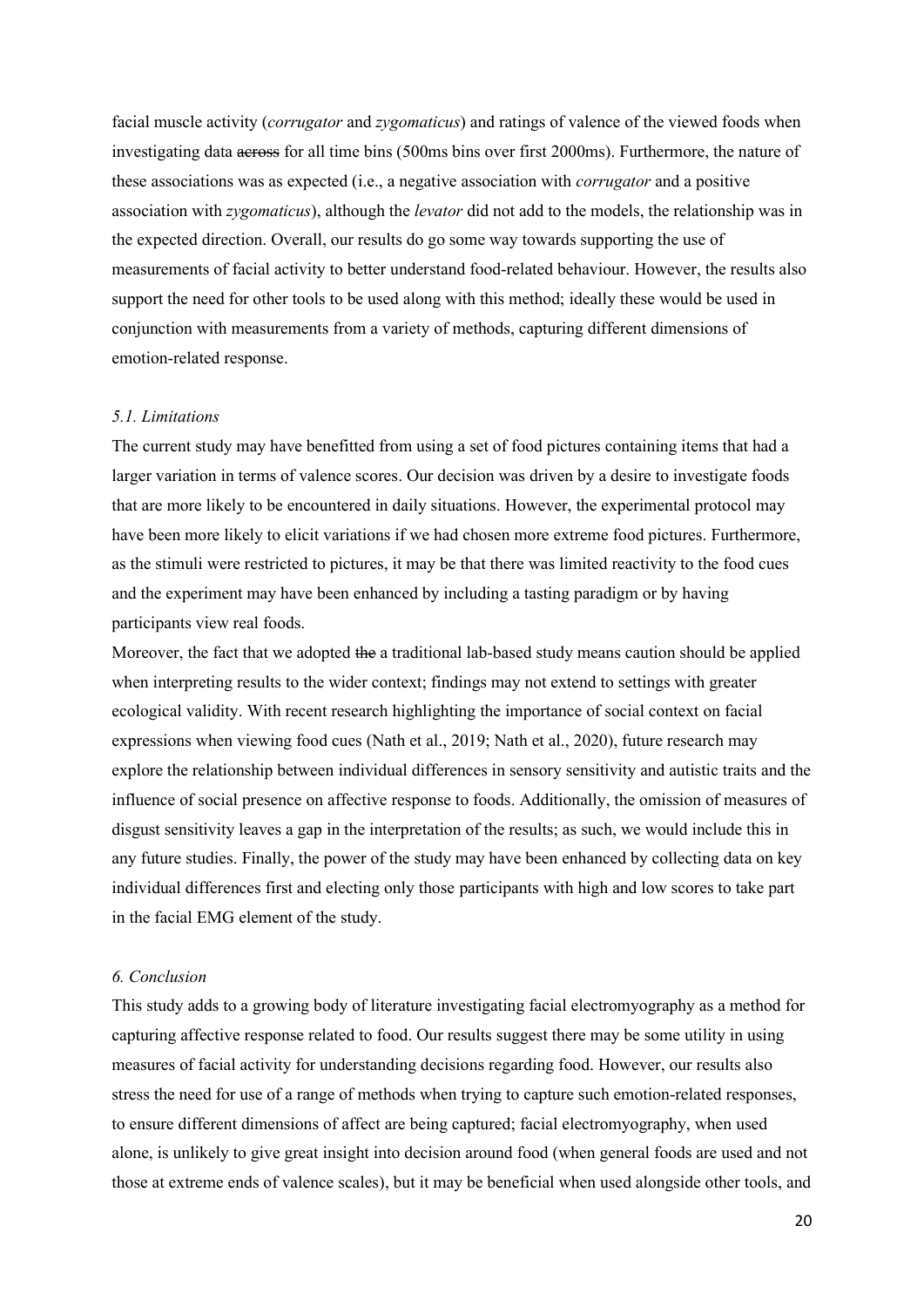where the limitations of the method are considered during the interpretation of results. Furthermore, this study adds to the literature investigating individual differences in response to foods and highlights the increasing need to better understand variations in the general population that ean may affect foodrelated behaviour; further research is currently being carried out in our lab to further understand any associations between social skills and food-related responses.

## *7. Timeline*

The first participant was tested on 1/11/19 and the last on 3/3/20. The proposal was registered on the Open Science Framework on receipt of the in principle acceptance letter and prior to starting any data collection. This can be found at [https://osf.io/9e8gr.](https://osf.io/9e8gr)

#### *8. Competing Interests*

No commercial or financial relationships exist that could be regarded as a conflict of interest.

## *9. Funding Acknowledgements*

This research was carried out as part of a PhD funded by Abertay University's, Research –Led Innovation Nodes for Contemporary Society (R-LINCS).

#### *10. Changes to Protocol*

On 05/12/2019 we informed the editorial board of the following points:

*1) Our initial report suggested we will have electrodes attached to subjects at all points during the experiment, although data would only be recorded and analysed from the picture viewing task. We have found that in doing this there is more likelihood of electrodes being moved during the testing session. This was not an issue in our pilot as there were fewer tasks, taking less time. To ensure we were getting the best EMG recordings we placed electrodes only during the picture viewing task (all included participants were treated in this manner).*

*2) We initially suggested that the order of viewing blocks would be randomised; however, these were counterbalanced. The facial expression block remained as the final block as per our Stage 1 manuscript.*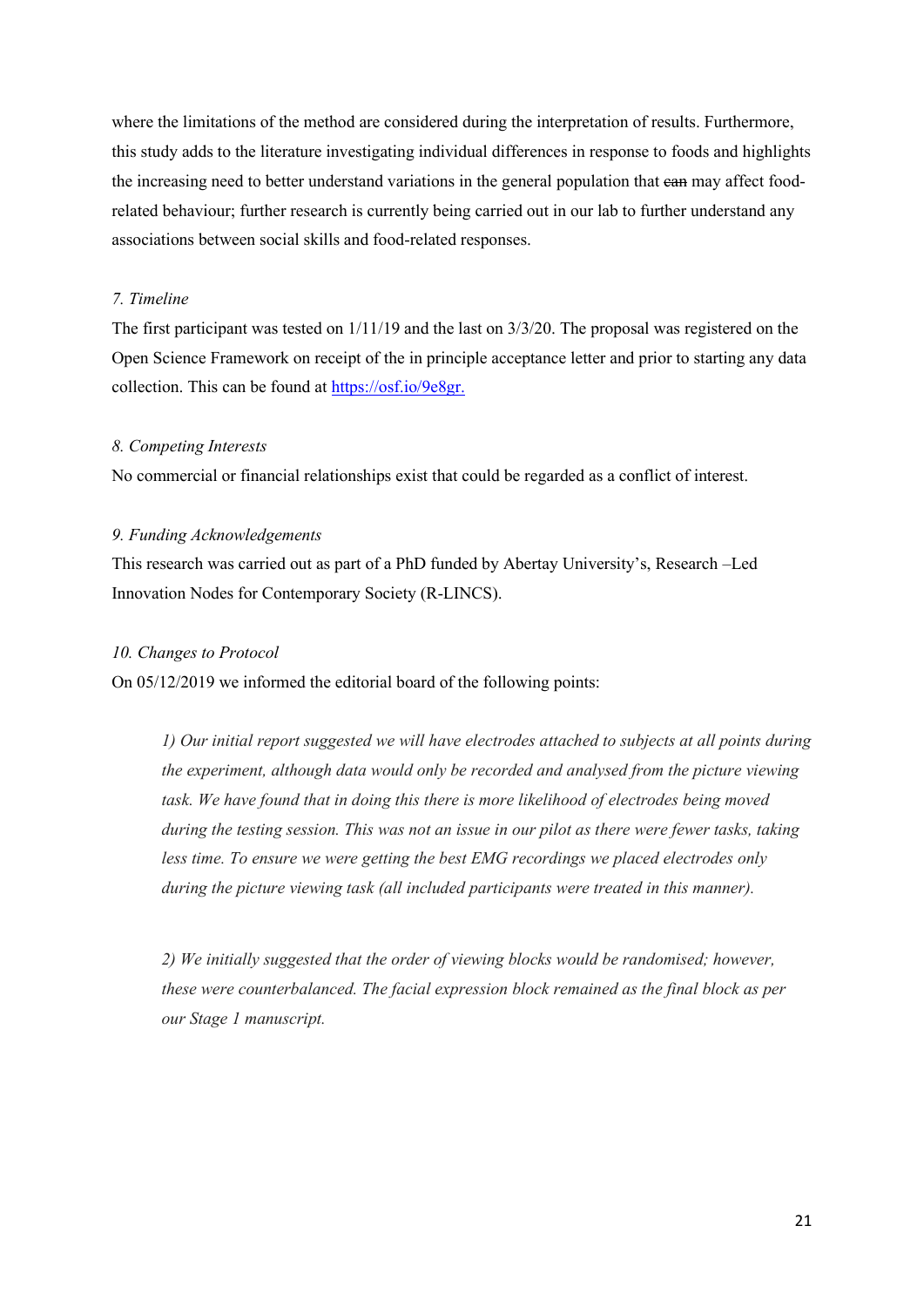#### References

- Abarca-Gómez, L., Abdeen, Z. A., Hamid, Z. A., Abu-Rmeileh, N. M., Acosta-Cazares, B., Acuin, C., . . . Ezzati, M. (2017). *Worldwide trends in body-mass index, underweight, overweight, and obesity from 1975 to 2016: A pooled analysis of 2416 population-based measurement studies in 128·9 million children, adolescents, and adults* doi[:https://doi.org/10.1016/S0140-](https://doi.org/10.1016/S0140-6736(17)32129-3) [6736\(17\)32129-3](https://doi.org/10.1016/S0140-6736(17)32129-3)
- Almeida, R. A., Dickinson, J. E., Maybery, M. T., Badcock, J. C., & Badcock, D. R. (2013). Visual search targeting either local or global perceptual processes differs as a function of autistic-like traits in the typically developing population. *Journal of Autism and Developmental Disorders, 43*(6), 1272-1286. doi:10.1007/s10803-012-1669-7
- Aykan, S., Gürses, E., Tokgöz-Yılmaz, S., & Kalaycıoğlu, C. (2020). Auditory processing differences correlate with autistic traits in males. *Frontiers in Human Neuroscience, 14*
- Bajec, M. R., & Pickering, G. J. (2008). Thermal taste, PROP responsiveness, and perception of oral sensations. *Physiology & Behavior, 95*(4), 581-590. doi:10.1016/j.physbeh.2008.08.009
- Baron-Cohen, S., Wheelwright, S., Skinner, R., Martin, J., & Clubley, E. (2001). The autismspectrum quotient (AQ): Evidence from asperger syndrome/high-functioning autism, males and females, scientists and mathematicians. *Journal of Autism and Developmental Disorders, 31*(1), 5-17. doi:10.1023/A:1005653411471
- Bates, D., Maechler, M., Bolker, B., & Walker, S. (2015). Fitting linear mixed‐effects models using lme4. journal of statistical software 67 (1): 1–48.
- Beyts, C., Chaya, C., Dehrmann, F., James, S., Smart, K., & Hort, J. (2017). A comparison of selfreported emotional and implicit responses to aromas in beer. *Food Quality and Preference, 59*, 68-80.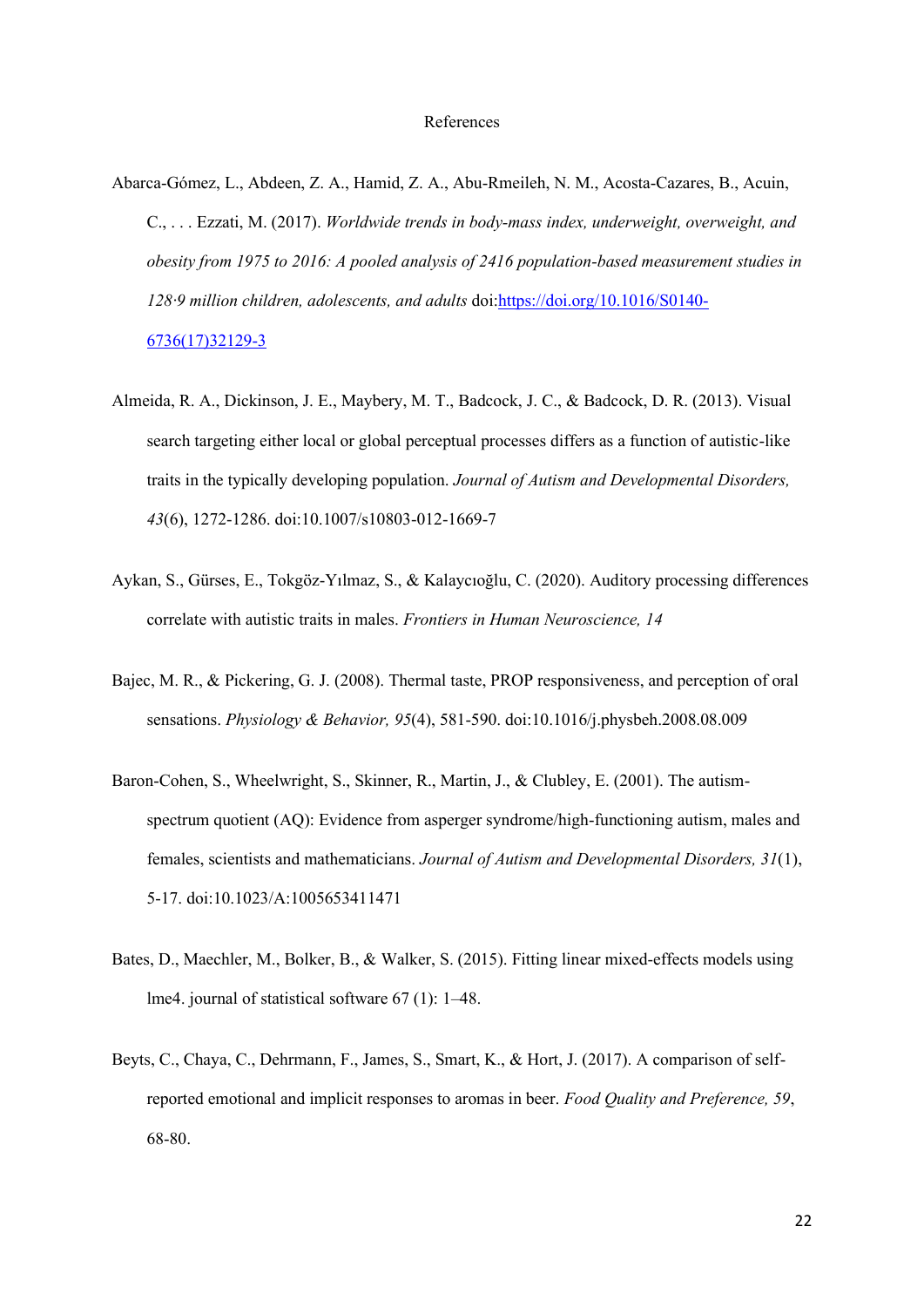- Blechert, J., Lender, A., Polk, S., Busch, N. A., & Ohla, K. (2019). Food-pics\_extended—an image database for experimental research on eating and appetite: Additional images, normative ratings and an updated review. *Frontiers in Psychology, 10* doi:10.3389/fpsyg.2019.00307
- Brauer, M., & Curtin, J. J. (2018). Linear mixed-effects models and the analysis of nonindependent data: A unified framework to analyze categorical and continuous independent variables that vary within-subjects and/or within-items. *Psychological Methods, 23*(3), 389.
- Cacioppo, J. T., Petty, R. E., Losch, M. E., & Kim, H. S. (1986). Electromyographic activity over facial muscle regions can differentiate the valence and intensity of affective reactions. *Journal of Personality and Social Psychology, 50*(2), 260.
- Cannon, P. R., Li, B., & Grigor, J. M. (2017). Predicting subjective liking of bitter and sweet liquid solutions using facial electromyography during emptying, swirling, and while thinking about the taste.
- Carrera-Levillain, P., & Fernandez-Dols, J. (1994). Neutral faces in context: Their emotional meaning and their function. *Journal of Nonverbal Behavior, 18*(4), 281-299. doi:10.1007/BF02172290
- Cascio, C. J., Foss-Feig, J. H., Heacock, J. L., Newsom, C. R., Cowan, R. L., Benningfield, M. M., . . . Cao, A. (2012). Response of neural reward regions to food cues in autism spectrum disorders. *Journal of Neurodevelopmental Disorders, 4*(1), 9.
- Cermak, S. A., Curtin, C., & Bandini, L. G. (2010). Food selectivity and sensory sensitivity in children with autism spectrum disorders. *Journal of the American Dietetic Association, 110*(2), 238-246.
- Chistol, L. T., Bandini, L. G., Must, A., Phillips, S., Cermak, S. A., & Curtin, C. (2018). Sensory sensitivity and food selectivity in children with autism spectrum disorder. *Journal of Autism and Developmental Disorders, 48*(2), 583-591.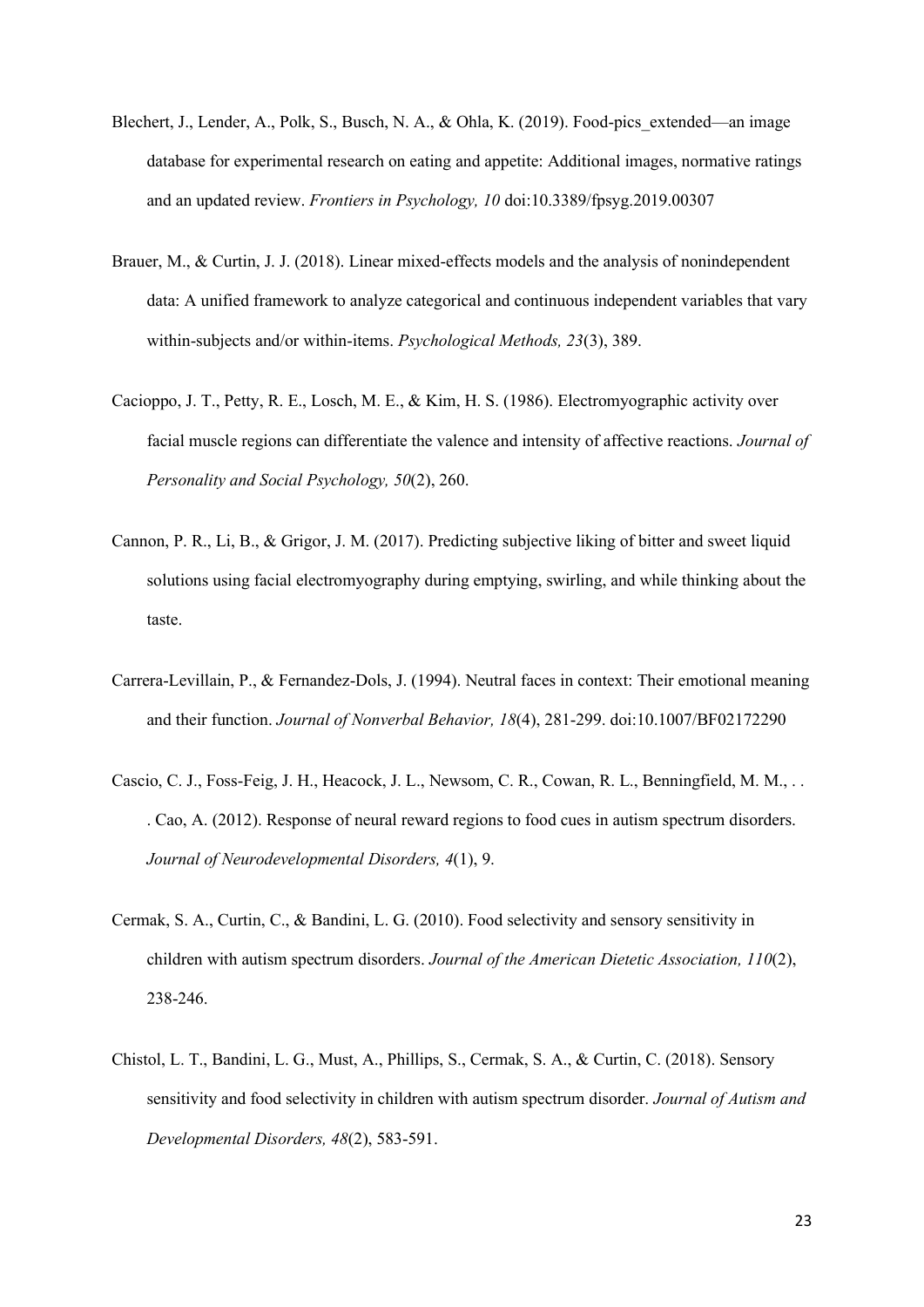- Christensen, S. S., Bentz, M., Clemmensen, L., Strandberg‐Larsen, K., & Olsen, E. M. (2018). Disordered eating behaviours and autistic traits—Are there any associations in nonclinical populations? A systematic review. *European Eating Disorders Review; Eur Eat Disord Rev, 27*(1), 8-23. doi:10.1002/erv.2627
- Clark, A. I., Hughes, P. S., Grube, M., & Stewart, M. E. (2013). Autistic traits and sensitivity to interference with flavour identification. *Autism Research, 6*(5), 332-336. doi:10.1002/aur.1293
- Coombs, E., Brosnan, M., Bryant‐Waugh, R., & Skevington, S. M. (2011). An investigation into the relationship between eating disorder psychopathology and autistic symptomatology in a nonclinical sample. *British Journal of Clinical Psychology, 50*(3), 326-338.
- Cox, A., Kohls, G., Naples, A. J., Mukerji, C. E., Coffman, M. C., Rutherford, H. J., . . . McPartland, J. C. (2015). Diminished social reward anticipation in the broad autism phenotype as revealed by event-related brain potentials. *Social Cognitive and Affective Neuroscience, 10*(10), 1357-1364.
- Cruz, A., & Green, B. G. (2000). Thermal stimulation of taste. *Nature, 403*(6772), 889. doi:10.1038/35002581
- Danner, L., Sidorkina, L., Joechl, M., & Duerrschmid, K. (2014). Make a face! implicit and explicit measurement of facial expressions elicited by orange juices using face reading technology. *Food Quality and Preference, 32*, 167-172. doi:10.1016/j.foodqual.2013.01.004

Darwin, C. (1872.). *Expression of emotion in man and animal*. Oxford: Oxford University Press.

de Wijk, R. A., He, W., Mensink, M. G., Verhoeven, R. H., & de Graaf, C. (2014). ANS responses and facial expressions differentiate between the taste of commercial breakfast drinks. *PloS One, 9*(4), e93823. doi:10.1371/journal.pone.0093823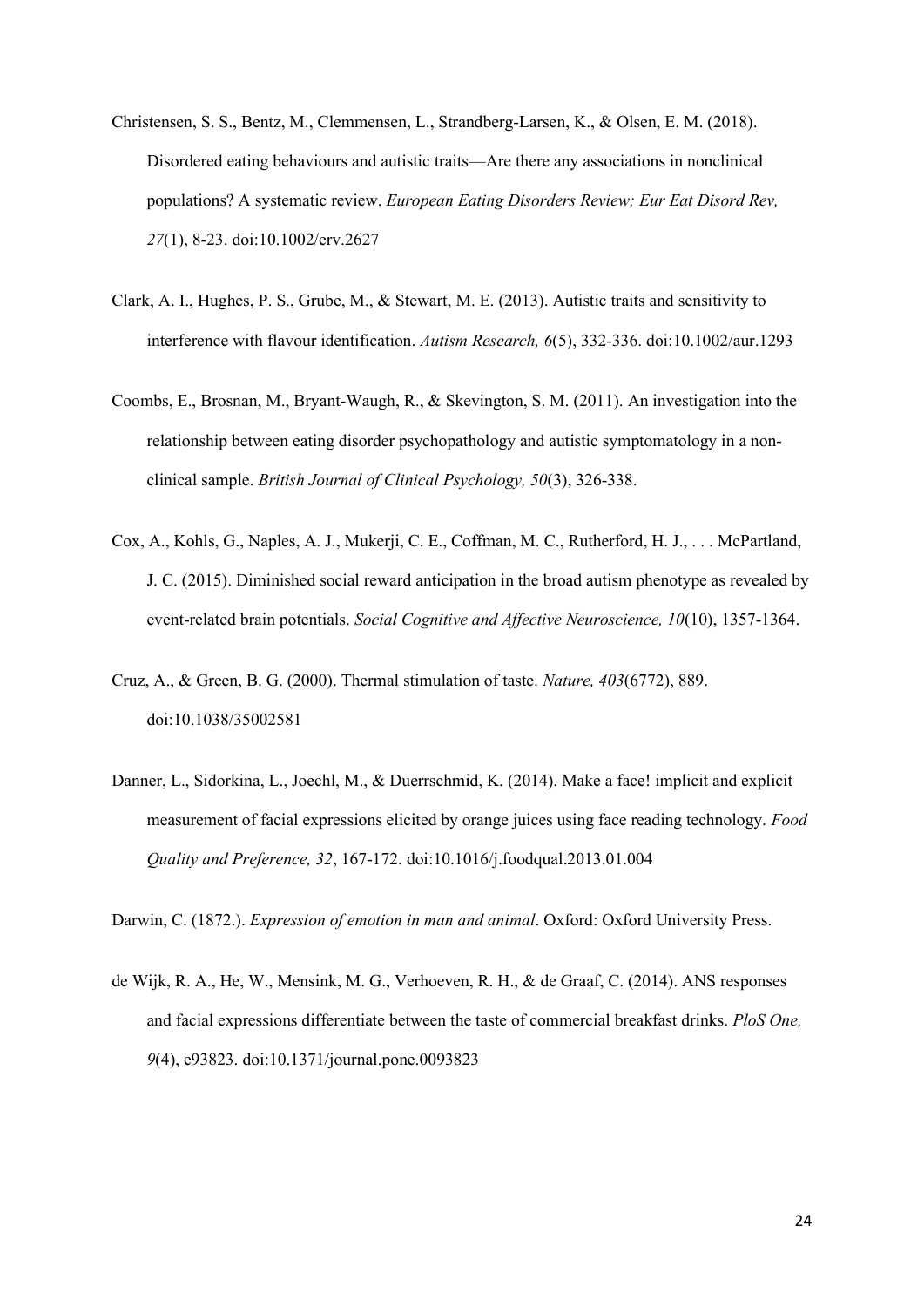- de Wijk, R. A., Kooijman, V., Verhoeven, R. H., Holthuysen, N. T., & de Graaf, C. (2012). Autonomic nervous system responses on and facial expressions to the sight, smell, and taste of liked and disliked foods. *Food Quality and Preference, 26*(2), 196-203.
- Delplanque, S., Grandjean, D., Chrea, C., Coppin, G., Aymard, L., Cayeux, I., . . . Scherer, K. R. (2009). Sequential unfolding of novelty and pleasantness appraisals of odors: Evidence from facial electromyography and autonomic reactions. *Emotion, 9*(3), 316. doi:10.1037/a0015369
- Desmet, P. M., & Schifferstein, H. N. (2008). Sources of positive and negative emotions in food experience. *Appetite, 50*(2-3), 290-301. doi:10.1016/j.appet.2007.08.003
- de-Wit, L., Huygelier, H., Van der Hallen, R., Chamberlain, R., & Wagemans, J. (2017). Developing the leuven embedded figures test (L-EFT): Testing the stimulus features that influence embedding. *PeerJ, 2017*(1) doi:10.7717/peerj.2862
- Dienes, Z. (2014). Using bayes to get the most out of non-significant results. *Frontiers in Psychology, 5*, 781.
- Dimberg, U., & Thunberg, M. (1998). Rapid facial reactions to emotional facial expressions. *Scandinavian Journal of Psychology, 39*(1), 39-45. doi:10.1111/1467-9450.00054
- Dimberg, U., Thunberg, M., & Elmehed, K. (2000). Unconscious facial reactions to emotional facial expressions. *Psychological Science, 11*(1), 86-89.
- Dimberg, U., Thunberg, M., & Grunedal, S. (2002). Facial reactions to emotional stimuli: Automatically controlled emotional responses. *Cognition & Emotion, 16*(4), 449-471. doi:10.1080/02699930143000356
- Dinnella, C., Monteleone, E., Piochi, M., Spinelli, S., Prescott, J., Pierguidi, L., . . . Predieri, S. (2018). Individual variation in PROP status, fungiform papillae density, and responsiveness to taste stimuli in a large population sample. *Chemical Senses, 43*(9), 697-710.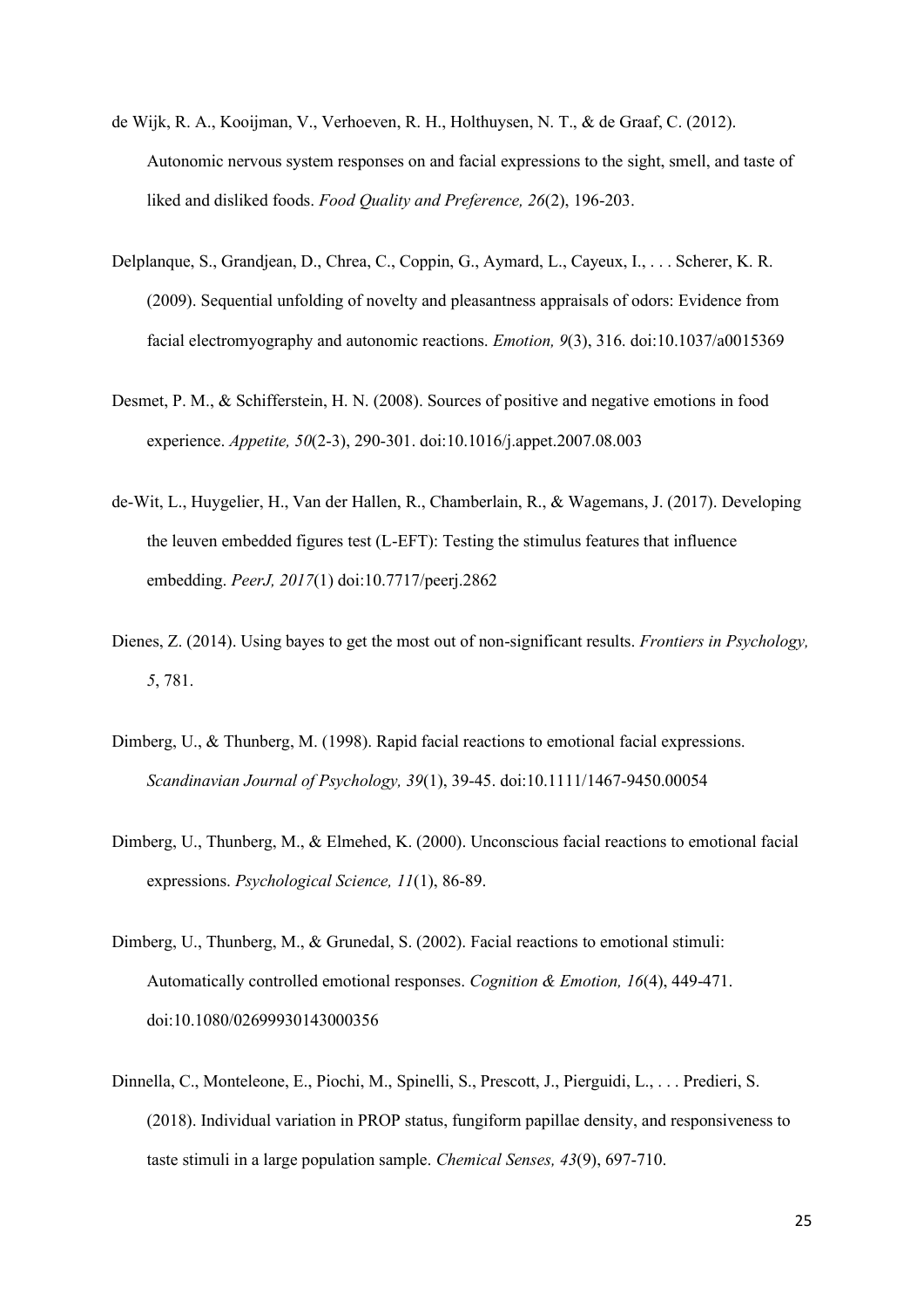- Ebner, N. C., Riediger, M., & Lindenberger, U. (2010). FACES—A database of facial expressions in young, middle-aged, and older women and men: Development and validation. *Behavior Research Methods, 42*(1), 351-362. doi:10.3758/BRM.42.1.351
- Egolf, A., Siegrist, M., & Hartmann, C. (2018). *How people's food disgust sensitivity shapes their*  eating and food behaviour doi: https://doi.org/10.1016/j.appet.2018.04.014
- Farrow, C. V., & Coulthard, H. (2012). Relationships between sensory sensitivity, anxiety and selective eating in children. *Appetite, 58*(3), 842-846.
- Fernández-Dols, J., & Ruiz-Belda, M. (1995). Are smiles a sign of happiness? gold medal winners at the olympic games. *Journal of Personality and Social Psychology, 69*(6), 1113.
- Fonville, L., Lao-Kaim, N. P., Giampietro, V., Van den Eynde, F., Davies, H., Lounes, N., . . . Williams, S. C. (2013). Evaluation of enhanced attention to local detail in anorexia nervosa using the embedded figures test; an FMRI study. *PLoS One, 8*(5), e63964. doi:10.1371/journal.pone.0063964
- Fridlund, A. J., & Cacioppo, J. T. (1986). Guidelines for human electromyographic research. *Psychophysiology, 23*(5), 567-589.
- Garcia-Burgos, D., & Zamora, M. (2013). Facial affective reactions to bitter-tasting foods and body mass index in adults. *Appetite, 71*, 178-186. doi:10.1016/j.appet.2013.08.013
- Green, B. G., & George, P. (2004). 'Thermal taste'predicts higher responsiveness to chemical taste and flavor. *Chemical Senses, 29*(7), 617-628. doi:10.1093/chemse/bjh065
- Grinter, E. J., Maybery, M. T., Van Beek, P. L., Pellicano, E., Badcock, J. C., & Badcock, D. R. (2009). Global visual processing and self-rated autistic-like traits. *Journal of Autism and Developmental Disorders, 39*(9), 1278-1290. doi:10.1007/s10803-009-0740-5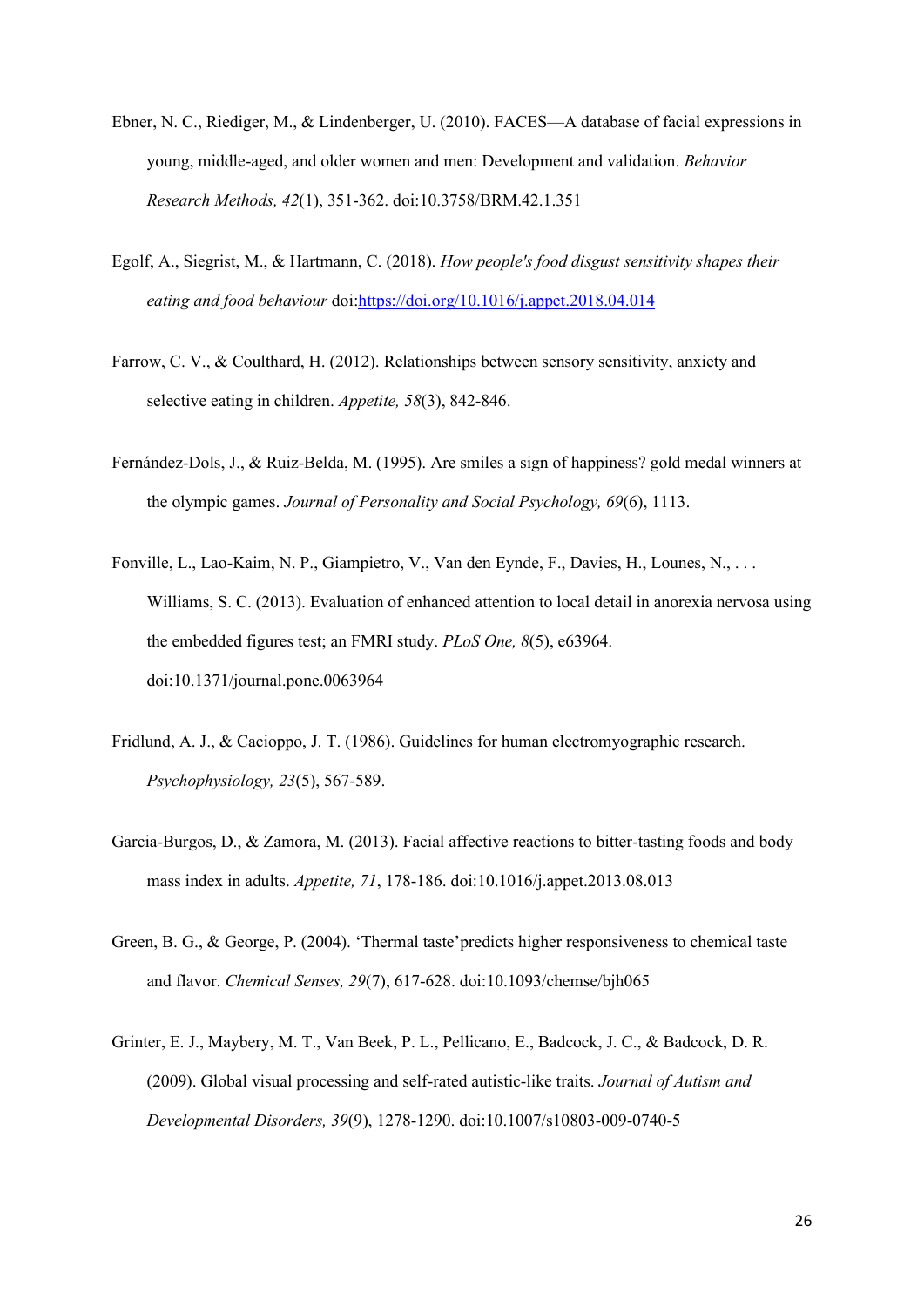- Grinter, E. J., Van Beek, P.,L., Maybery, M. T., & Badcock, D. R. (2009). *Brief report: Visuospatial analysis and self-rated autistic-like traits*. Norwell, MA : doi:10.1007/s10803-008-0658-3
- Gutjar, S., Dalenberg, J. R., de Graaf, C., de Wijk, R. A., Palascha, A., Renken, R. J., & Jager, G. (2015). What reported food-evoked emotions may add: A model to predict consumer food choice. *Food Quality and Preference, 45*, 140-148. doi:10.1016/j.foodqual.2015.06.008
- Haggarty, C. J. (2018). *Individual Differences in Behavioural and Physiological Responses to Affective Touch,*
- Harris, A. A., Romer, A. L., Hanna, E. K., Keeling, L. A., LaBar, K. S., Sinnott-Armstrong, W., ... Zucker, N. L. (2019). The central role of disgust in disorders of food avoidance. *International Journal of Eating Disorders, 52*(5), 543-553.
- He, W., Boesveldt, S., de Graaf, C., & de Wijk, R. A. (2014). Dynamics of autonomic nervous system responses and facial expressions to odors. *Frontiers in Psychology, 5*, 110.
- He, W., Boesveldt, S., de Graaf, C., & de Wijk, R. A. (2016). The relation between continuous and discrete emotional responses to food odors with facial expressions and non-verbal reports. *Food Quality and Preference, 48*, 130-137. doi:10.1016/j.foodqual.2015.09.003
- He, W., Boesveldt, S., Delplanque, S., de Graaf, C., & de Wijk, R. A. (2017). *Sensory-specific satiety: Added insights from autonomic nervous system responses and facial expressions* doi[:https://doi.org/10.1016/j.physbeh.2016.12.012](https://doi.org/10.1016/j.physbeh.2016.12.012)
- Hebert, K. R. (2018). Sensory processing styles and eating behaviors in healthy adults. *British Journal of Occupational Therapy, 81*(3), 162-170. doi:10.1177/0308022617743708
- Hermans, E. J., van Wingen, G., Bos, P. A., Putman, P., & van Honk, J. (2009). Reduced spontaneous facial mimicry in women with autistic traits. *Biological Psychology, 80*(3), 348-353.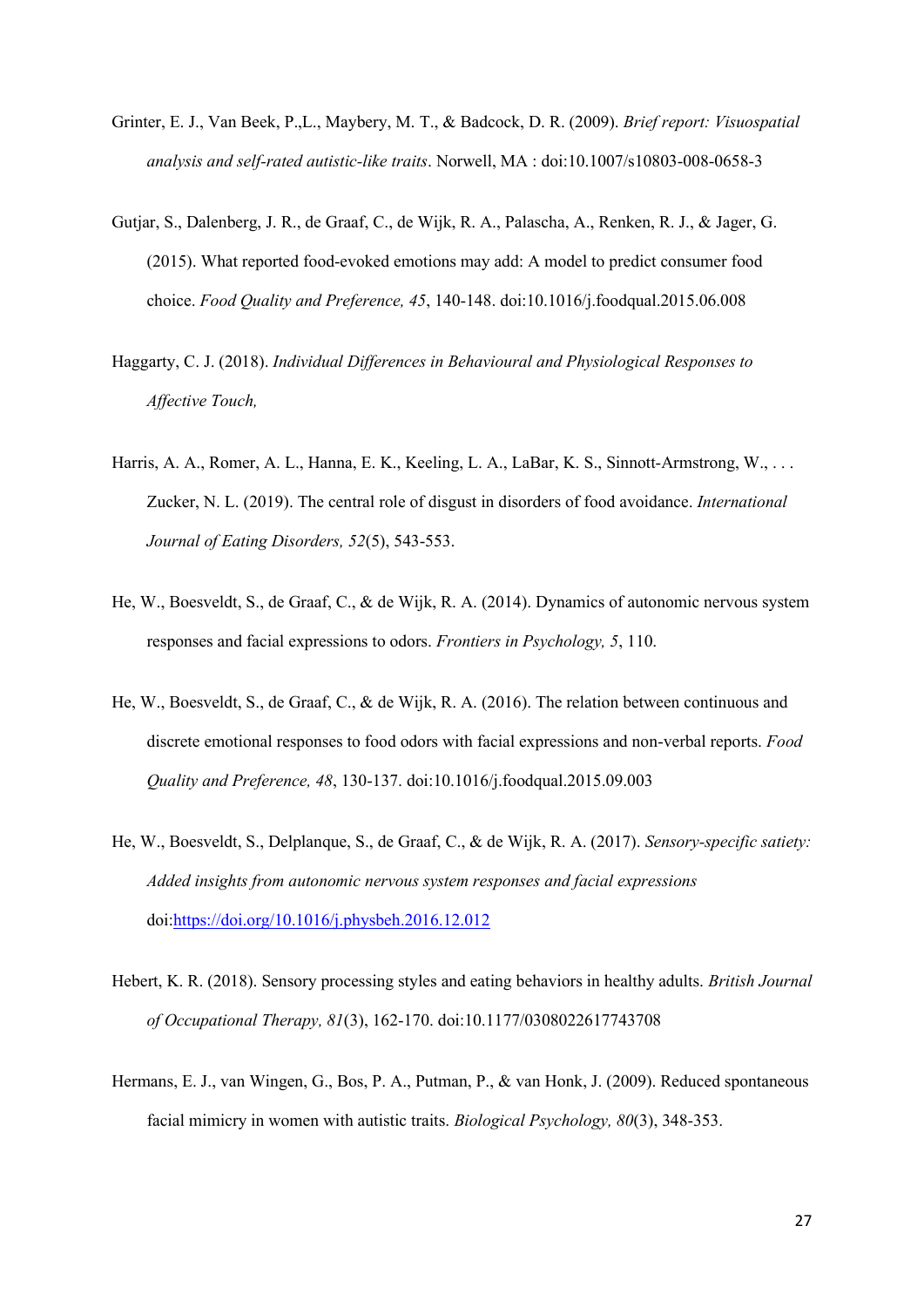- Hess, U., Kappas, A., McHugo, G. J., Kleck, R. E., & Lanzetta, J. T. (1989). An analysis of the encoding and decoding of spontaneous and posed smiles: The use of facial electromyography. *Journal of Nonverbal Behavior, 13*(2), 121-137.
- Hoefling, A., Likowski, K. U., Deutsch, R., Häfner, M., Seibt, B., Mühlberger, A., . . . Strack, F. (2009). When hunger finds no fault with moldy corn: Food deprivation reduces food-related disgust. *Emotion, 9*(1), 50.
- Hu, S., Luo, Y., & Hui, L. (2000). Preliminary study of associations between objective parameters of facial electromyography and subjective estimates of taste palatability. *Perceptual and Motor Skills, 91*(3), 741-747.
- Hu, S., Player, K. A., Mcchesney, K. A., Dalistan, M. D., Tyner, C. A., & Scozzafava, J. E. (1999). Facial EMG as an indicator of palatability in humans. *Physiology & Behavior, 68*(1), 31-35.
- Huygelier, H., Van der Hallen, R., Wagemans, J., de-Wit, L., & Chamberlain, R. (2018). The leuven embedded figures test (L-EFT): Measuring perception, intelligence or executive function? *PeerJ, 6*, e4524.
- Iacobucci, D., Posavac, S. S., Kardes, F. R., Schneider, M. J., & Popovich, D. L. (2015). Toward a more nuanced understanding of the statistical properties of a median split. *Journal of Consumer Psychology, 25*(4), 652-665.
- Izard, C. E. (1994). Innate and universal facial expressions: Evidence from developmental and crosscultural research. *Psychological Bulletin, 115*(2), 288-299. doi:10.1037/0033-2909.115.2.288
- Jaeger, S., Hort, J., Porcherot, C., Ares, G., Pecore, S., & MacFie, H. (2017). Future directions in sensory and consumer science: Four perspectives and audience voting. *Food Quality and Preference, 56*, 301-309.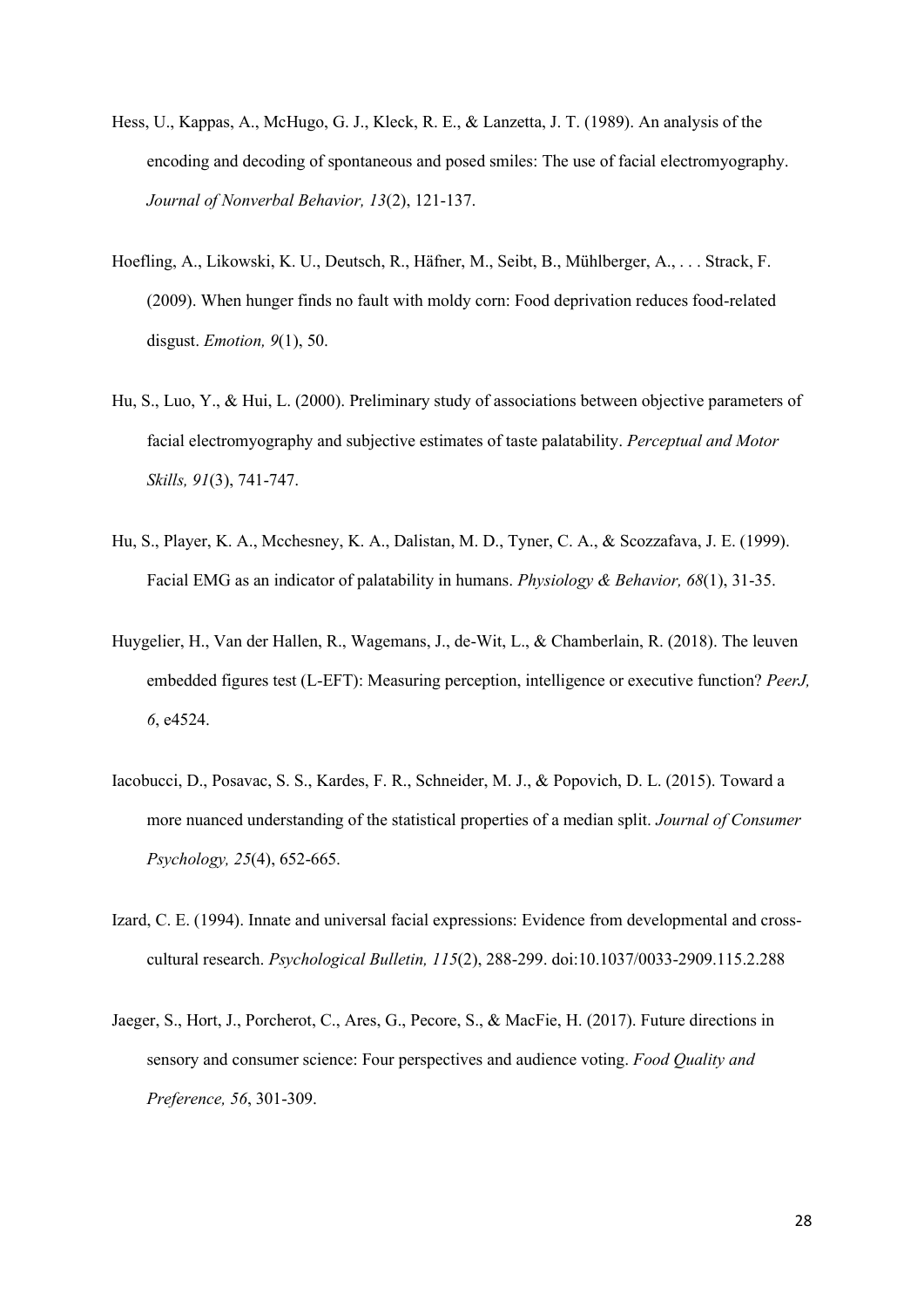- Jäncke, L., & Kaufmann, N. (1994). Facial EMG responses to odors in solitude and with an audience. *Chemical Senses, 19*(2), 99-111.
- Johnson, S. L., Davies, P. L., Boles, R. E., Gavin, W. J., & Bellows, L. L. (2015). Young children's food neophobia characteristics and sensory behaviors are related to their food intake. *The Journal of Nutrition, 145*(11), 2610-2616.
- Juodeikiene, G., Basinskiene, L., Vidmantiene, D., Klupsaite, D., & Bartkiene, E. (2014). The use of face reading technology to predict consumer acceptance of confectionery products. Paper presented at the *9th Baltic Conference on Food Science and Technology "Food for Consumer Well-being",* 276.
- Kaneko, D., Toet, A., Brouwer, A., Kallen, V., & Van Erp, J. B. (2018). Methods for evaluating emotions evoked by food experiences: A literature review. *Frontiers in Psychology, 9*, 911. doi:10.3389/fpsyg.2018.00911
- King, S. C., & Meiselman, H. L. (2010). Development of a method to measure consumer emotions associated with foods. *Food Quality and Preference, 21*(2), 168-177.
- Lang, K., Lopez, C., Stahl, D., Tchanturia, K., & Treasure, J. (2014). Central coherence in eating disorders: An updated systematic review and meta-analysis. *The World Journal of Biological Psychiatry, 15*(8), 586-598.
- Larsen, J. T., Norris, C. J., & Cacioppo, J. T. (2003). Effects of positive and negative affect on electromyographic activity over zygomaticus major and corrugator supercilii. *Psychophysiology, 40*(5), 776-785. doi:10.1111/1469-8986.00078
- Le Goff, G., & Delarue, J. (2017). Non-verbal evaluation of acceptance of insect-based products using a simple and holistic analysis of facial expressions. *Food Quality and Preference, 56*, 285-293. doi:10.1016/j.foodqual.2016.01.008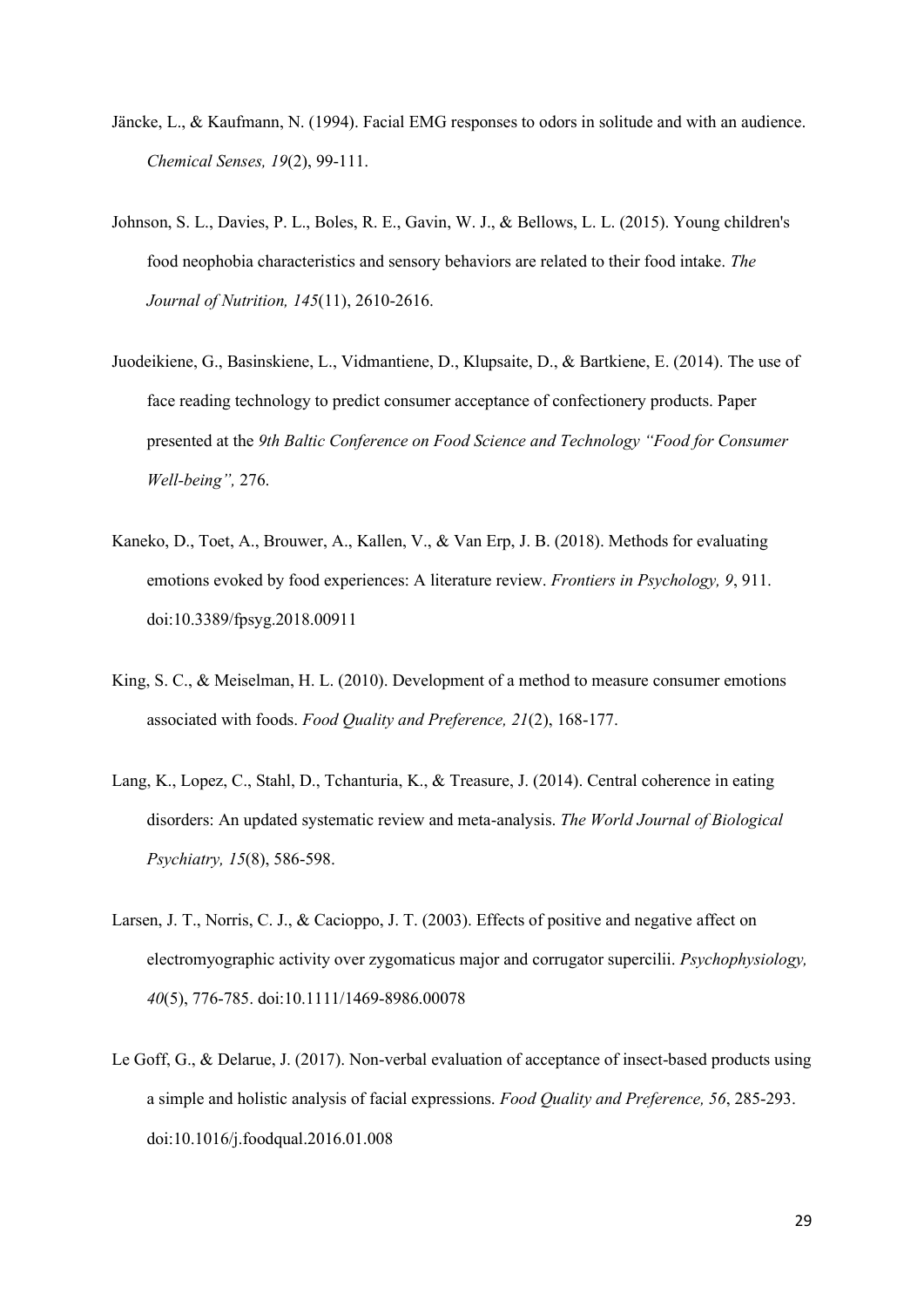- Madsen, S. K., Bohon, C., & Feusner, J. D. (2013). Visual processing in anorexia nervosa and body dysmorphic disorder: Similarities, differences, and future research directions. *Journal of Psychiatric Research, 47*(10), 1483-1491. doi:10.1016/j.jpsychires.2013.06.003
- Mansour, S., Rozenblat, V., Fuller-Tyszkiewicz, M., Paganini, C., Treasure, J., & Krug, I. (2016). Emotions mediate the relationship between autistic traits and disordered eating: A new autisticemotional model for eating pathology. *Psychiatry Research, 245*, 119-126.
- Mauss, I. B., & Robinson, M. D. (2009). Measures of emotion: A review. *Cognition and Emotion, 23*(2), 209-237.
- Naish, K. R., & Harris, G. (2012). Food intake is influenced by sensory sensitivity. *PloS One, 7*(8), e43622. doi:10.1371/journal.pone.0043622
- Nath, E. C., Cannon, P. R., & Philipp, M. C. (2019). *An unfamiliar social presence reduces facial disgust responses to food stimuli* doi[:https://doi.org/10.1016/j.foodres.2019.108662](https://doi.org/10.1016/j.foodres.2019.108662)
- Nath, E. C., Cannon, P. R., & Philipp, M. C. (2020). *Co-acting strangers but not friends influence subjective liking and facial affective responses to food stimuli* doi[:https://doi.org/10.1016/j.foodqual.2019.103865](https://doi.org/10.1016/j.foodqual.2019.103865)
- Nederkoorn, C., Jansen, A., & Havermans, R. C. (2015). Feel your food. the influence of tactile sensitivity on picky eating in children. *Appetite, 84*, 7-10.
- Neufeld, J., Ioannou, C., Korb, S., Schilbach, L., & Chakrabarti, B. (2016). Spontaneous facial mimicry is modulated by joint attention and autistic traits. *Autism Research, 9*(7), 781-789.
- Roberts, M. E., Barthel, F. M., Lopez, C., Tchanturia, K., & Treasure, J. L. (2011). Development and validation of the detail and flexibility questionnaire (DFlex) in eating disorders. *Eating Behaviors, 12*(3), 168-174.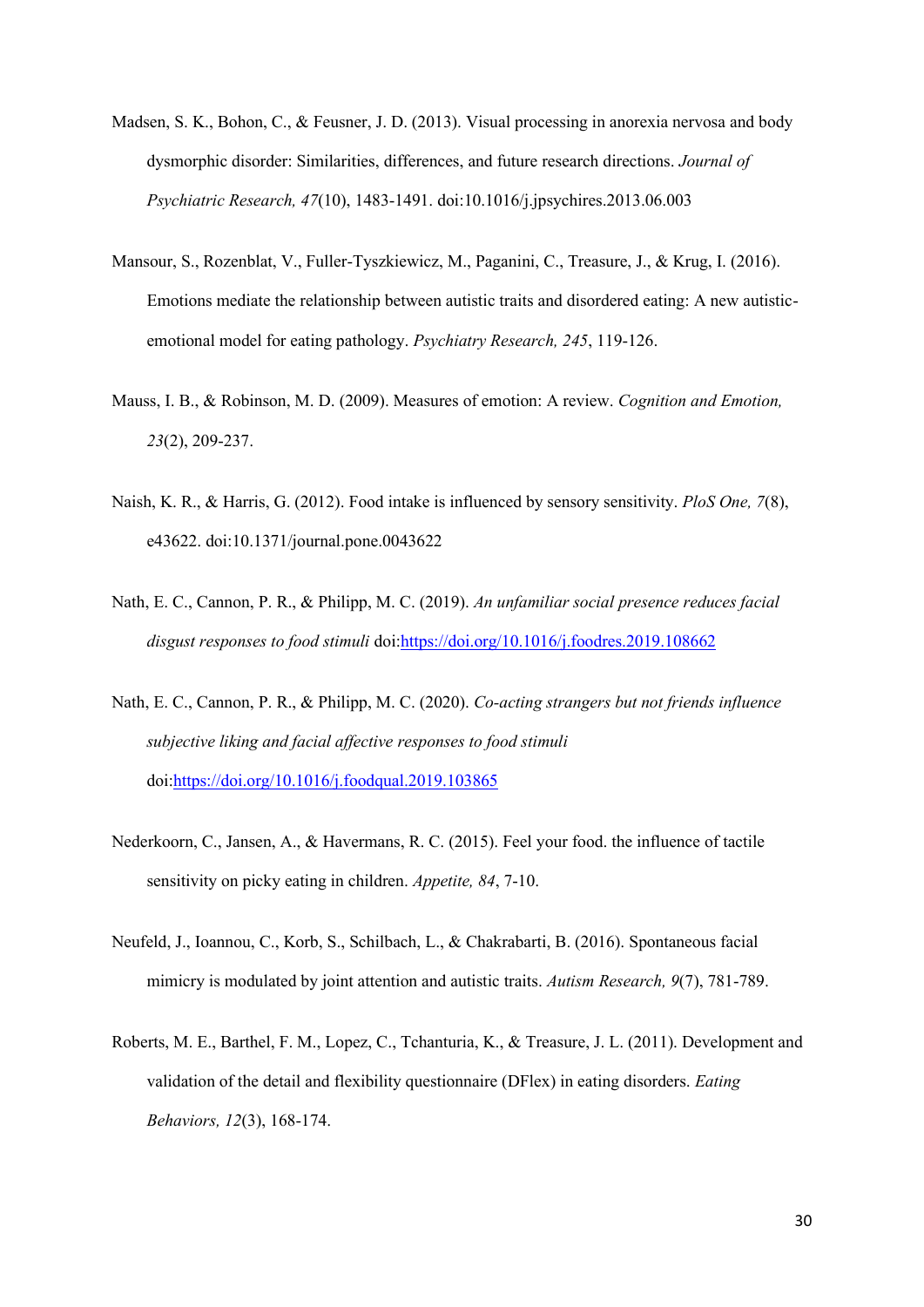- Roberts, M. E., Tchanturia, K., & Treasure, J. L. (2013). Is attention to detail a similarly strong candidate endophenotype for anorexia nervosa and bulimia nervosa? *The World Journal of Biological Psychiatry, 14*(6), 452-463. doi:10.3109/15622975.2011.639804
- Robertson, A. E., & Simmons, D. R. (2013). The relationship between sensory sensitivity and autistic traits in the general population. *Journal of Autism and Developmental Disorders, 43*(4), 775-784. doi:10.1007/s10803-012-1608-7
- Ruiz-Belda, M., Fernández-Dols, J., Carrera, P., & Barchard, K. (2003). *Spontaneous facial expressions of happy bowlers and soccer fans*. Hove, East Sussex : doi:10.1080/02699930302288
- Rusconi, E., McCrory, E., & Viding, E. (2012). Self-rated attention to detail predicts threat detection performance in security X-ray images. *Security Journal, 25*(4), 356-371. doi:10.1057/sj.2011.27
- Russell-Smith, S. N., Maybery, M. T., Bayliss, D. M., & Sng, A. A. (2012). Support for a link between the local processing bias and social deficits in autism: An investigation of embedded figures test performance in non-clinical individuals. *Journal of Autism and Developmental Disorders, 42*(11), 2420-2430.
- Shah, A., & Frith, U. (1993). Why do autistic individuals show superior performance on the block design task? *Journal of Child Psychology and Psychiatry, 34*(8), 1351-1364. doi:10.1111/j.1469- 7610.1993.tb02095.x
- Siegel, E. H., Sands, M. K., Van den Noortgate, W., Condon, P., Chang, Y., Dy, J., . . . Barrett, L. F. (2018). Emotion fingerprints or emotion populations? A meta-analytic investigation of autonomic features of emotion categories. *Psychological Bulletin, 144*(4), 343. doi:10.1037/bul0000128
- Smink, F. R., van Hoeken, D., & Hoek, H. W. (2013). Epidemiology, course, and outcome of eating disorders. *Current Opinion in Psychiatry, 26*(6), 543-548. doi:10.1097/YCO.0b013e328365a24f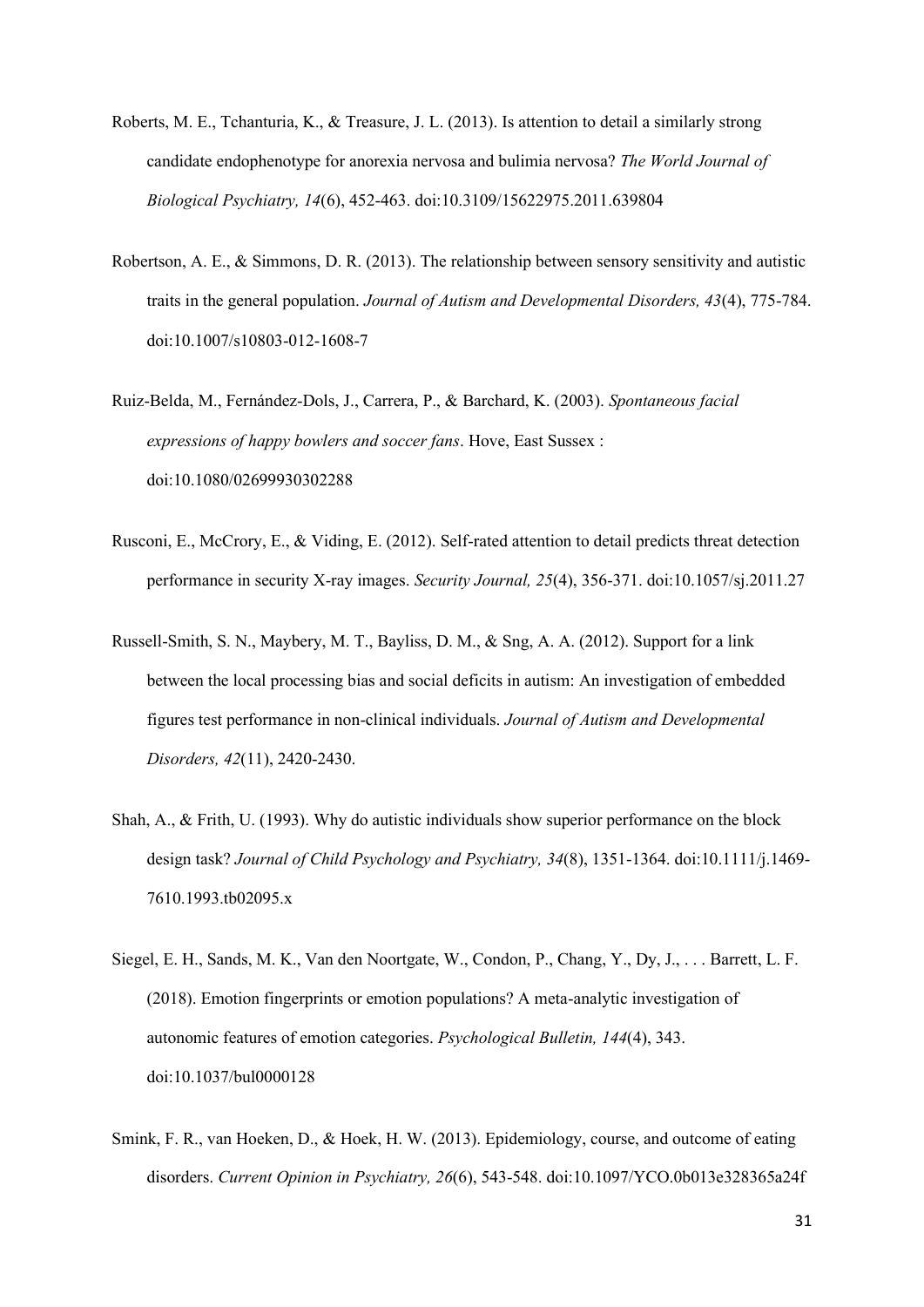- Soussignan, R., Schaal, B., Rigaud, D., Royet, J., & Jiang, T. (2011). Hedonic reactivity to visual and olfactory cues: Rapid facial electromyographic reactions are altered in anorexia nervosa. *Biological Psychology, 86*(3), 265-272. doi:10.1016/j.biopsycho.2010.12.007
- Tavassoli, T., & Baron-Cohen, S. (2012). Taste identification in adults with autism spectrum conditions. *Journal of Autism and Developmental Disorders, 42*(7), 1419-1424. doi:10.1007/s10803-011-1377-8
- Tepper, B. J., & Nurse, R. J. (1997). Fat perception is related to PROP taster status. *Physiology & Behavior, 61*(6), 949-954. doi:10.1016/S0031-9384(96)00608-7
- Tonacci, A., Calderoni, S., Billeci, L., Maestro, S., Fantozzi, P., Ciuccoli, F., . . . Muratori, F. (2019). *Autistic traits impact on olfactory processing in adolescent girls with anorexia nervosa restricting type* doi[:https://doi.org/10.1016/j.psychres.2019.02.026](https://doi.org/10.1016/j.psychres.2019.02.026)
- Van Boxtel, A. (2010). Facial EMG as a tool for inferring affective states. Paper presented at the *Proceedings of Measuring Behavior,* 104-108.
- Van der Hallen, R., Chamberlain, R., Huygelier, H., de-Wit, L., & Wagemans, J. (2015). The leuven embedded figures test (L-EFT): Re-embedding the EFT into vision sciences. Paper presented at the *Annual Meeting of the Vision Science Society (VSS), Date: 2015/05/15-2015/05/20, Location: St. Pete Beach, Florida, USA,*
- van Peer, M., Coutinho, E., Grandjean, D., & Scherer, K. R. (2017). *Emotion-antecedent appraisal checks: EEG and EMG datasets for novelty and pleasantness PloS one. zenodo. [http://Doi.org/10.5281/zenodo.197404.](http://doi.org/10.5281/zenodo.197404)* Unpublished manuscript. Retrieved 16/04, Retrieved from Zenodo[. http://doi.org/10.5281/zenodo.197404](http://doi.org/10.5281/zenodo.197404)
- Vrana, S. R. (1993). The psychophysiology of disgust: Differentiating negative emotional contexts with facial EMG. *Psychophysiology, 30*(3), 279-286.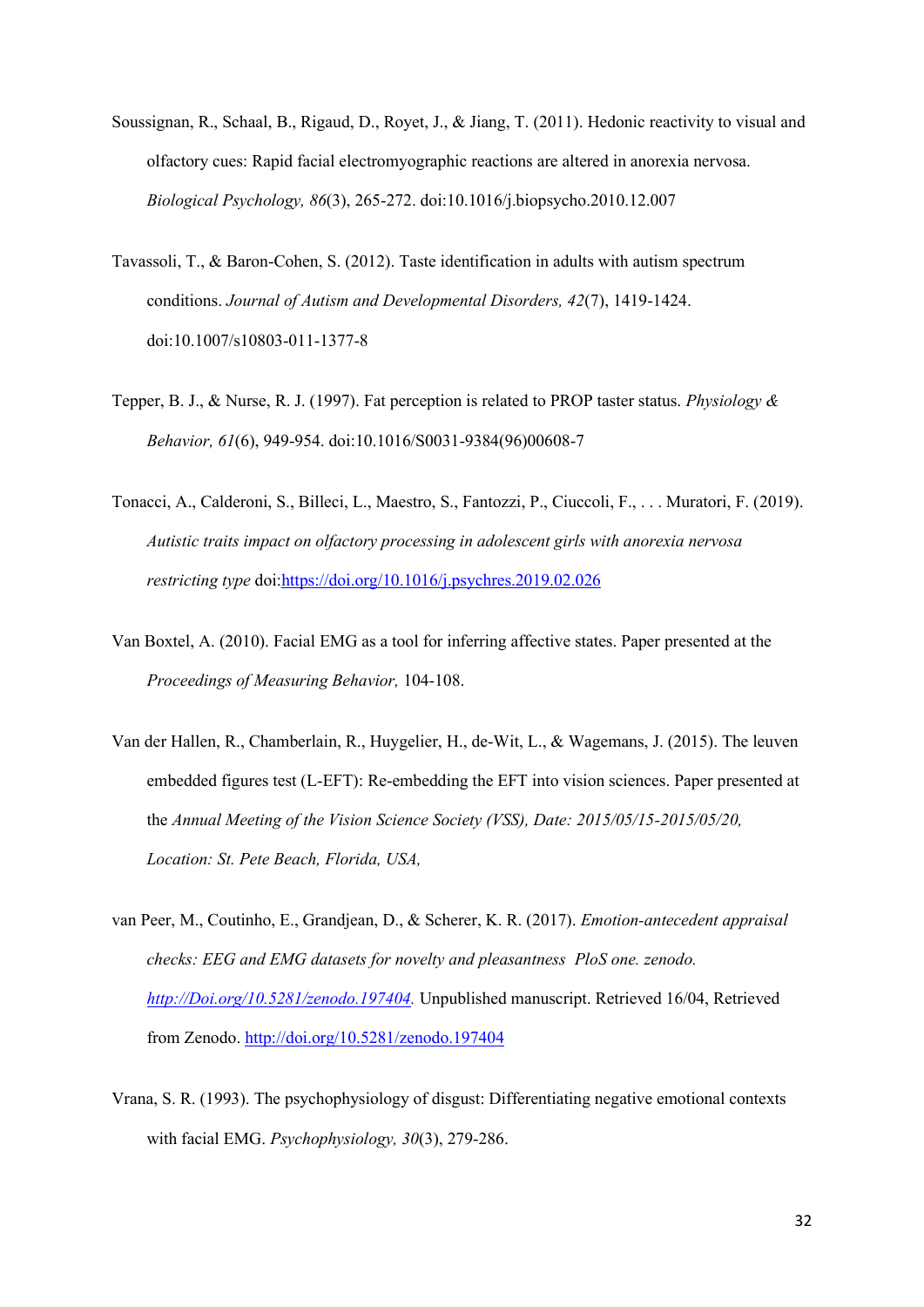- Vuilleumier, P. (2005). How brains beware: Neural mechanisms of emotional attention. *Trends in Cognitive Sciences, 9*(12), 585-594. doi:10.1016/j.tics.2005.10.011
- Vukusic, S., Ciorciari, J., & Crewther, D. P. (2017). Electrophysiological correlates of subliminal perception of facial expressions in individuals with autistic traits: A backward masking study. *Frontiers in Human Neuroscience, 11*, 256.
- Walker, S. C., Williams, K., & Moore, D. J. (2020). Superior identification of component odors in a mixture is linked to autistic traits in children and adults. *Chemical Senses, 45*(5), 391-399.
- Wendin, K., Allesen-Holm, B. H., & Bredie, W. L. (2011). Do facial reactions add new dimensions to measuring sensory responses to basic tastes? *Food Quality and Preference, 22*(4), 346-354. doi:10.1016/j.foodqual.2011.01.002
- Witkin, H., Oltman, P. K., Raskin, E., & Karp, S. A. (1971). A manual for the embedded figure test.

World Health Organization. (2017). Noncommunicable diseases: Progress monitor 2017.

- Zickgraf, H. F., & Elkins, A. (2018). Sensory sensitivity mediates the relationship between anxiety and picky eating in children/adolescents ages 8–17, and in college undergraduates: A replication and age-upward extension. *Appetite, 128*, 333-339.
- Zickgraf, H. F., Richard, E., Zucker, N. L., & Wallace, G. L. (2020). Rigidity and sensory sensitivity: Independent contributions to selective eating in children, adolescents, and young adults. *Journal of Clinical Child & Adolescent Psychology,* , 1-13.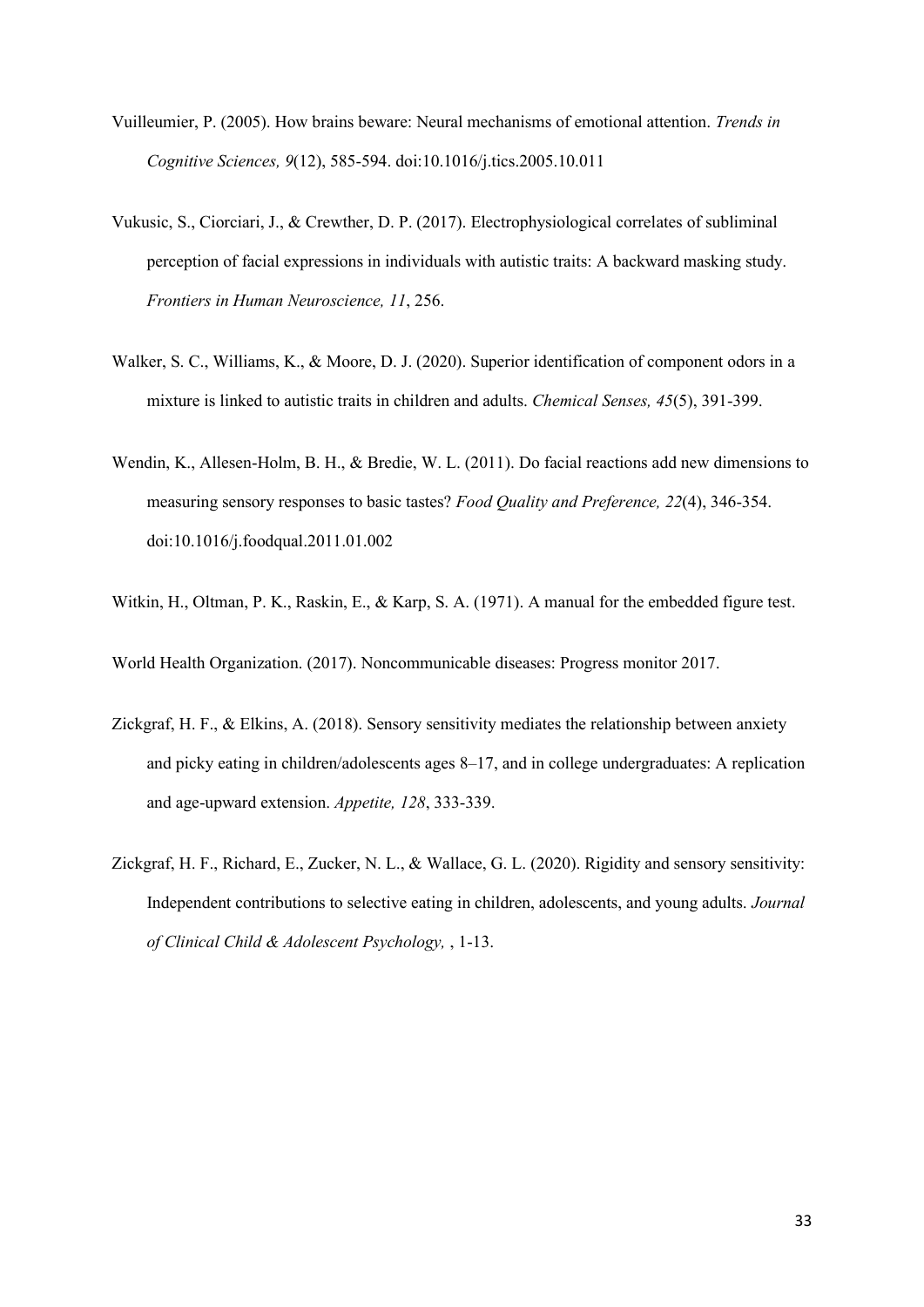## **Supplementary Material**

*Table 1: Chosen images in each of the picture blocks (reference numbers/file name taken from respective database). All images are publicly available and can be accessed from the original source in accordance with the relevant licensing agreement.*

| Pictures-high               | <b>Pictures – low</b>      | <b>Facial Expressions - taken from</b> |
|-----------------------------|----------------------------|----------------------------------------|
| palatability/valence taken  | palatability/valence taken | publicly available FACES database      |
| from food-pic extended      | from food-pic extended     | (Ebner et al., 2010)                   |
| (Blechert et al., 2019)     | (Blechert et al., 2019)    |                                        |
|                             |                            |                                        |
| 317 -potato wedges          | $497$ – meat pie           | 004                                    |
| 715 -panini                 | 147- marshmallow           | 066                                    |
| 234 -strawberries           | $336 -$ liquorice wheels   | 079                                    |
| $115$ - sundae              | 191- grilled sausage       | 079                                    |
| 685 -pizza                  | $502 -$ mixed veg          | 079                                    |
| 690 -pasta with tomato      | $512$ – crispbread         | 116                                    |
| sauce                       | $322 -$ knuckle of pork    | 140                                    |
| 662 -chocolates             | $190$ – meatballs          | 168                                    |
| 823 - slices of cheese      | $538 -$ liver sausage      |                                        |
| 727 - cake with berries and |                            |                                        |
| cream                       |                            |                                        |
|                             |                            |                                        |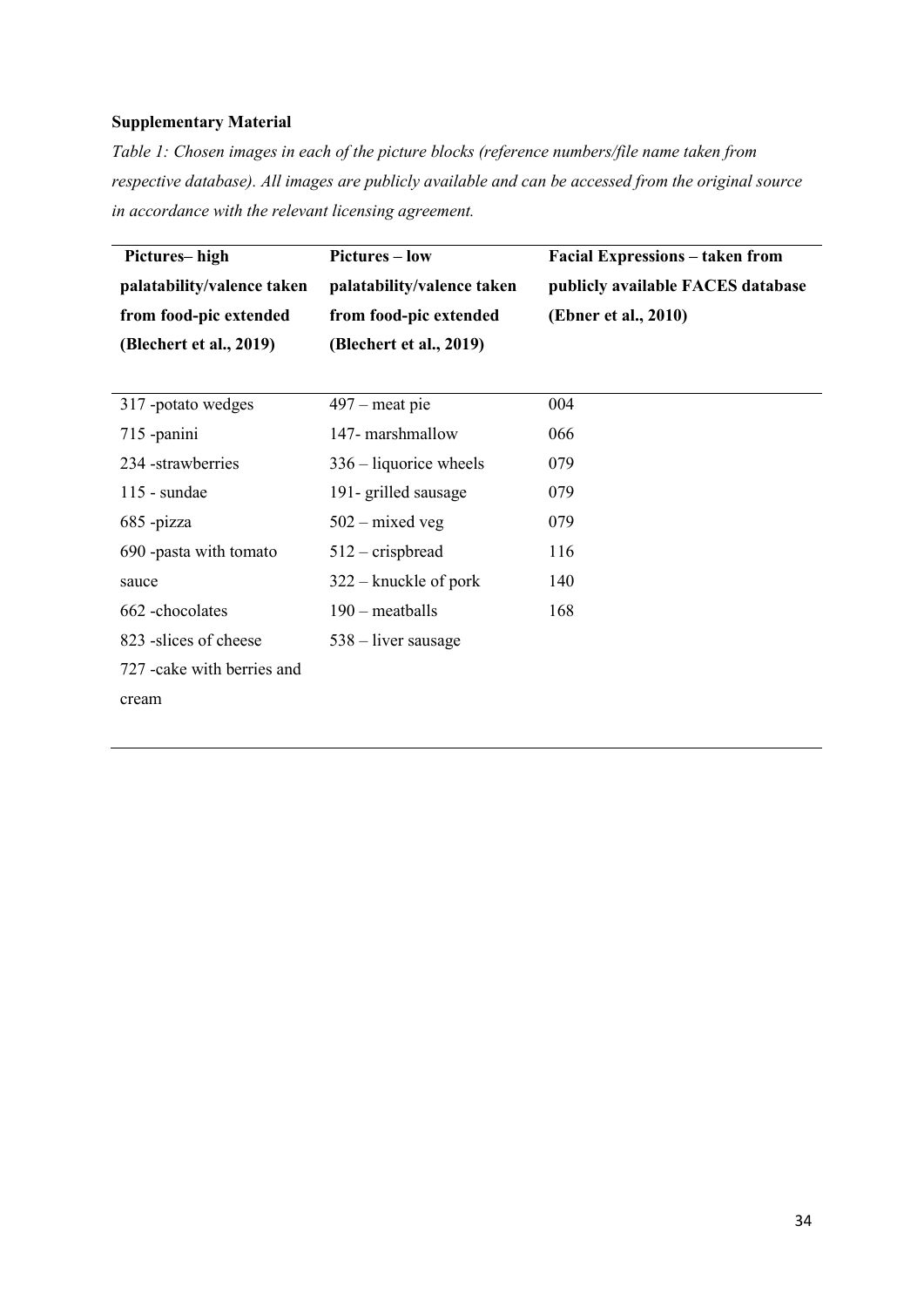*Table 2: List of all selected pictures with image characteristic and normative ratings taken from Blechert et al. (2019). Note that the rating scale for palatability, which was defined as how delicious the participant found the food in the image (regardless of whether they wanted) and ranged from 0 (not at all) to 100 (extremely)*

| <b>Parameter</b>    | <b>High</b>          | Low                  |
|---------------------|----------------------|----------------------|
|                     | palatability/valence | palatability/valence |
|                     | foods (mean)         | foods (mean)         |
| Contrast (SD)       | 63                   | 49                   |
| Intensity           | 105                  | 116                  |
| Complexity          | 0.37                 | 0.30                 |
| Spatial frequencies | 15.6                 | 16.1                 |
| Palatability        | 75/100               | 30/100               |
| Valence             | 67/100               | 34/100               |
| Keal total (k/cal)  | 341                  | 411                  |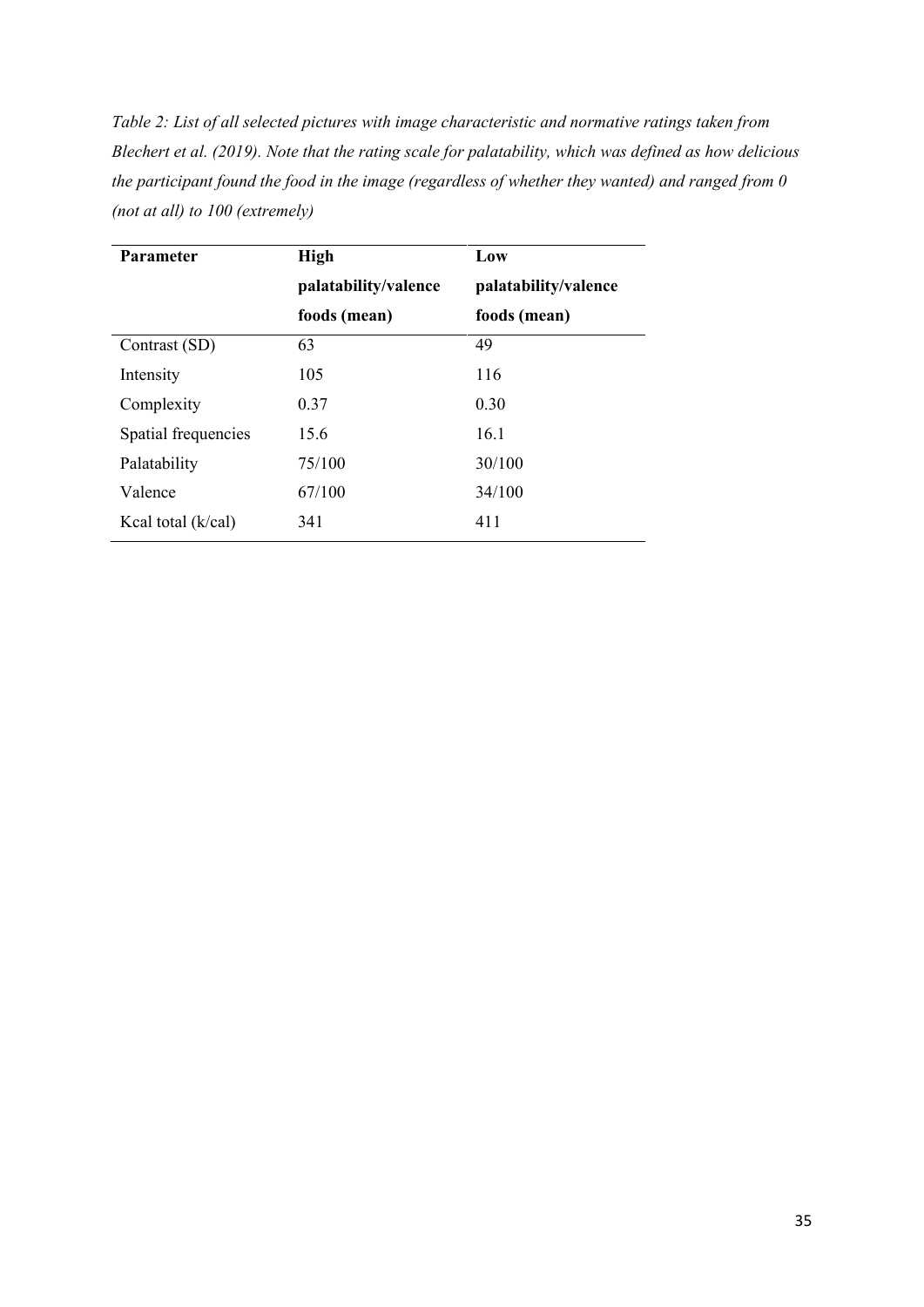|                     | Dependent variable: |                                                                                 |          |       |                             |             |             |                               |
|---------------------|---------------------|---------------------------------------------------------------------------------|----------|-------|-----------------------------|-------------|-------------|-------------------------------|
|                     |                     |                                                                                 |          |       | zLevator Change Score (log) |             |             |                               |
|                     | (1)                 | (2)                                                                             | (3)      | (4)   | (5)                         | (6)         | (7)         | (8)                           |
| zHyper              |                     | 0.034                                                                           |          |       |                             | 0.020       |             |                               |
| zATD                |                     |                                                                                 | $0.078*$ |       |                             |             | $-0.008$    |                               |
| <b>zLEFTRTs</b>     |                     |                                                                                 |          | 0.006 | 0.005                       |             |             | 0.045                         |
| Timebin2            |                     |                                                                                 |          |       | $0.104*$                    | $0.103*$    | $0.102*$    | $0.104*$                      |
| Timebin3            |                     |                                                                                 |          |       | $0.244***$                  | $0.242***$  | $0.241***$  | $0.236***$                    |
| Timebin4            |                     |                                                                                 |          |       | $0.224***$                  | $0.222***$  | $0.222***$  | $0.220***$                    |
| Timebin5            |                     |                                                                                 |          |       | $0.291***$                  | $0.291***$  | $0.289***$  | $0.288***$                    |
| Timebin6            |                     |                                                                                 |          |       | $0.273***$                  | $0.272***$  | $0.270***$  | $0.268***$                    |
| zHyper:Timebin2     |                     |                                                                                 |          |       |                             | 0.016       |             |                               |
| zHyper:Timebin3     |                     |                                                                                 |          |       |                             | 0.050       |             |                               |
| zHyper:Timebin4     |                     |                                                                                 |          |       |                             | 0.033       |             |                               |
| zHyper:Timebin5     |                     |                                                                                 |          |       |                             | $-0.009$    |             |                               |
| zHyper:Timebin6     |                     |                                                                                 |          |       |                             | 0.00003     |             |                               |
| zATD:Timebin2       |                     |                                                                                 |          |       |                             |             | 0.056       |                               |
| zATD:Timebin3       |                     |                                                                                 |          |       |                             |             | $0.153***$  |                               |
| zATD:Timebin4       |                     |                                                                                 |          |       |                             |             | $0.132**$   |                               |
| zATD:Timebin5       |                     |                                                                                 |          |       |                             |             | $0.098*$    |                               |
| zATD:Timebin6       |                     |                                                                                 |          |       |                             |             | 0.084       |                               |
| zLEFTRT:Timebin2    |                     |                                                                                 |          |       |                             |             |             | 0.006                         |
| zLEFTRT:Timebin3    |                     |                                                                                 |          |       |                             |             |             | $-0.096$                      |
| zLEFTRT:Timebin4    |                     |                                                                                 |          |       |                             |             |             | $-0.046$                      |
| zLEFTRT:Timebin5    |                     |                                                                                 |          |       |                             |             |             | $-0.042$                      |
| zLEFTRT:Timebin6    |                     |                                                                                 |          |       |                             |             |             | $-0.066$                      |
| Constant            | 0.007               | 0.007                                                                           | 0.007    | 0.007 | $-0.180***$                 | $-0.179***$ | $-0.177***$ | $-0.176***$                   |
| Observations        | 2,674               | 2,674                                                                           | 2,674    | 2,674 | 2,674                       | 2,674       | 2,674       | 2,674                         |
| Log Likelihood      |                     | 3,529.181 3,528.890 3,527.584 3,529.173 3,509.920 3,508.918 3,503.927 3,507.812 |          |       |                             |             |             |                               |
| Akaike Inf. Crit.   |                     | 7,066.363 7,067.780 7,065.169 7,068.347 7,039.840 7,047.836 7,037.855 7,045.623 |          |       |                             |             |             |                               |
| Bayesian Inf. Crit. |                     | 7,089.928 7,097.236 7,094.626 7,097.803 7,098.754 7,136.206 7,126.225 7,133.993 |          |       |                             |             |             |                               |
| Note:               |                     |                                                                                 |          |       |                             |             |             | $p<0.1$ ; **p<0.05; ***p<0.01 |

*Table 3: LMM outputs for all pre-registered continuous predictors and time as a fixed effect, with levator as dependent variable*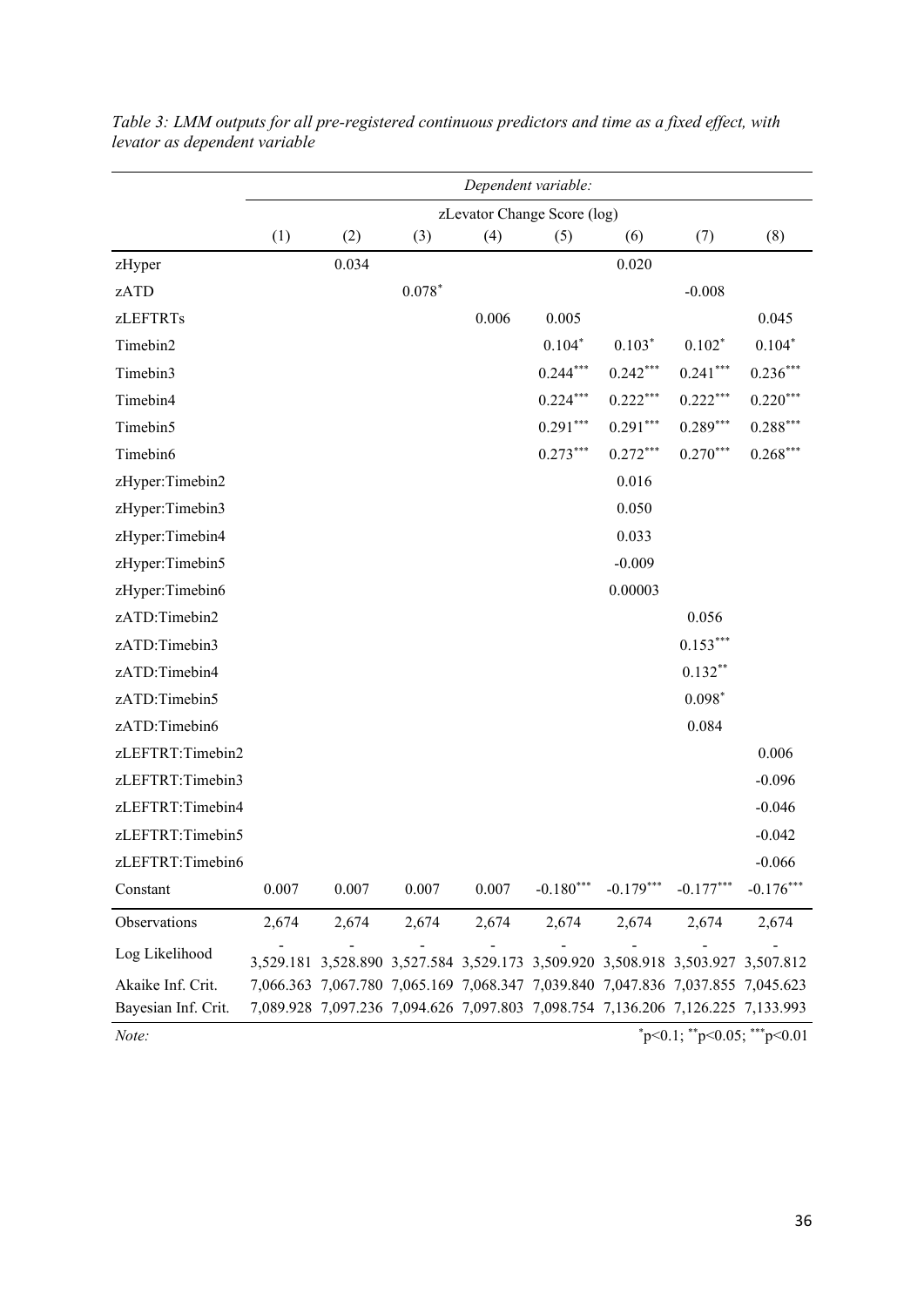|                     | Dependent variable: |                                                   |            |                                |            |                                                                                 |            |                               |
|---------------------|---------------------|---------------------------------------------------|------------|--------------------------------|------------|---------------------------------------------------------------------------------|------------|-------------------------------|
|                     |                     |                                                   |            | zCorrugator Change Score (log) |            |                                                                                 |            |                               |
|                     | (1)                 | (2)                                               | (3)        | (4)                            | (5)        | (6)                                                                             | (7)        | (8)                           |
| zHyper              |                     | 0.048                                             |            |                                |            | 0.018                                                                           |            |                               |
| zATD                |                     |                                                   | 0.059      |                                |            |                                                                                 | 0.025      |                               |
| zLEFTRT             |                     |                                                   |            | 0.075                          |            |                                                                                 |            | 0.035                         |
| Timebin2            |                     |                                                   |            |                                | 0.073      | 0.071                                                                           | 0.072      | 0.077                         |
| Timebin3            |                     |                                                   |            |                                | $0.118***$ | $0.115***$                                                                      | $0.117***$ | $0.124***$                    |
| Timebin4            |                     |                                                   |            |                                | $0.132**$  | $0.130**$                                                                       | $0.131***$ | $0.135***$                    |
| Timebin5            |                     |                                                   |            |                                | 0.042      | 0.040                                                                           | 0.041      | 0.045                         |
| Timebin6            |                     |                                                   |            |                                | 0.051      | 0.049                                                                           | 0.050      | 0.054                         |
| zHyper:Timebin2     |                     |                                                   |            |                                |            | 0.039                                                                           |            |                               |
| zHyper:Timebin3     |                     |                                                   |            |                                |            | 0.048                                                                           |            |                               |
| zHyper:Timebin4     |                     |                                                   |            |                                |            | 0.035                                                                           |            |                               |
| zHyper:Timebin5     |                     |                                                   |            |                                |            | 0.019                                                                           |            |                               |
| zHyper:Timebin6     |                     |                                                   |            |                                |            | 0.041                                                                           |            |                               |
| zATD:Timebin2       |                     |                                                   |            |                                |            |                                                                                 | 0.051      |                               |
| zATD:Timebin3       |                     |                                                   |            |                                |            |                                                                                 | 0.024      |                               |
| zATD:Timebin4       |                     |                                                   |            |                                |            |                                                                                 | 0.039      |                               |
| zATD:Timebin5       |                     |                                                   |            |                                |            |                                                                                 | 0.045      |                               |
| zATD:Timebin6       |                     |                                                   |            |                                |            |                                                                                 | 0.048      |                               |
| zLEFTRT:Timebin2    |                     |                                                   |            |                                |            |                                                                                 |            | 0.049                         |
| zLEFTRT:Timebin3    |                     |                                                   |            |                                |            |                                                                                 |            | 0.079                         |
| zLEFTRT:Timebin4    |                     |                                                   |            |                                |            |                                                                                 |            | 0.039                         |
| zLEFTRT:Timebin5    |                     |                                                   |            |                                |            |                                                                                 |            | 0.037                         |
| zLEFTRT:Timebin6    |                     |                                                   |            |                                |            |                                                                                 |            | 0.037                         |
| Constant            | $0.136**$           | $0.135***$                                        | $0.135***$ | $0.139**$                      | 0.068      | 0.069                                                                           | 0.068      | 0.067                         |
| Observations        | 2,674               | 2,674                                             | 2,674      | 2,674                          | 2,674      | 2,674                                                                           | 2,674      | 2,674                         |
| Log Likelihood      |                     | 3,577.295 3,576.820 3,576.553 3,576.100 3,573.816 |            |                                |            | $-3,572.920$ 3,572.531 3,571.748                                                |            |                               |
| Akaike Inf. Crit.   |                     |                                                   |            |                                |            | 7,162.589 7,163.640 7,163.106 7,162.200 7,165.633 7,175.840 7,175.061 7,173.496 |            |                               |
| Bayesian Inf. Crit. |                     |                                                   |            |                                |            | 7,186.155 7,193.097 7,192.563 7,191.656 7,218.655 7,264.210 7,263.431 7,261.866 |            |                               |
| Note:               |                     |                                                   |            |                                |            |                                                                                 |            | $p<0.1$ ; **p<0.05; ***p<0.01 |

*Table 4: LMM outputs for all pre-registered continuous predictors and time as a fixed effect, with corrugator as dependent variable*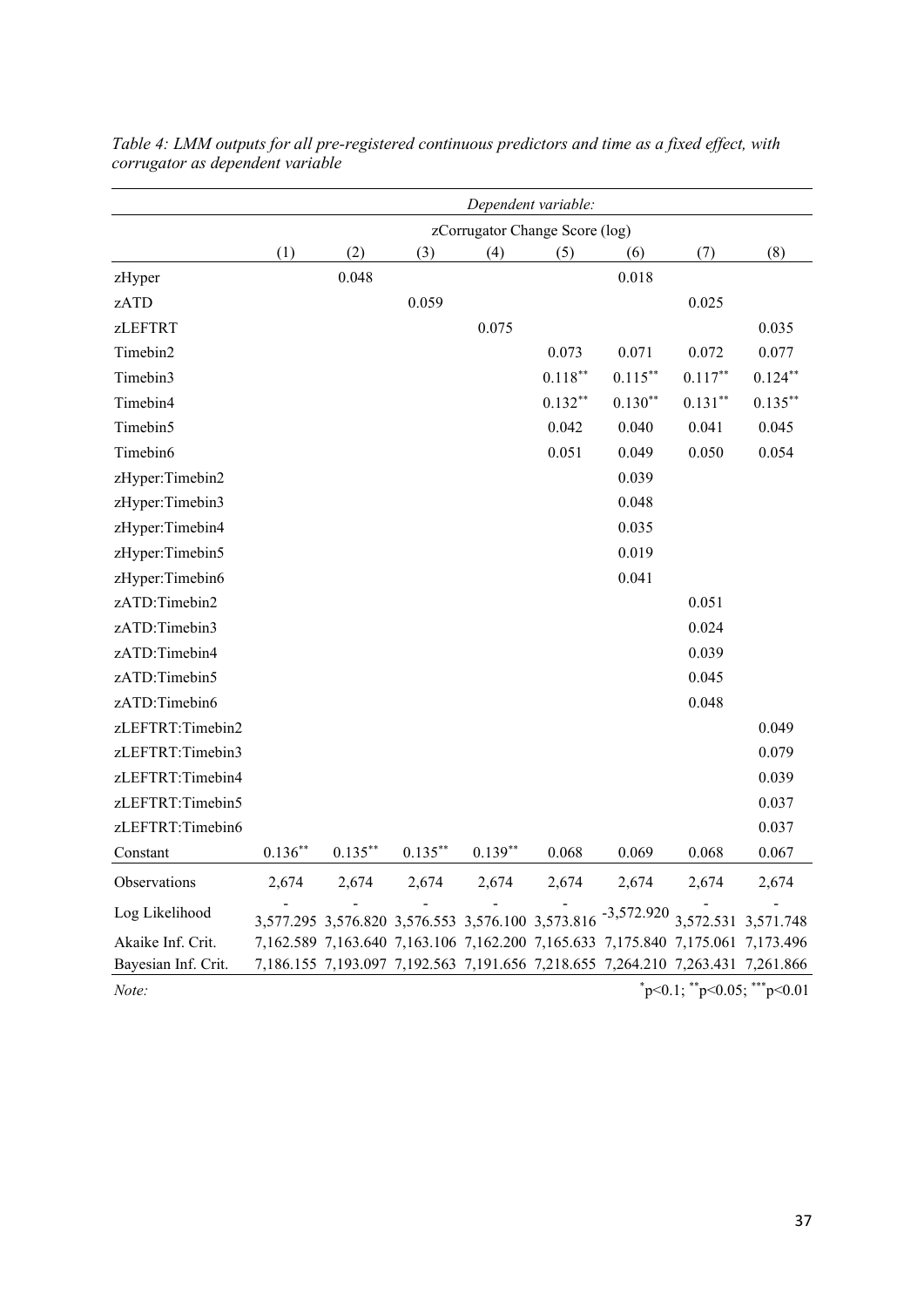|                     | Dependent variable: |                     |                                                                                 |                                 |                                                   |            |             |            |
|---------------------|---------------------|---------------------|---------------------------------------------------------------------------------|---------------------------------|---------------------------------------------------|------------|-------------|------------|
|                     |                     |                     |                                                                                 | zZygomaticus Change Score (log) |                                                   |            |             |            |
|                     | (1)                 | (2)                 | (3)                                                                             | (4)                             | (5)                                               | (6)        | (7)         | (8)        |
| zHyper              |                     | 0.054               |                                                                                 |                                 |                                                   | 0.050      |             |            |
| zATD                |                     |                     | $-0.025$                                                                        |                                 |                                                   |            | 0.021       |            |
| <b>zLEFTRT</b>      |                     |                     |                                                                                 | $-0.031$                        |                                                   |            |             | $-0.018$   |
| Timebin2            |                     |                     |                                                                                 |                                 | $0.104**$                                         | $0.104***$ | $0.103**$   | $0.104**$  |
| Timebin3            |                     |                     |                                                                                 |                                 | $0.236***$                                        | $0.237***$ | $0.235***$  | $0.237***$ |
| Timebin4            |                     |                     |                                                                                 |                                 | $0.304***$                                        | $0.305***$ | $0.303***$  | $0.304***$ |
| Timebin5            |                     |                     |                                                                                 |                                 | $0.289***$                                        | $0.289***$ | $0.287***$  | $0.289***$ |
| Timebin6            |                     |                     |                                                                                 |                                 | $0.306***$                                        | $0.305***$ | $0.305***$  | $0.306***$ |
| zHyper:Timebin2     |                     |                     |                                                                                 |                                 |                                                   | $-0.010$   |             |            |
| zHyper:Timebin3     |                     |                     |                                                                                 |                                 |                                                   | 0.036      |             |            |
| zHyper:Timebin4     |                     |                     |                                                                                 |                                 |                                                   | 0.027      |             |            |
| zHyper:Timebin5     |                     |                     |                                                                                 |                                 |                                                   | 0.003      |             |            |
| zHyper:Timebin6     |                     |                     |                                                                                 |                                 |                                                   | $-0.033$   |             |            |
| zATD:Timebin2       |                     |                     |                                                                                 |                                 |                                                   |            | $-0.038$    |            |
| zATD:Timebin3       |                     |                     |                                                                                 |                                 |                                                   |            | $-0.059$    |            |
| zATD:Timebin4       |                     |                     |                                                                                 |                                 |                                                   |            | $-0.055$    |            |
| zATD:Timebin5       |                     |                     |                                                                                 |                                 |                                                   |            | $-0.068*$   |            |
| zATD:Timebin6       |                     |                     |                                                                                 |                                 |                                                   |            | $-0.058$    |            |
| zLEFTRT:Timebin2    |                     |                     |                                                                                 |                                 |                                                   |            |             | 0.031      |
| zLEFTRT:Timebin3    |                     |                     |                                                                                 |                                 |                                                   |            |             | $-0.018$   |
| zLEFTRT:Timebin4    |                     |                     |                                                                                 |                                 |                                                   |            |             | $-0.036$   |
| zLEFTRT:Timebin5    |                     |                     |                                                                                 |                                 |                                                   |            |             | $-0.050$   |
| zLEFTRT:Timebin6    |                     |                     |                                                                                 |                                 |                                                   |            |             | $-0.007$   |
| Constant            | 0.079               | 0.079               | 0.079                                                                           | 0.079                           | $-0.127**$                                        | $-0.127**$ | $-0.126$ ** | $-0.127**$ |
| Observations        | 5,447               | 5,447               | 5,447                                                                           | 5,447                           | 5,447                                             | 5,447      | 5,447       | 5,447      |
| Log Likelihood      |                     | 7,266.899 7,266.227 | $-7,266.753$                                                                    |                                 | 7,266.679 7,221.114 7,218.666 7,219.157 7,218.513 |            |             |            |
| Akaike Inf. Crit.   |                     |                     | 14,541.80 14,542.45 14,543.50 14,543.36 14,460.23 14,467.33 14,468.31 14,467.02 |                                 |                                                   |            |             |            |
| Bayesian Inf. Crit. |                     |                     | 14,568.21 14,575.47 14,576.52 14,576.37 14,519.65 14,566.37 14,567.36 14,566.07 |                                 |                                                   |            |             |            |

*Table 5: LMM outputs: all pre-registered continuous predictors and time as a fixed effect, with zygomaticus as dependent variable*

*Note:* \*p<0.1; \*\*p<0.05; \*\*\*p<0.01